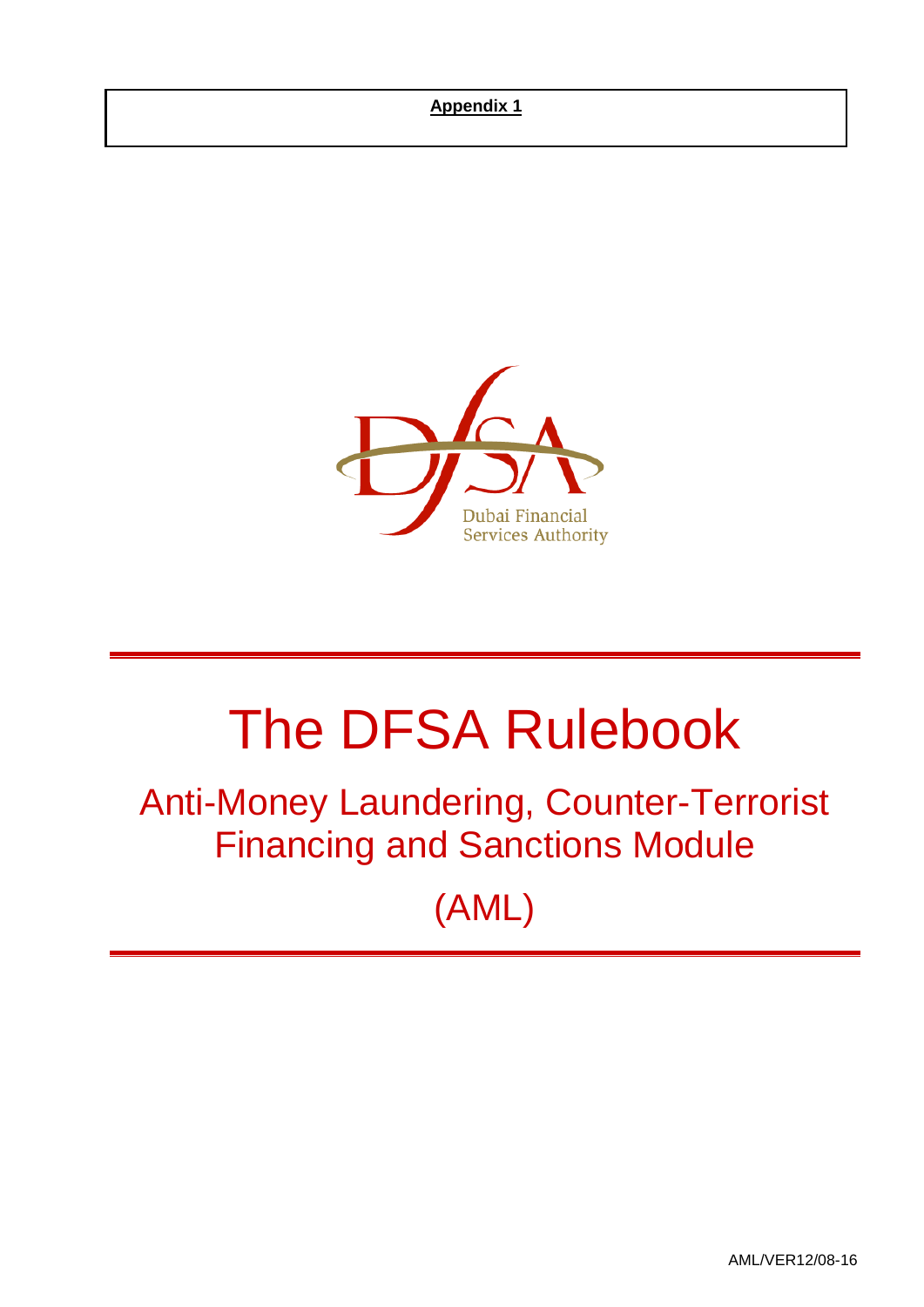

### **Contents**

The contents of this module are divided into the following chapters, sections and appendices:

| 1                                             |                                                         |
|-----------------------------------------------|---------------------------------------------------------|
| 1.1<br>1.2<br>1.3                             |                                                         |
| $\mathbf{2}$                                  |                                                         |
| 3                                             |                                                         |
| 3.1<br>3.2                                    |                                                         |
| 4                                             |                                                         |
| 4.1                                           |                                                         |
| 5                                             |                                                         |
| 5.1<br>5.2                                    |                                                         |
| 6                                             |                                                         |
| 6.1                                           |                                                         |
| $\overline{\mathbf{7}}$                       |                                                         |
| 7.1<br>7.2<br>7.3<br>7.4<br>7.5<br>7.6<br>7.7 |                                                         |
| 8                                             |                                                         |
| 8.1<br>8.2                                    |                                                         |
| 9                                             | <b>CORRESPONDENT BANKING, WIRE TRANSFERS, ANONYMOUS</b> |
| 9.1<br>9.2<br>9.3<br>9.4<br>9.5               |                                                         |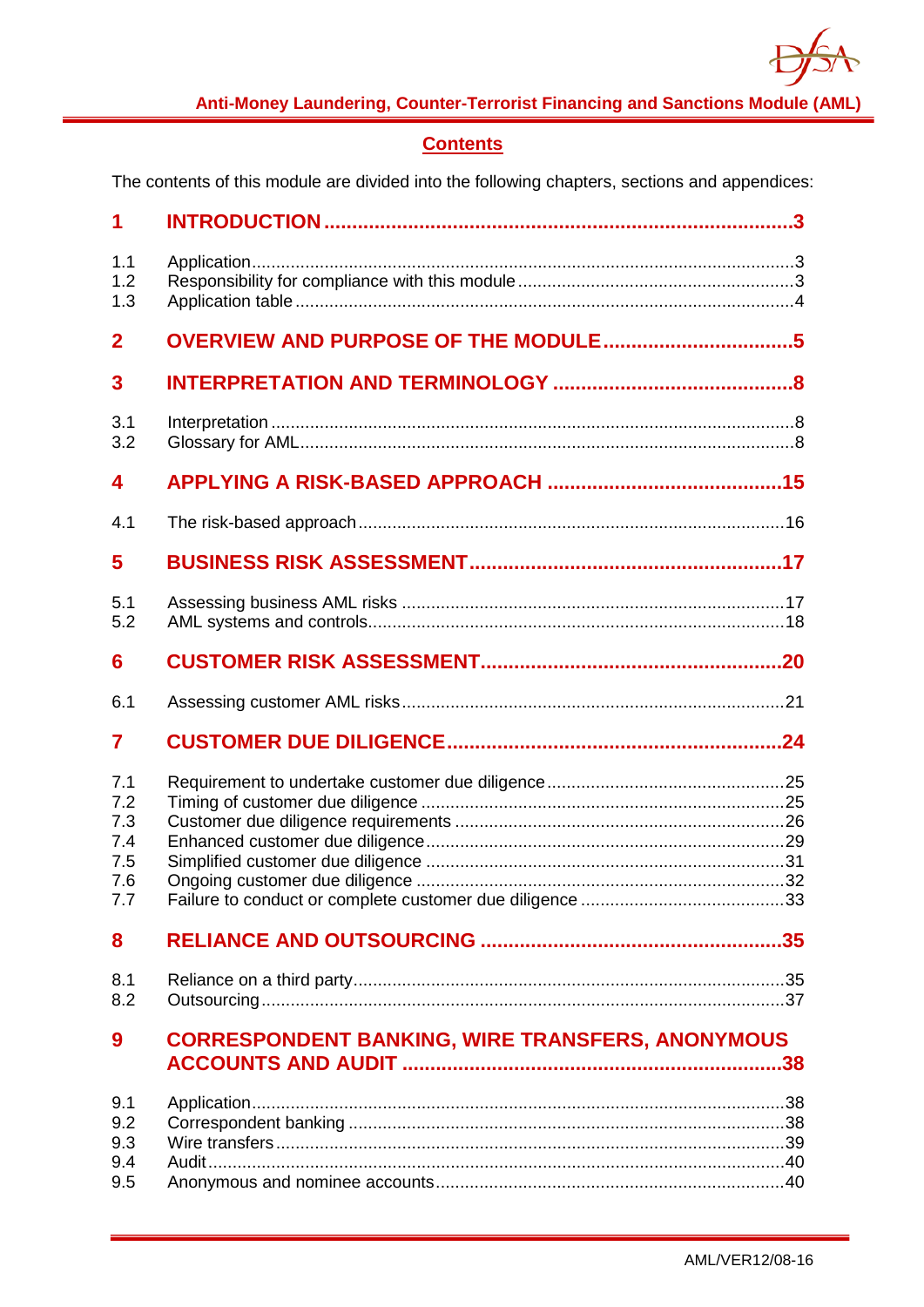

| 10                                                   | <b>SANCTIONS AND OTHER INTERNATIONAL OBLIGATIONS 41</b> |  |
|------------------------------------------------------|---------------------------------------------------------|--|
| 10.1<br>10.2<br>10.3                                 |                                                         |  |
| 11                                                   | MONEY LAUNDERING REPORTING OFFICER 44                   |  |
| 11.1<br>11.2<br>11.3<br>11.4                         |                                                         |  |
| 12                                                   |                                                         |  |
| 12.1                                                 |                                                         |  |
| 13                                                   |                                                         |  |
| 13.1<br>13.2<br>13.3<br>13.4                         |                                                         |  |
| 14                                                   |                                                         |  |
| 14.1<br>14.2<br>14.3<br>14.4<br>14.5<br>14.6<br>14.7 |                                                         |  |
| 15                                                   |                                                         |  |
| 15.1<br>15.2<br>15.3                                 |                                                         |  |
| 16                                                   |                                                         |  |
| 16.1<br>16.2<br>16.3                                 |                                                         |  |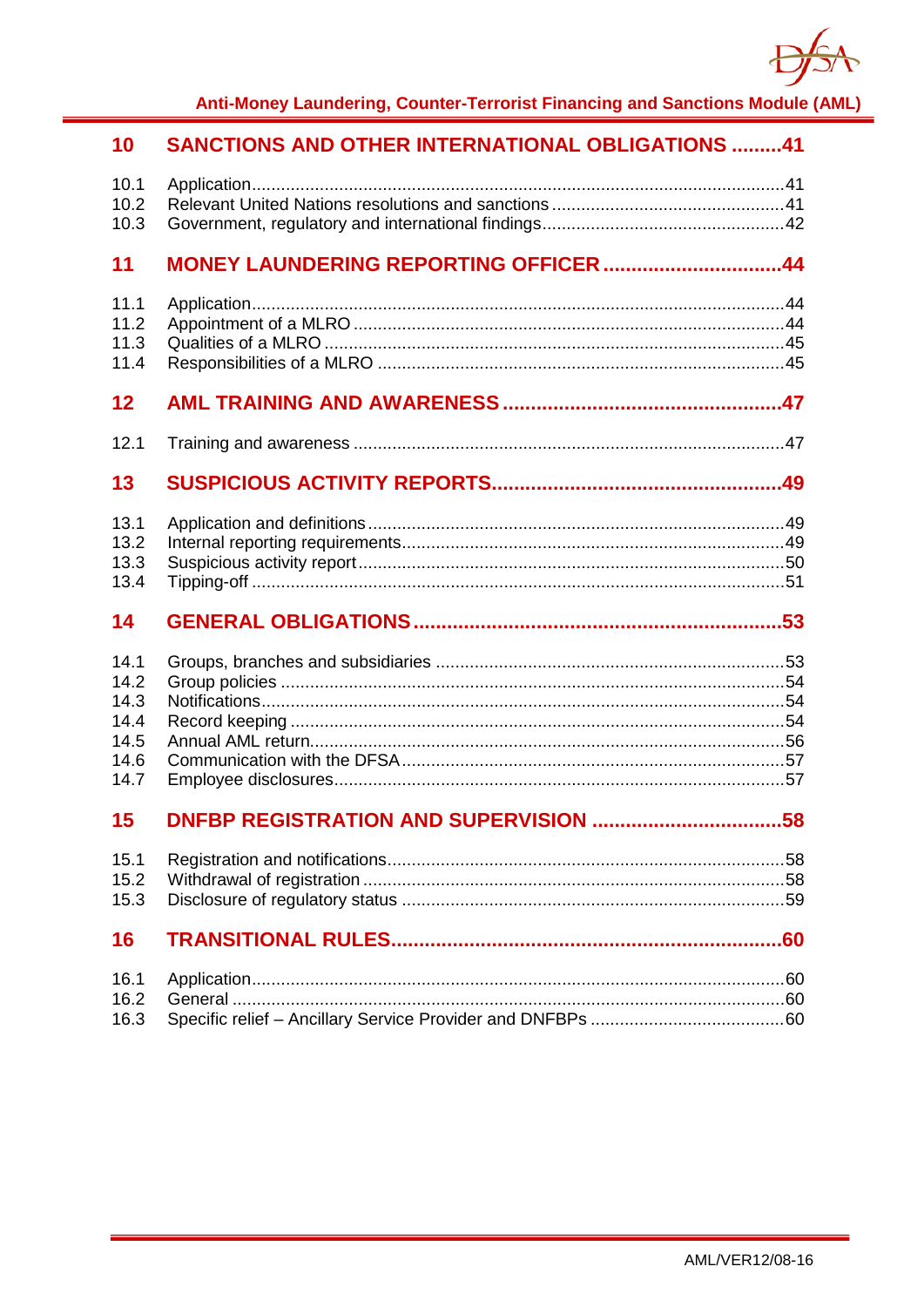

### <span id="page-3-1"></span><span id="page-3-0"></span>**1 INTRODUCTION**

### **1.1 Application**

- **1.1.1** (1) This module (AML) applies to:
	- (a) every Relevant Person in respect of all its activities carried on in or from the DIFC;
	- (b) the persons specified in Rule 1.2.1 as being responsible for a Relevant Person's compliance with this module; and
	- (c) a Relevant Person, which is a DIFC entity, to the extent required by Rule 14.1.

except to the extent that a provision of AML provides for a narrower application.

- (2) For a dealer in precious metals or precious stones, or a dealer in any saleable item of a price equal to or greater than \$15,000, chapters 6 to 8 of this module apply only if it engages in any cash or cash-equivalent transaction with a customer equal to or above \$15,000, whether the transaction is executed as a single operation or in several connected operations.
- **1.1.2** For the purposes of these Rules, a Relevant Person means:
	- (a) an Authorised Firm other than a Credit Rating Agency;
	- (b) an Authorised Market Institution;
	- (c) a DNFBP; or
	- (d) a Registered Auditor.

### <span id="page-3-2"></span>**1.2 Responsibility for compliance with this module**

- **1.2.1** (1) Responsibility for a Relevant Person's compliance with this module lies with every member of its senior management.
	- (2) In carrying out their responsibilities under this module every member of a Relevant Person's senior management must exercise due skill, care and diligence.
	- (3) Nothing in this Rule precludes the DFSA from taking enforcement action against any person including any one or more of the following persons in respect of a breach of any Rule in this module:
		- (a) a Relevant Person;
		- (b) members of a Relevant Person's senior management; or
		- (c) an Employee of a Relevant Person.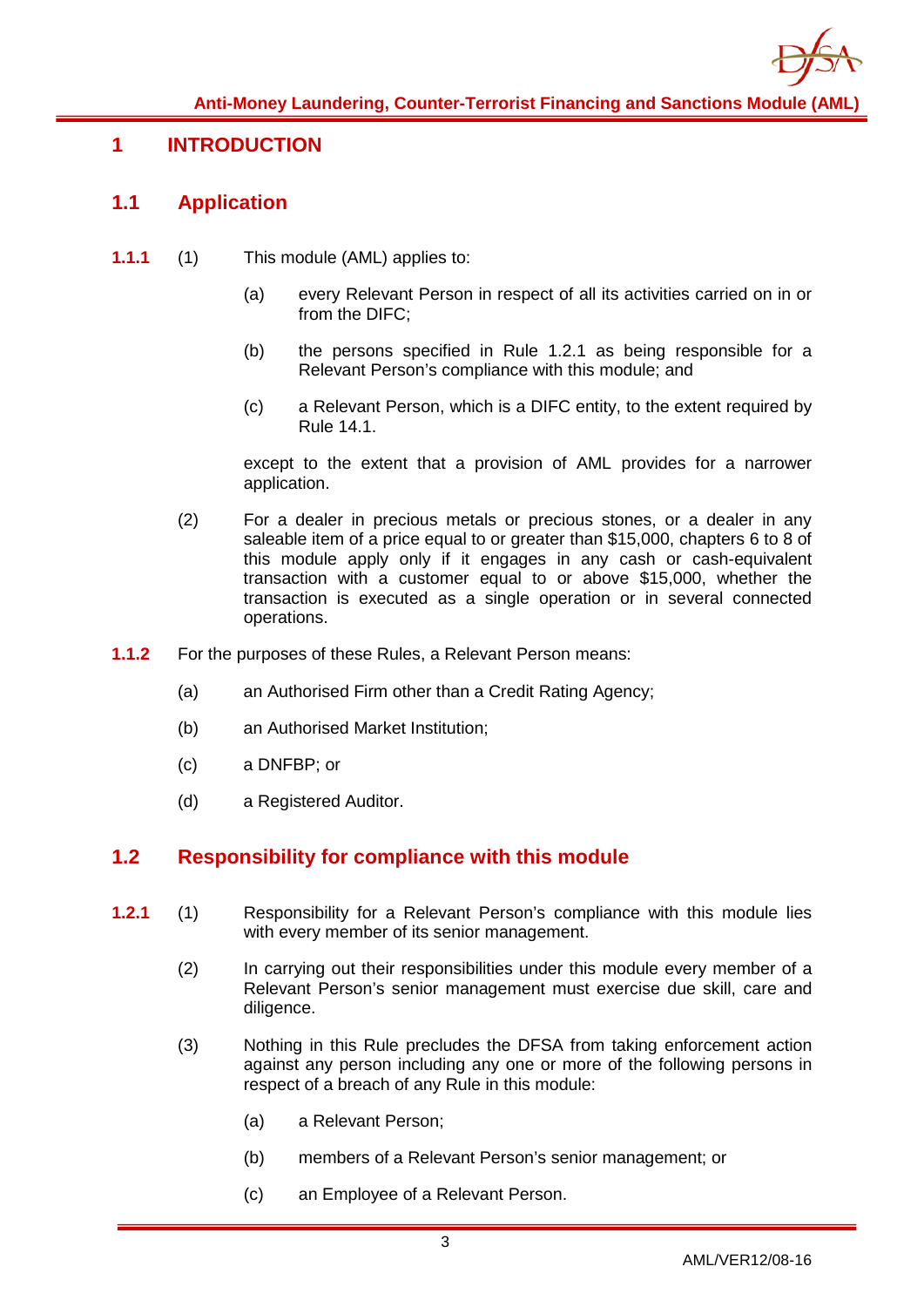

### <span id="page-4-0"></span>**1.3 Application table**

#### **Guidance**

\* Partially applicable. Relevant Persons should consider these chapters and determine which provisions apply.

| <b>Relevant Person</b>                                     | <b>Applicable Chapters</b> |                          |  |
|------------------------------------------------------------|----------------------------|--------------------------|--|
| <b>Authorised Person</b>                                   | $1 - 14$                   |                          |  |
| <b>Representative Office</b>                               | $1 - 5$                    | $10 - 14$                |  |
| <b>Registered Auditor</b>                                  | $1 - 8$                    | $10 - 14$                |  |
| Real estate developer or agency                            | $1 - 8$                    | $10 - 16$                |  |
| Law firm, notary firm, or other independent legal business | $1 - 8$                    | $10 - 16$                |  |
| Accounting firm, audit firm or insolvency firm             | $1 - 8$                    | $10 - 16$                |  |
| Company service provider                                   | $1 - 8$                    | $10 - 16$                |  |
| <b>Single Family Office</b>                                | $1 - 8$                    | $10 - 16$                |  |
| Dealer in precious metals or precious stones               | $1 - 8$                    | $14 - 16$<br>$13*$<br>12 |  |
| Dealer in high-value goods                                 | $1 - 8$                    | $13*$<br>$14 - 16$<br>12 |  |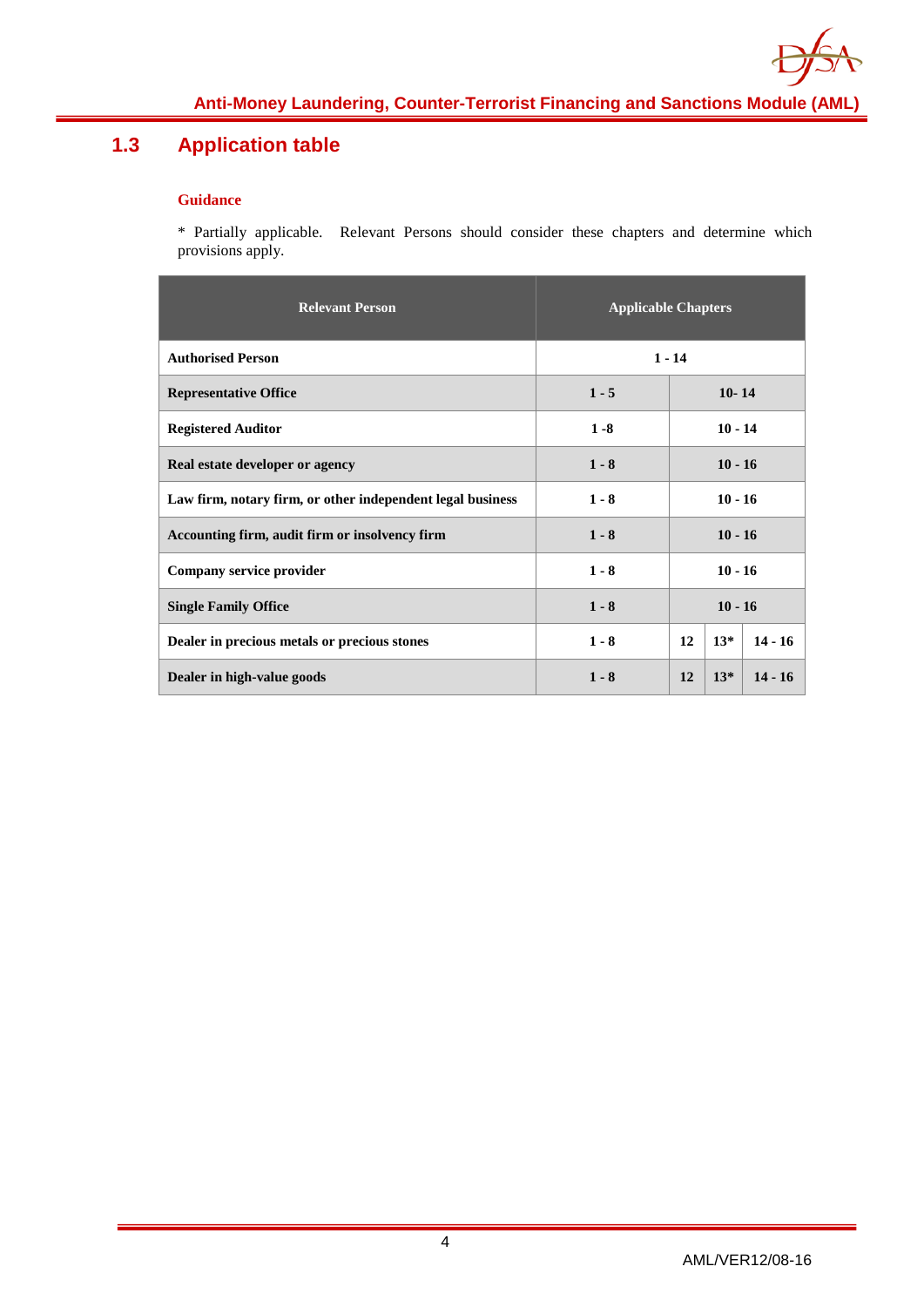

### <span id="page-5-0"></span>**2 OVERVIEW AND PURPOSE OF THE MODULE**

- 1. The AML module has been designed to provide a single reference point for all persons and entities (collectively called Relevant Persons) who are supervised by the DFSA for Anti-Money Laundering (AML), Counter-Terrorist Financing (CTF) and sanctions compliance. Accordingly it applies to Authorised Firms, Authorised Market Institutions, Designated Non-Financial Businesses and Professions (DNFBP), and Registered Auditors, but to each in different degrees. The AML module takes into consideration the fact that Relevant Persons have differing AML risk profiles. A Relevant Person should familiarise itself with this module, and assess the extent to which the chapters and sections apply to it.
- 2. The AML module cannot be read in isolation from other relevant legislation or developments in international policy and best practice and, to the extent applicable, Relevant Persons need to be aware of, and take into account, how these aforementioned matters may impact on the Relevant Person's day to day operations. This is particularly relevant when considering United Nations Security Council Resolutions (UNSCRs) which apply in the DIFC, and unilateral sanctions imposed by other jurisdictions which may apply to a Relevant Person depending on the Relevant Person's jurisdiction of origin, its business and/or customer base.
- 3. Chapter 1 of this module contains an application table which should assist a Relevant Person to navigate through the module and to determine which chapters are applicable to it. Chapter 1 also specifies who is ultimately responsible for a Relevant Person's compliance with the AML module. The DFSA expects the senior management of a Relevant Person to establish a robust and effective AML/CTF and sanctions compliance culture for the business.
- 4. Chapter 2 provides an overview of the AML module and chapter 3 sets out the key definitions in the module. Note that not all definitions used in this module are capitalised.
- 5. Chapter 4 explains the meaning of the risk-based approach (RBA), which should be applied when complying with this module. The RBA requires a risk-based assessment of a Relevant Person's business (in chapter 5) and its customers (in chapter 6). A risk-based assessment should be a dynamic process involving regular review, and the use of these reviews to establish the appropriate processes to match the levels of risk. No two Relevant Persons will have the same approach, and implementation of the RBA and the AML module permits a Relevant Person to design and implement systems that should be appropriate to their business and customers, with the obvious caveat being that such systems should be reasonable and proportionate in light of the AML risks. The DFSA expects the RBA to determine the breadth and depth of the CDD which is undertaken for a particular customer under chapter 7, though the DFSA understands that there is an inevitable overlap between the risk-based assessment of the customer in chapter 6 and CDD in chapter 7. This overlap may occur at the initial stages of client on-boarding but may also occur when undertaking on-going CDD.
- 6. Chapter 8 sets out when and how a Relevant Person may rely on a third party to undertake all or some of its CDD obligations. Reliance on a third-party CDD reduces the need to duplicate CDD already performed for a customer. Alternatively, a Relevant Person may outsource some or all of its CDD obligations to a service provider.
- 7. Chapter 9 sets out certain obligations in relation to correspondent banking, wire transfers and other matters which are limited to Authorised Persons, and, in particular, to banks.
- 8. Chapter 10 sets out a Relevant Person's obligations in relation to United Nations Security Council resolutions and sanctions, and government, regulatory and international findings (in relation to AML, terrorist financing and the financing of weapons of mass destruction).
- 9. Chapter 11 sets out the obligation for a Relevant Person (other than certain DNFBPs) to appoint an MLRO and the responsibilities of such a person.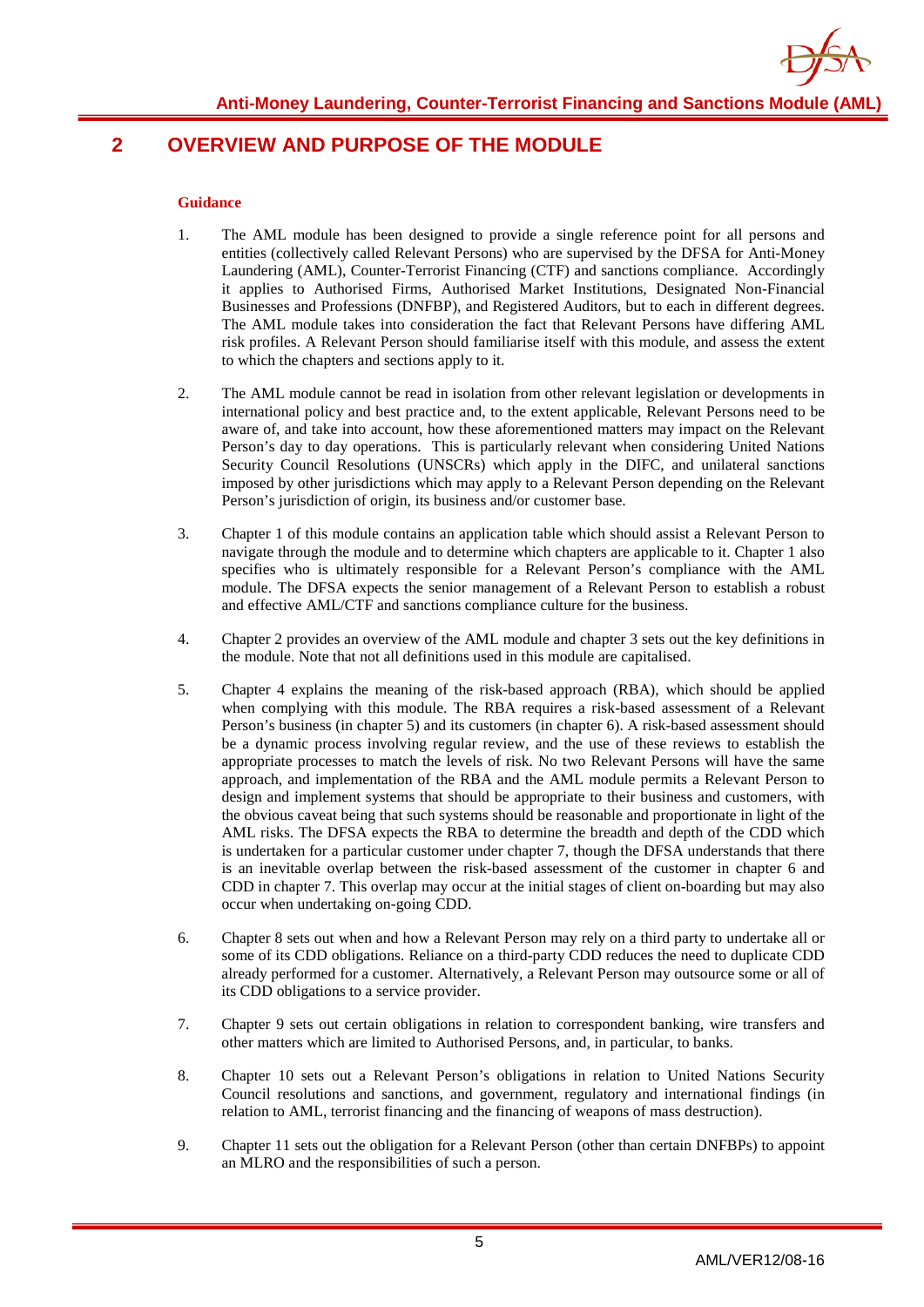

- 10. Chapter 12 sets out the requirements for AML training and awareness. A Relevant Person should adopt the RBA when complying with chapter 12, so as to make its training and awareness proportionate to the AML risks of the business and the employee role.
- 11. Chapter 13 contains the obligations applying to all Relevant Persons concerning Suspicious Activity Reports, which are required to be made under Federal Law No. 4 of 2002.
- 12. Chapter 14 contains the general obligations applying to all Relevant Persons, including Group policies, notifications, record-keeping requirements and the annual AML Return.
- 13. Chapter 15 sets out specific Rules applying to DNFBPs, including the requirement to register with the DFSA, and Chapter 16 contains certain transitional Rules.

#### **The U.A.E. criminal law**

- 14. Under Article 70(3) of the Regulatory Law 2004 (the "Law"), the DFSA has jurisdiction for the regulation of anti-money laundering in the DIFC. This module sets out the regulatory requirements imposed by the DFSA under Article 72 of the Law. The U.A.E. criminal law applies in the DIFC and, therefore, persons in the DIFC must be aware of their obligations in respect of the criminal law as well as these Rules. Relevant U.A.E. criminal laws include Federal Law No. 4 of 2002 regarding the Criminalisation of Money Laundering, Federal Law No. 1 of 2004 regarding Combating Terrorism Offences and the Penal Code of the United Arab Emirates. The Rules in this module should not be relied upon to interpret or determine the application of the criminal laws of the U.A.E.
- 15. Under Article 3 of the Federal Law No.4 of 2002, a Relevant Person may be criminally liable for the offence of money laundering if such an activity is intentionally committed in its name or for its account. Relevant Persons are also reminded that:
	- a. the failure to report suspicions of money laundering;
	- b. "tipping off"; and
	- c. assisting in the commission of money laundering,

may each constitute a criminal offence that is punishable under the laws of the U.A.E.

#### **Financial Action Task Force**

- 16. The Financial Action Task Force is an inter-governmental body whose purpose is the development and promotion of international standards to combat money laundering and terrorist financing.
- 17. The DFSA has had regard to the FATF Recommendations in making these Rules. A Relevant Person may wish to refer to the FATF Recommendations and interpretive notes to assist it in complying with these Rules. However, in the event that a FATF Recommendation or interpretive note conflicts with a Rule in this module, the relevant Rule takes precedence.
- 18. A Relevant Person may also wish to refer to the FATF typology reports which may assist in identifying new money laundering threats and which provide information on money laundering and terrorist financing methods. The FATF typology reports cover many pertinent topics for Relevant Persons, including corruption, new payment methods, money laundering using trusts and company service providers, and vulnerabilities of free trade zones. These typology reports can be found on the FATF website www.fatf-gafi.org.
- 19. The U.A.E., as a member of the United Nations, is required to comply with sanctions issued and passed by the United Nations Security Council (UNSC). These UNSC obligations apply in the DIFC and their importance is emphasised by specific obligations contained in this module requiring Relevant Persons to establish and maintain effective systems and controls to make appropriate use of UNSC sanctions and resolutions (See chapter 10).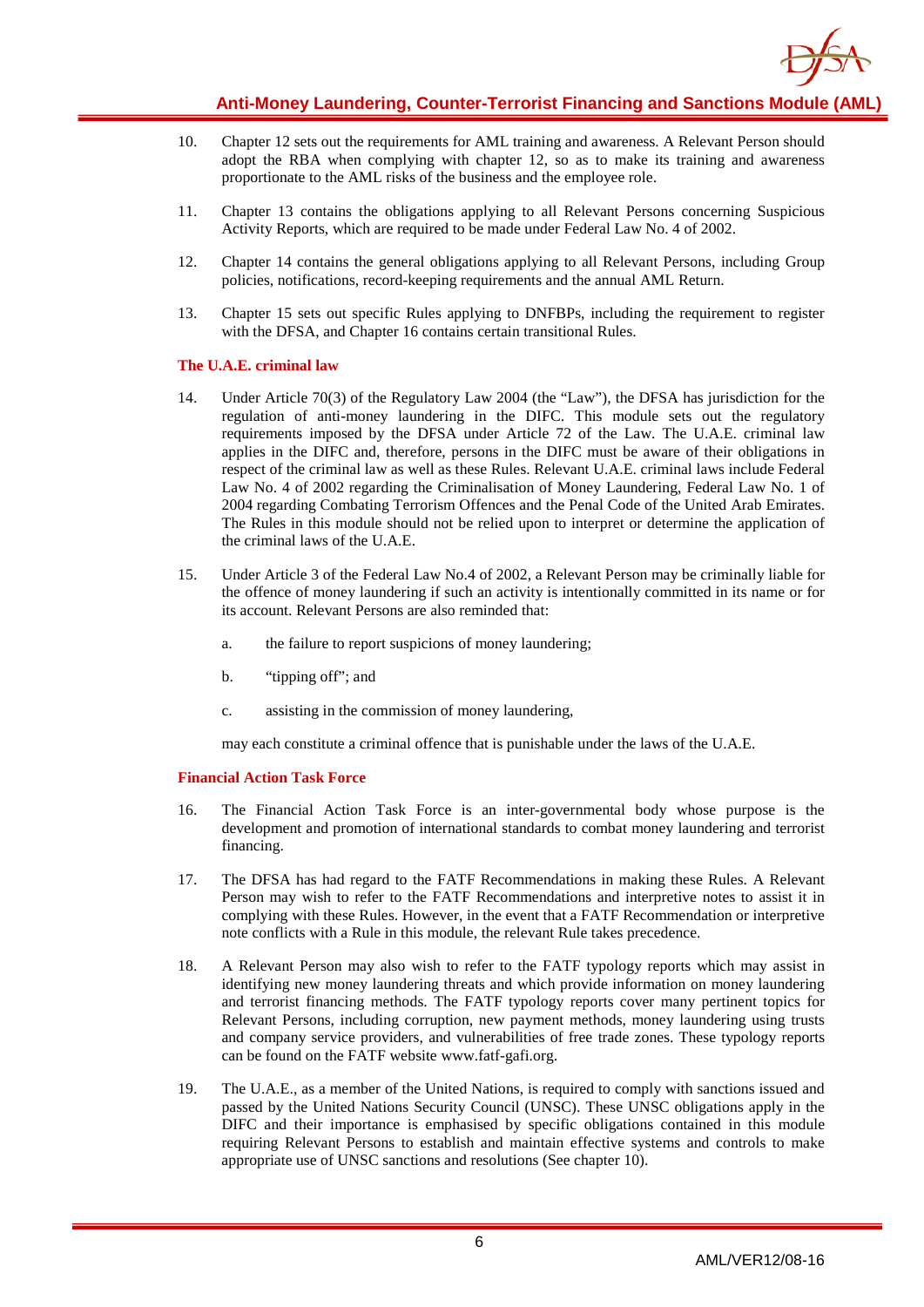

- 20. The FATF has issued guidance on a number of specific UNSC sanctions and resolutions regarding the countering of the proliferation of weapons of mass destruction. Such guidance has been issued to assist in implementing the targeted financial sanctions and activity based financial prohibitions. This guidance can be found on the FATF website www.fatf-gafi.org.
- 21. In relation to unilateral sanctions imposed in specific jurisdictions such as the European Union, the U.K. (HM Treasury) and the U.S. Office of Foreign Assets Control, the DFSA expects a Relevant Person to consider and take positive steps to ensure compliance where required or appropriate.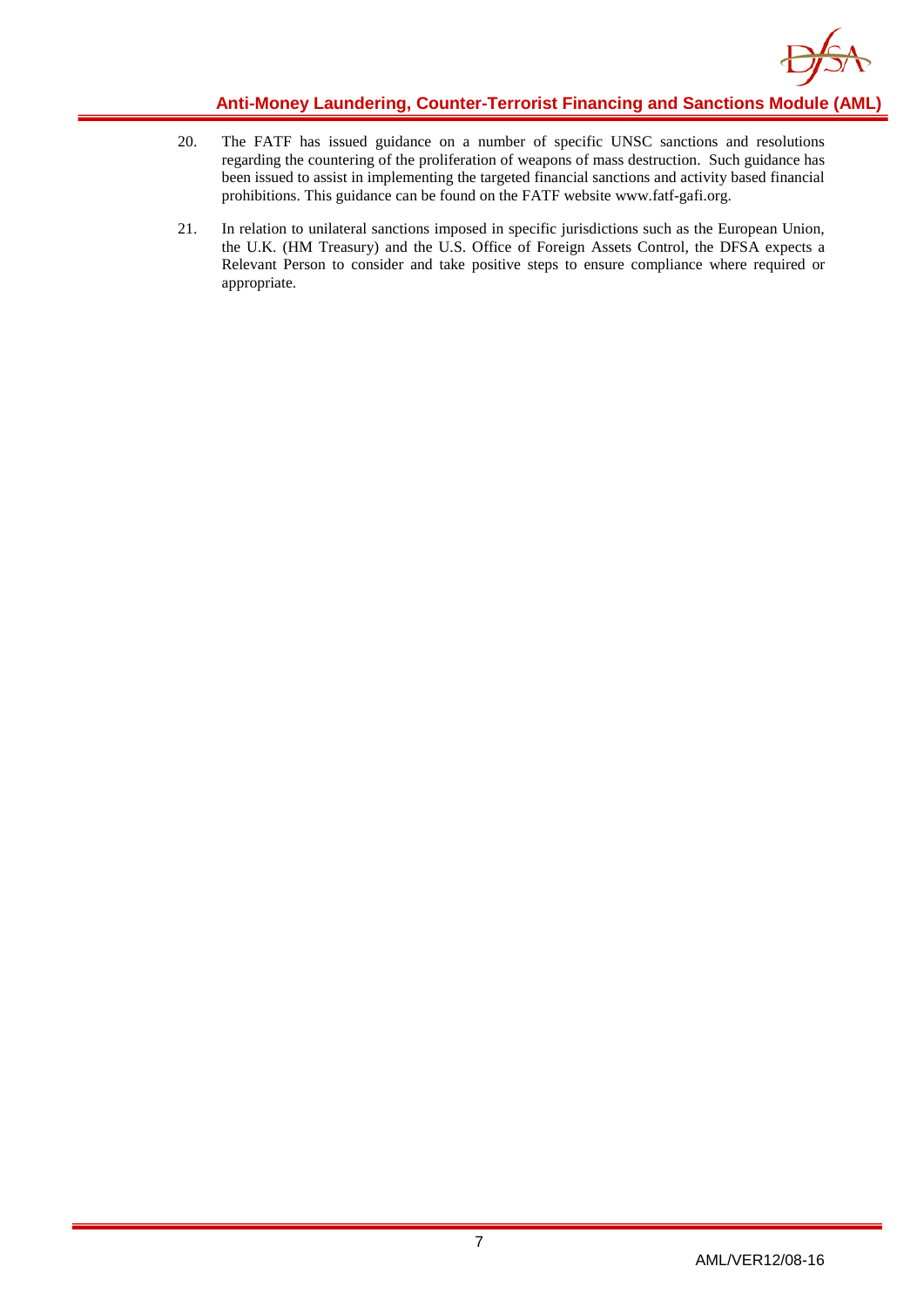

### <span id="page-8-1"></span><span id="page-8-0"></span>**3 INTERPRETATION AND TERMINOLOGY**

### **3.1 Interpretation**

**3.1.1** A reference in this module to "money laundering" in lower case includes a reference to terrorist financing unless the context provides or implies otherwise.

#### **Guidance**

Chapter 6, section 6.2, of the General (GEN) module sets out how to interpret the Rulebook, including this module.

### <span id="page-8-2"></span>**3.2 Glossary for AML**

#### **Guidance**

- 1. A Relevant Person should note that, in order to make this module easier to read, some of the defined terms in this module have not had the initial letter of each word capitalised in the same way as in other Rulebook modules.
- 2. Some of the defined terms and abbreviations in this module may also be found in the DFSA's Glossary module (GLO). Where a defined term in this module does not appear in Rule 3.2.1, a Relevant Person should look in GLO to find the meaning.

#### **3.2.1** In this module, the terms and abbreviations listed in the table below have the following meanings:

| <b>AML</b>        |              | Means either "anti-money laundering" or this Anti-Money<br>Laundering, Counter-Terrorist Financing and Sanctions<br>module depending on the context.                                                                                      |
|-------------------|--------------|-------------------------------------------------------------------------------------------------------------------------------------------------------------------------------------------------------------------------------------------|
| <b>AMLSCU</b>     |              | Means the Anti-Money Laundering Suspicious Cases Unit of<br>the U.A.E. Central Bank.                                                                                                                                                      |
| Authorised Person | Institution. | Means an Authorised Firm or an Authorised<br>Market                                                                                                                                                                                       |
| beneficial owner  | (a)          | Means, in relation to a customer, a natural person:<br>who ultimately controls, directly or indirectly, a<br>customer;                                                                                                                    |
|                   | (b)          | who, in relation to a customer which is a legal person<br>or arrangement, exercises (whether directly or<br>indirectly) ultimate effective control over the person or<br>arrangement, or the management of such person or<br>arrangement; |
|                   | (c)          | who ultimately owns or has an ownership interest in<br>the customer, whether legally or beneficially, directly<br>or indirectly;                                                                                                          |
|                   | (d)          | on whose behalf or for whose benefit a transaction is<br>being conducted; or                                                                                                                                                              |
|                   | e)           | on whose instructions the signatories of an account,                                                                                                                                                                                      |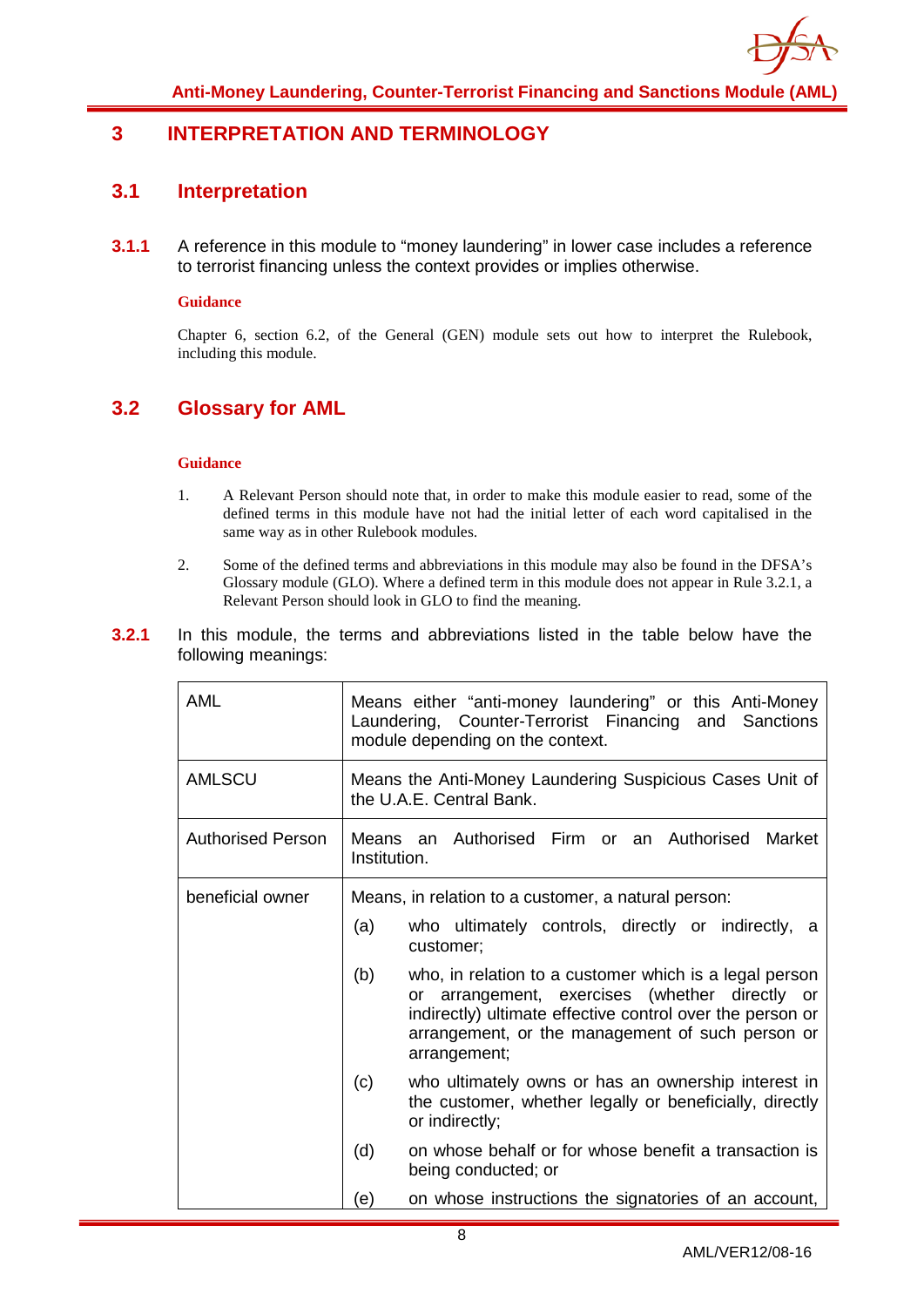

|                             | or any intermediaries instructing such signatories, are<br>for the time being accustomed to act.                                                                                                                                                                                                                                                             |  |  |
|-----------------------------|--------------------------------------------------------------------------------------------------------------------------------------------------------------------------------------------------------------------------------------------------------------------------------------------------------------------------------------------------------------|--|--|
|                             | A person not falling into (a) or (b) is not a beneficial owner by<br>reason of (c) or (d) if, having regard to a risk-based<br>assessment of the customer, the ownership interest is small<br>and in the circumstances poses no or negligible risk of<br>money laundering.                                                                                   |  |  |
|                             | In (a) to (e), a reference to a "customer" includes a customer<br>account, customer assets and the underlying legal person or<br>arrangements which constitute or make up the customer,<br>customer account or customer assets.                                                                                                                              |  |  |
| <b>Branch</b>               | Means a place of business within the DIFC:                                                                                                                                                                                                                                                                                                                   |  |  |
|                             | (a)<br>which has no separate legal personality;                                                                                                                                                                                                                                                                                                              |  |  |
|                             | (b)<br>which forms a legally dependant part of a Relevant<br>Person whose principal place of business and head<br>office is in a jurisdiction other than the DIFC; and                                                                                                                                                                                       |  |  |
|                             | (c)<br>through which the Relevant Person carries on<br>business in or from the DIFC.                                                                                                                                                                                                                                                                         |  |  |
| Client                      | Has the meaning in chapter 2 of the Conduct of Business<br>module.                                                                                                                                                                                                                                                                                           |  |  |
| company service<br>provider | Means a person, not falling into parts $(1)(a)$ to $(e)$ or $(g)$ of the<br>definition of a DNFBP that, by way of business, provides any<br>of the following services to a customer:                                                                                                                                                                         |  |  |
|                             | (a)<br>acting as a formation agent of legal persons;                                                                                                                                                                                                                                                                                                         |  |  |
|                             | acting as (or arranging for another person to act as) a<br>(b)<br>director or secretary of a company, a partner of a<br>partnership, or a similar position in relation to other<br>legal persons;                                                                                                                                                            |  |  |
|                             | providing a registered office, business address or<br>(c)<br>accommodation, correspondence or administrative<br>address for a company, a partnership or any other<br>legal person or arrangement; or                                                                                                                                                         |  |  |
|                             | acting as (or arranging for another person to act as) a<br>(d)<br>nominee shareholder for another person.                                                                                                                                                                                                                                                    |  |  |
| Contract of<br>Insurance    | Has the meaning in GEN Rule A4.1.1.                                                                                                                                                                                                                                                                                                                          |  |  |
| <b>CTF</b>                  | Means counter-terrorist financing.                                                                                                                                                                                                                                                                                                                           |  |  |
| customer                    | Unless otherwise provided, means:                                                                                                                                                                                                                                                                                                                            |  |  |
|                             | a person where, in relation to a business relationship<br>(a)<br>between the person and a Relevant Person, there is a<br>firm intention or commitment by each party to enter into<br>a contractual relationship or where there is a firm<br>commitment by each party to enter into a transaction, in<br>connection with a product or service provided by the |  |  |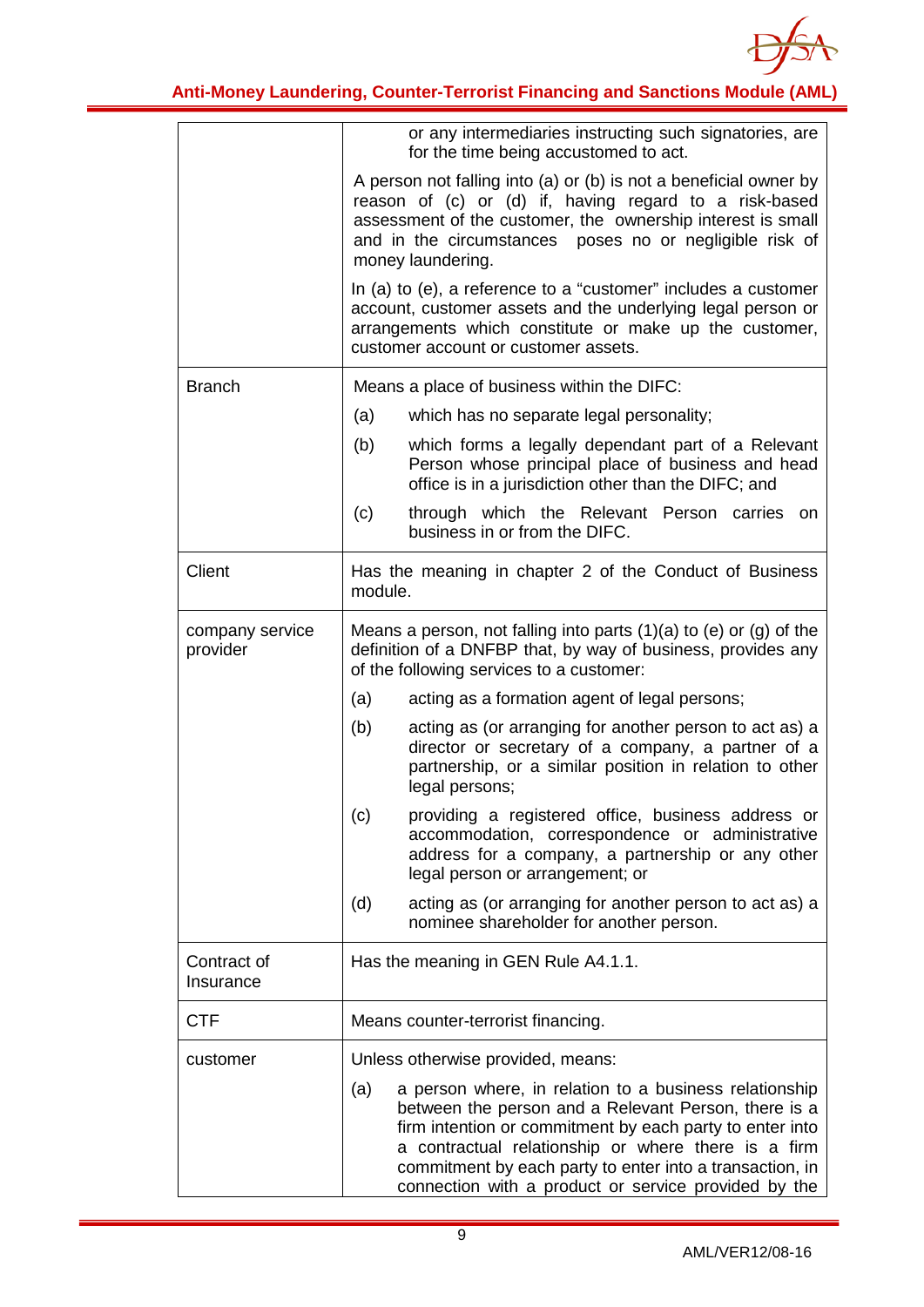

|                                                       |                                | Relevant Person;                                                                                                                                                  |
|-------------------------------------------------------|--------------------------------|-------------------------------------------------------------------------------------------------------------------------------------------------------------------|
|                                                       | (b)                            | a Client of an Authorised Firm;                                                                                                                                   |
|                                                       | (c)                            | a Member or prospective Member of, or an applicant<br>for admission of Securities to trading on, an Authorised<br>Market Institution;                             |
|                                                       | (d)                            | in relation to a Single Family Office, a member of the<br>Single Family; or                                                                                       |
|                                                       | (e)                            | a person with whom a Relevant Person is otherwise<br>establishing or has established a business relationship.                                                     |
| <b>Customer Due</b><br>Diligence (CDD)                | Has the meaning in Rule 7.3.1. |                                                                                                                                                                   |
| Designated Non-                                       | Means:                         |                                                                                                                                                                   |
| <b>Financial Business</b><br>or Profession<br>(DNFBP) | (1)                            | The following class of persons whose business or<br>profession is carried on in or from the DIFC:                                                                 |
|                                                       |                                | a real estate developer or agency which<br>(a)<br>carries out transactions with a customer<br>involving the buying or selling of real property;                   |
|                                                       |                                | (b)<br>a dealer in precious metals or precious stones;                                                                                                            |
|                                                       |                                | (c)<br>a dealer in any saleable item of a price equal<br>to or greater than \$15,000;                                                                             |
|                                                       |                                | (d)<br>a law firm, notary firm, or other independent<br>legal business;                                                                                           |
|                                                       |                                | an accounting firm, audit firm or insolvency<br>(e)<br>firm;                                                                                                      |
|                                                       |                                | (f)<br>a company service provider; or                                                                                                                             |
|                                                       |                                | a Single Family Office.<br>(g)                                                                                                                                    |
|                                                       | (2)                            | A person who is an Authorised Person or a<br>Registered Auditor is not a DNFBP.                                                                                   |
| <b>DIFC</b> entity                                    |                                | Means a legal person which is incorporated or registered in<br>the DIFC (excluding a registered Branch).                                                          |
| Domestic Fund                                         |                                | A Fund established or domiciled in the DIFC.                                                                                                                      |
| Employee                                              |                                | Means an individual:                                                                                                                                              |
|                                                       | (a)                            | who is employed or appointed by a person in<br>connection with that person's business, whether<br>under a contract of service or for services or<br>otherwise; or |
|                                                       | (b)                            | whose services, under an arrangement between that<br>person and a third party, are placed at the disposal<br>and under the control of that person.                |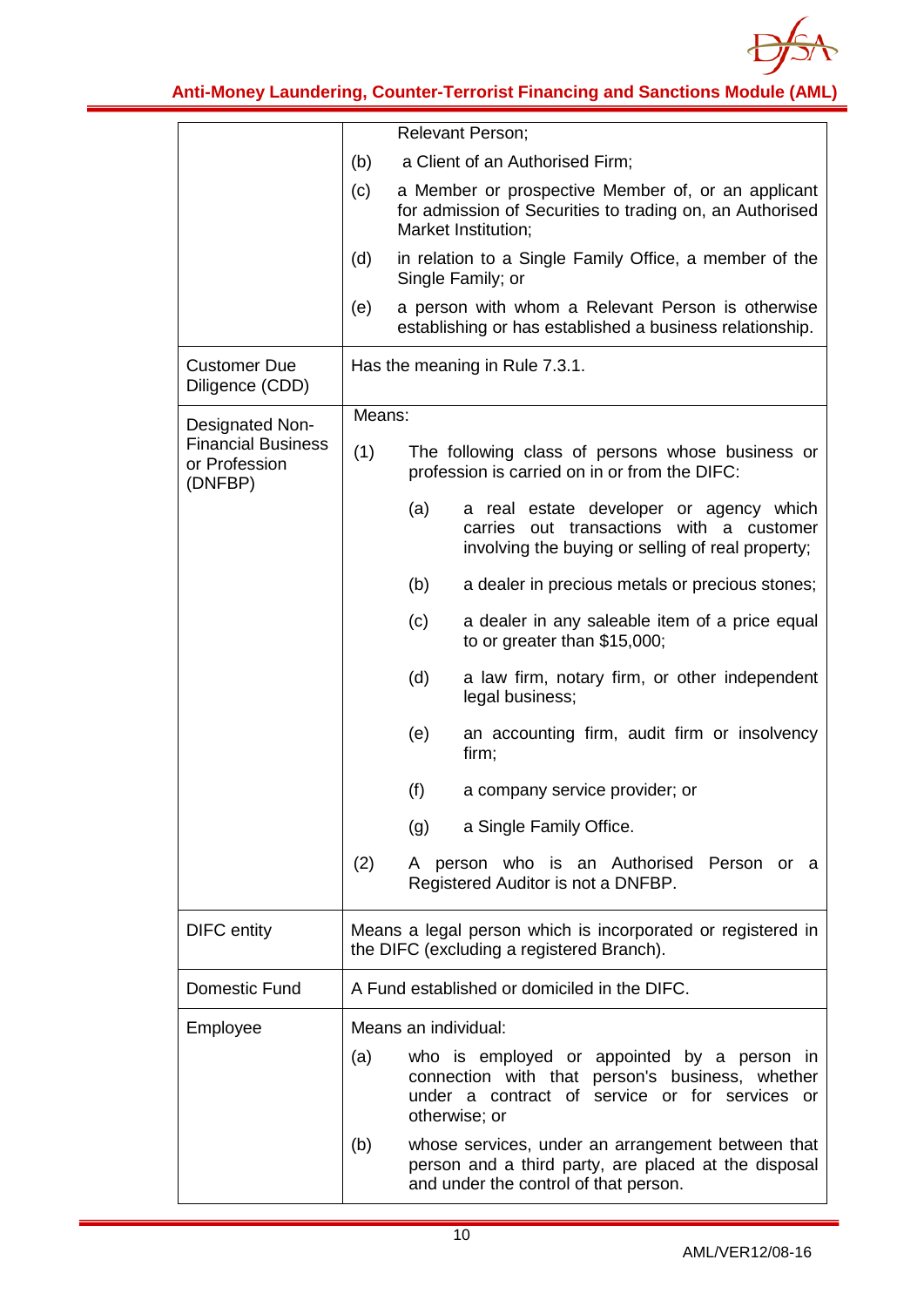

| Enhanced<br><b>Customer Due</b><br><b>Diligence</b> | Means undertaking Customer Due<br>Diligence and the<br>enhanced measures under Rule 7.4.1.                                                                                                                                                                                                                                                        |  |  |
|-----------------------------------------------------|---------------------------------------------------------------------------------------------------------------------------------------------------------------------------------------------------------------------------------------------------------------------------------------------------------------------------------------------------|--|--|
| <b>FATF</b>                                         | Means the Financial Action Task Force.                                                                                                                                                                                                                                                                                                            |  |  |
| <b>FATF</b><br>Recommendations                      | Means the publication entitled the "International Standards on<br>Combatting Money Laundering and the<br>Financing<br>of<br>Terrorism and Proliferation" as published and amended from<br>time to time by FATF.                                                                                                                                   |  |  |
| Federal Law No. 1<br>of 2004                        | Means UAE Federal Law No. 1 of 2004 regarding Combating<br>Terrorism Offences.                                                                                                                                                                                                                                                                    |  |  |
| Federal Law No. 4<br>of 2002                        | Means UAE Federal Law No. 4 of 2002 regarding the<br>Criminalisation of Money Laundering.                                                                                                                                                                                                                                                         |  |  |
| <b>Financial Institution</b>                        | A regulated or unregulated entity, whose activities are<br>primarily financial in nature.                                                                                                                                                                                                                                                         |  |  |
| <b>Financial Services</b><br>Regulator              | Means a regulator of financial services activities established<br>in a jurisdiction other than the DIFC.                                                                                                                                                                                                                                          |  |  |
| Governing Body                                      | Means the board of directors, partners, committee<br>of<br>management or other governing body of:<br>(a)<br>a Body Corporate or Partnership; or<br>an unincorporated association carrying on a trade or<br>(b)<br>business, with or without a view to profit.                                                                                     |  |  |
| Group                                               | Means a Group of entities which includes an entity (the 'first<br>entity') and:                                                                                                                                                                                                                                                                   |  |  |
|                                                     | (a)<br>any parent of the first entity; and                                                                                                                                                                                                                                                                                                        |  |  |
|                                                     | (b)<br>any subsidiaries (direct or indirect) of the parent or<br>parents in (a) or the first entity; or                                                                                                                                                                                                                                           |  |  |
|                                                     | for a legal person which is not a body corporate,<br>(c)<br>refers to that person and any other associated legal<br>persons who are in an equivalent relationship to that<br>in $(a)$ and $(b)$ .                                                                                                                                                 |  |  |
| Law                                                 | Means the Regulatory Law 2004.                                                                                                                                                                                                                                                                                                                    |  |  |
| legal person                                        | Means any entity other than a natural person that can<br>establish a customer relationship with a Relevant Person or<br>otherwise own property. This can include companies, bodies<br>corporate or unincorporate, trusts, foundations, anstalten,<br>partnerships, associations, states and governments and other<br>relevantly similar entities. |  |  |
| Member                                              | A person admitted as a member of an Authorised Market<br>Institution in accordance with its Business Rules.                                                                                                                                                                                                                                       |  |  |
| Money Laundering<br><b>Reporting Officer</b>        | Means the person appointed by a Relevant Person pursuant                                                                                                                                                                                                                                                                                          |  |  |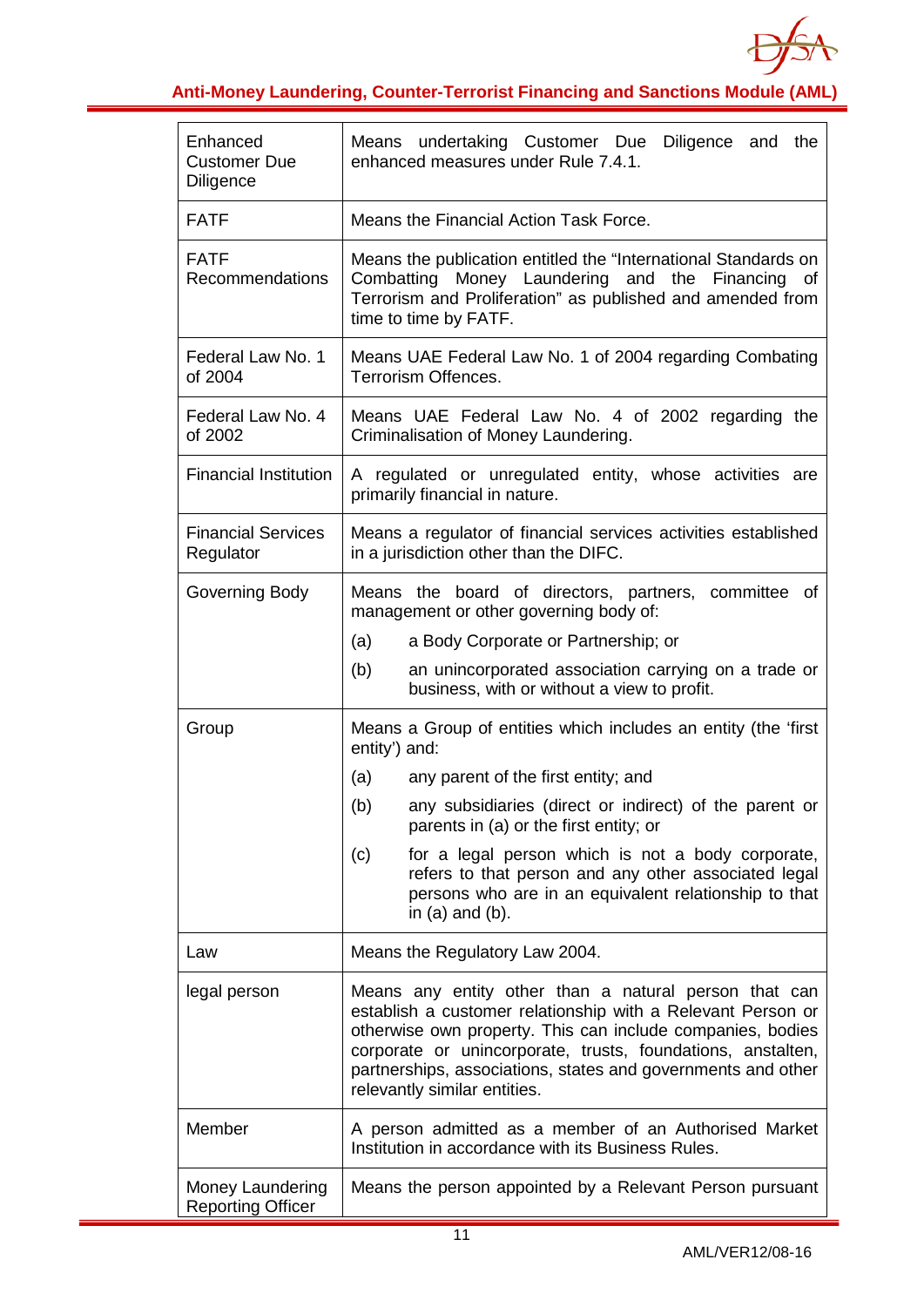

| (MLRO)                                     |     | to Rule 11.2.1(1).                                                                                                                                                                                                                                                                                                                                                                                                                                                                             |
|--------------------------------------------|-----|------------------------------------------------------------------------------------------------------------------------------------------------------------------------------------------------------------------------------------------------------------------------------------------------------------------------------------------------------------------------------------------------------------------------------------------------------------------------------------------------|
| natural person                             |     | Means an individual.                                                                                                                                                                                                                                                                                                                                                                                                                                                                           |
| person                                     |     | Means a natural or legal person.                                                                                                                                                                                                                                                                                                                                                                                                                                                               |
| <b>Politically Exposed</b><br>Person (PEP) |     | Means a natural person (and includes, where relevant, a<br>family member or close associate) who is or has been<br>entrusted with a prominent public function, including but not<br>limited to, a head of state or of government, senior politician,<br>senior government, judicial or military official, ambassador,<br>senior executive of a state owned corporation, or an<br>important political party official, but not middle ranking or<br>more junior individuals in these categories. |
| <b>Prescribed Low</b>                      |     | Means any of the following customer types:                                                                                                                                                                                                                                                                                                                                                                                                                                                     |
| <b>Risk Customer</b>                       | (a) | an Authorised Firm;                                                                                                                                                                                                                                                                                                                                                                                                                                                                            |
|                                            | (b) | an Authorised Market Institution;                                                                                                                                                                                                                                                                                                                                                                                                                                                              |
|                                            | (c) | a Financial Institution whose entire operations are<br>subject to regulation, including AML, by a Financial<br>Services Regulator or other competent authority in a<br>jurisdiction with AML regulations which are equivalent<br>the<br>standards<br>set<br>out<br>in<br>the<br><b>FATF</b><br>to<br>Recommendations and it is supervised for compliance<br>with such regulations;                                                                                                             |
|                                            | (d) | a Subsidiary of a Financial Institution referred to in (c),<br>provided that the law that applies to the parent<br>company ensures that the Subsidiary also observes<br>the same AML standards as its Parent;                                                                                                                                                                                                                                                                                  |
|                                            | (e) | a law firm, notary firm, or other independent legal<br>or an equivalent person in another<br>business<br>jurisdiction whose entire operations are subject to<br>AML regulation and supervision by a competent<br>authority in a jurisdiction with AML regulations which<br>are equivalent to the standards set out in the FATF<br>Recommendations;                                                                                                                                             |
|                                            | (f) | an accounting firm, Registered Auditor or other audit<br>firm or insolvency firm or an equivalent person in<br>another jurisdiction whose entire operations are<br>subject to AML regulation and supervision by a<br>competent authority in a jurisdiction with AML<br>regulations which are equivalent to the standards set<br>out in the FATF Recommendations;                                                                                                                               |
|                                            | (g) | a company whose Securities are listed<br>on.<br>a<br>Regulated Exchange and which is subject<br>to<br>disclosure obligations broadly equivalent to those set<br>out in the Markets Rules;                                                                                                                                                                                                                                                                                                      |
|                                            | (h) | a government body or a non-commercial government<br>entity in the U.A.E. or a FATF member country; and                                                                                                                                                                                                                                                                                                                                                                                         |
|                                            | (i) | a customer where the business relationship is limited<br>to the provision of one or more of the following                                                                                                                                                                                                                                                                                                                                                                                      |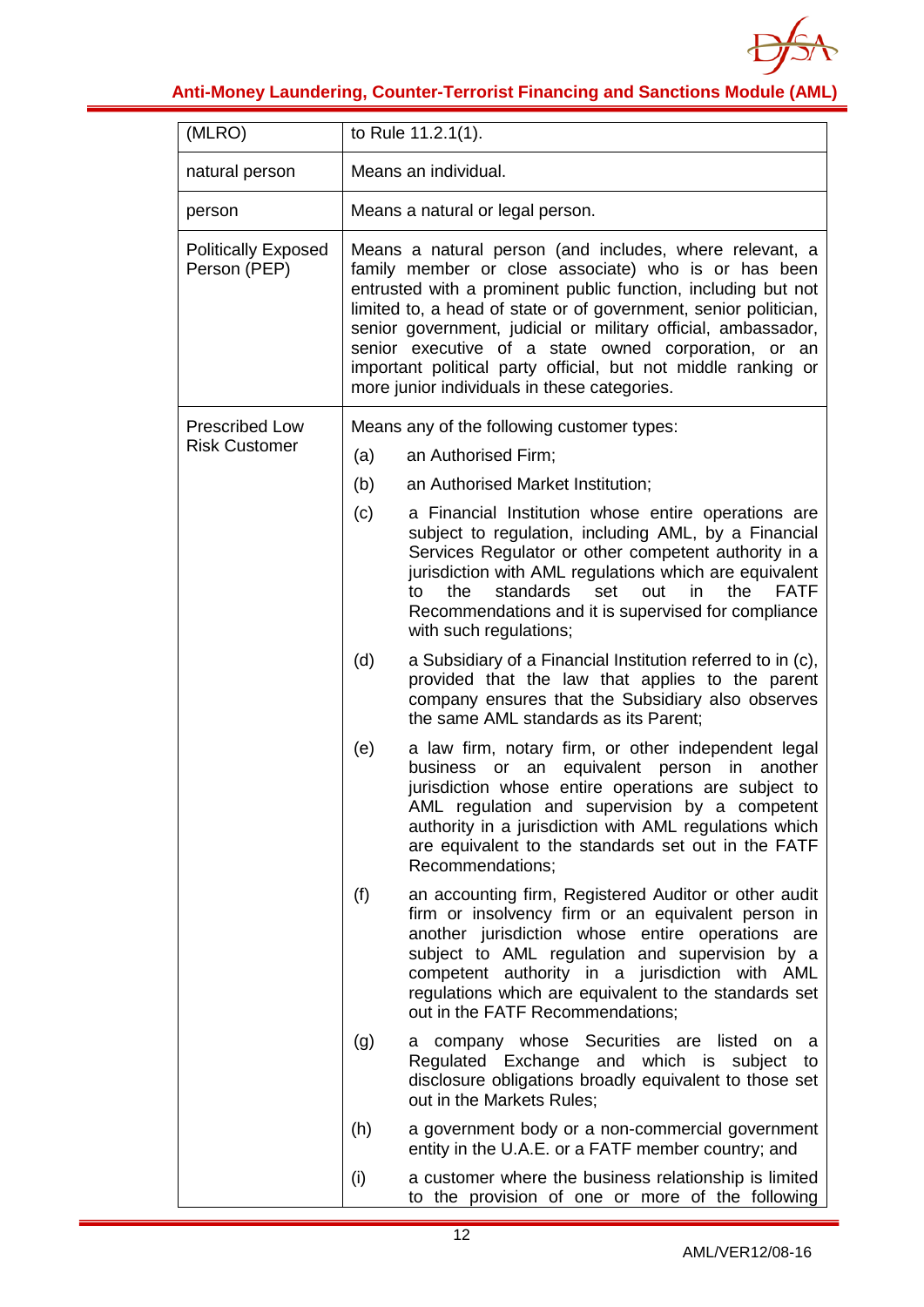

|                                           | products or services:                                                                                                                                                                                                                                                                                                        |
|-------------------------------------------|------------------------------------------------------------------------------------------------------------------------------------------------------------------------------------------------------------------------------------------------------------------------------------------------------------------------------|
|                                           | (i)<br>Contract of Insurance which is non-life<br>a<br>insurance;                                                                                                                                                                                                                                                            |
|                                           | (ii)<br>a Contract of Insurance which is a life insurance<br>product with no investment return or redemption<br>or surrender value;                                                                                                                                                                                          |
|                                           | a Contract of Insurance which is life insurance<br>(iii)<br>where the annual premium is no more than<br>\$1,000 or where a single premium of no more<br>than $$2,500$ is paid;                                                                                                                                               |
|                                           | a Contract of Insurance for the purposes of a<br>(iv)<br>pension scheme where the contract contains no<br>surrender clause and cannot be used as<br>collateral;                                                                                                                                                              |
|                                           | a Contract of Insurance which is a reinsurance<br>(v)<br>contract not falling into (i) to (iv) which is ceded<br>by an insurer who is a regulated Financial<br>Institution;                                                                                                                                                  |
|                                           | (vi)<br>a pension, superannuation or similar scheme<br>retirement<br>which<br>provides<br>benefits<br>to<br>employees, where contributions are made by an<br>employer or by way of deduction from an<br>Employee's wages and the scheme rules do not<br>permit the assignment of a member's interest<br>under the scheme; or |
|                                           | (vii)<br>arbitration,<br>litigation or advice on litigation<br>prospects.                                                                                                                                                                                                                                                    |
| <b>Public Listed</b><br>Company           | Has the meaning given in Schedule 1 to the Regulatory Law<br>2004.                                                                                                                                                                                                                                                           |
| <b>Registered Auditor</b>                 | Has the meaning given to that term in the Regulatory Law.                                                                                                                                                                                                                                                                    |
| Regulated<br>Exchange                     | Means an exchange regulated by a Financial Services<br>Regulator.                                                                                                                                                                                                                                                            |
| Regulated<br><b>Financial Institution</b> | A person who does not hold a Licence but who is authorised<br>in a jurisdiction other than the DIFC to carry on any financial<br>service by another Financial Services Regulator.                                                                                                                                            |
| <b>Relevant Person</b>                    | Has the meaning in Rule 1.1.2.                                                                                                                                                                                                                                                                                               |
| senior<br>management                      | Means, in relation to a Relevant Person every member of the<br>Relevant Person's executive management and includes:                                                                                                                                                                                                          |
|                                           | for a DIFC entity, every member of the Relevant<br>(a)<br>Person's Governing Body;                                                                                                                                                                                                                                           |
|                                           | (b)<br>for a Branch, the person or persons who control the<br>day to day operations of the Relevant Person in the<br>DIFC and would include, at a minimum, the SEO or                                                                                                                                                        |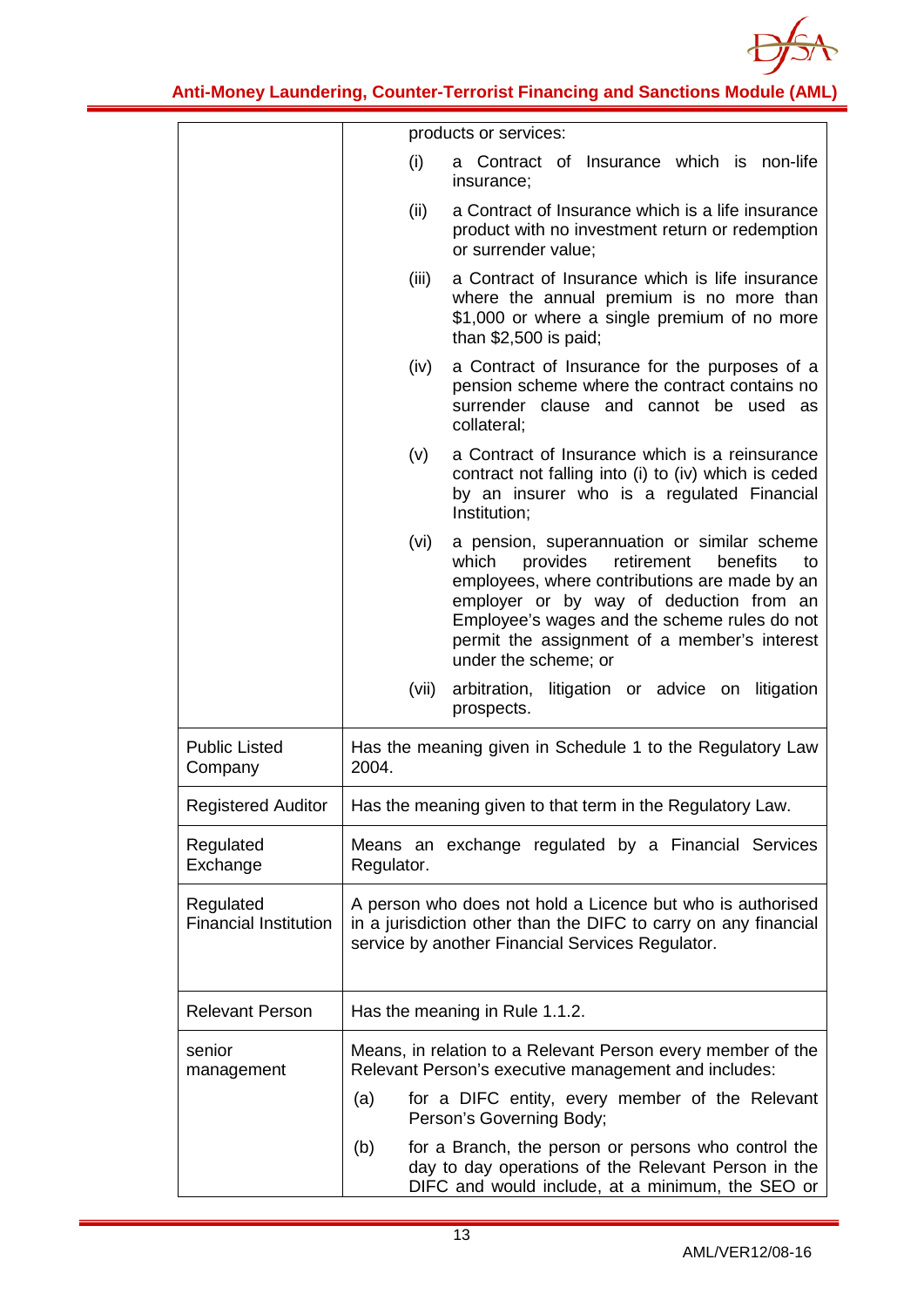

|                                                | equivalent, such as the managing director; or                                                                                                                   |
|------------------------------------------------|-----------------------------------------------------------------------------------------------------------------------------------------------------------------|
|                                                | for a Registered Auditor, every member of the<br>(c)<br>Relevant Person's executive management in<br>the<br>U.A.E.                                              |
| Simplified<br><b>Customer Due</b><br>Diligence | Means Customer Due Diligence as modified under Rule<br>7.5.1.                                                                                                   |
| Single Family                                  | Has the meaning given to that term in the DIFC Single Family<br>Office Regulations.                                                                             |
| Single Family<br>Office                        | Has the meaning given to that term in the DIFC Single Family<br><b>Office Regulations.</b>                                                                      |
| source of funds                                | Means the origin of customer's funds which relate to a<br>transaction or service and includes how such funds are<br>connected to a customer's source of wealth. |
| source of wealth                               | Means how the customer's global wealth or net worth is or<br>was acquired or accumulated.                                                                       |
| Suspicious Activity<br>Report (SAR)            | Means a report in the prescribed format regarding suspicious<br>activity (including a suspicious transaction) made to the<br>AMLSCU under Rule 13.3.1(c).       |
| transaction                                    | Means any transaction undertaken by a Relevant Person for<br>or on behalf of a customer in the course of carrying on a<br>business in or from the DIFC.         |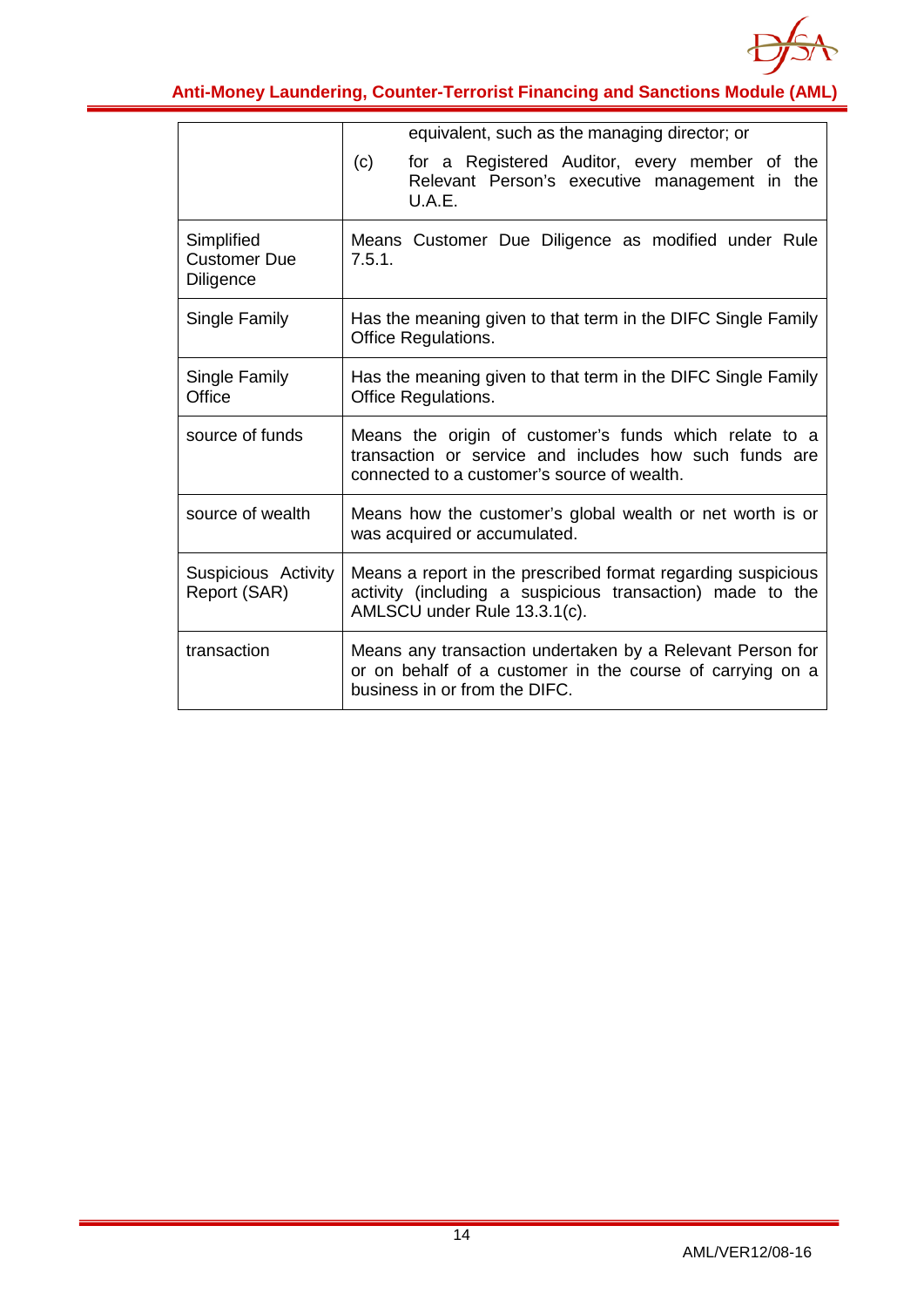

### <span id="page-15-0"></span>**4 APPLYING A RISK-BASED APPROACH**

**Figure 1. The Risk-Based Approach (RBA)**

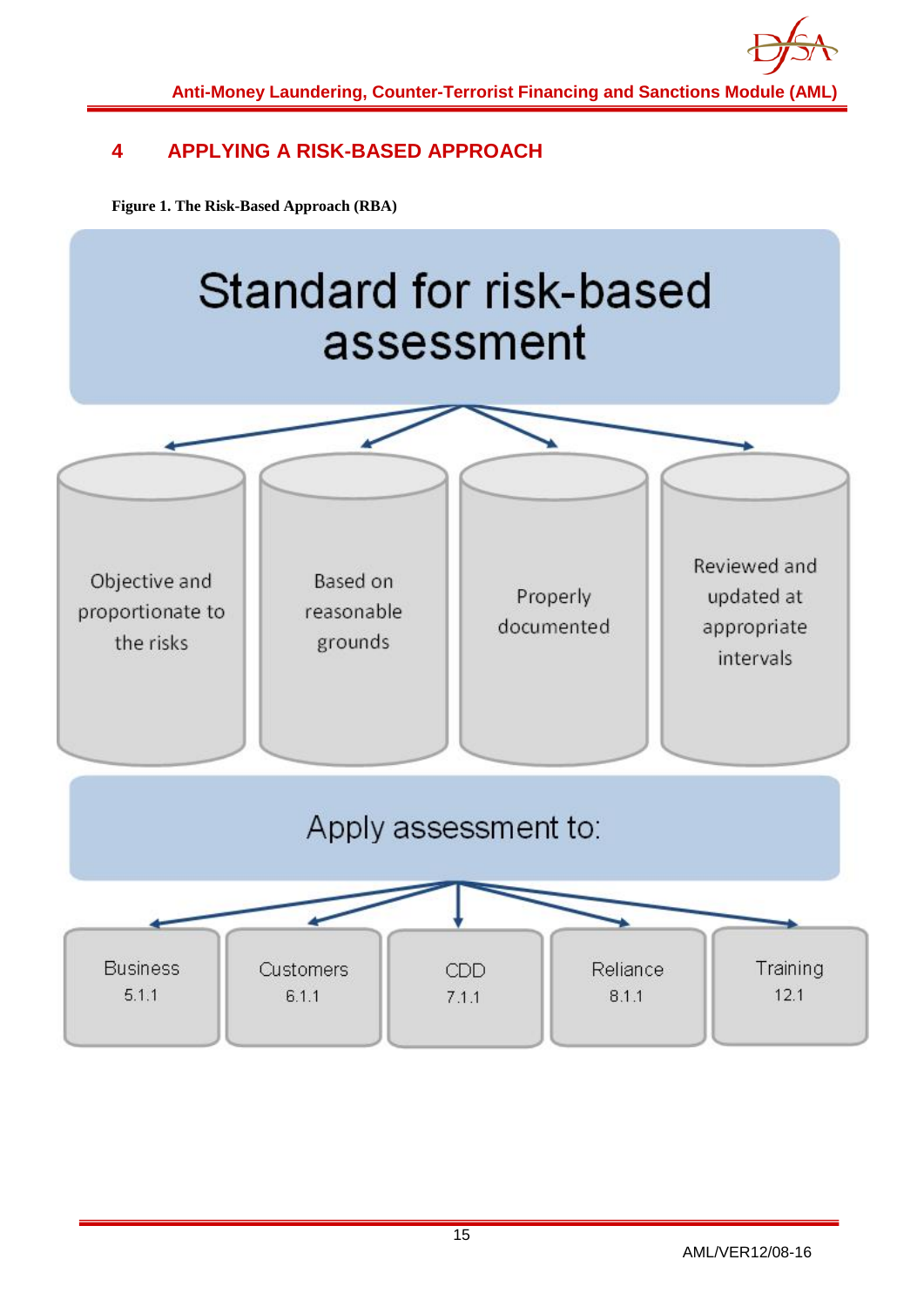### <span id="page-16-0"></span>**4.1 The risk-based approach**

- **4.1.1** A Relevant Person must:
	- (a) assess and address its AML risks under this module by adopting an approach which is proportionate to the risks to which the person is exposed as a result of the nature of its business, customers, products, services and any other matters which are relevant in the context of money laundering; and
	- (b) ensure that, when undertaking any risk-based assessment for the purposes of complying with a requirement of this module, such assessment is:
		- (i) objective and proportionate to the risks;
		- (ii) based on reasonable grounds;
		- (iii) properly documented; and
		- (iv) reviewed and updated at appropriate intervals.

- 1. Rule 4.1.1 requires a Relevant Person to adopt an approach to AML which is proportionate to the risks. This is called the "risk-based approach" ("RBA") and is illustrated in figure 1 above. The DFSA expects the RBA to be a key part of the Relevant Person's money laundering compliance culture and to cascade down from the senior management to the rest of the organisation. Embedding the RBA within its business allows a Relevant Person to make decisions and allocate AML resources in the most efficient and effective way.
- 2. In implementing the RBA, a Relevant Person is expected to have in place processes to identify, assess, monitor, manage and mitigate money laundering risks. The general principle is that where there are higher risks of money laundering, a Relevant Person is required to take enhanced measures to manage and mitigate those risks, and that, correspondingly, when the risks are lower, simplified measures are permitted. Simplified measures are not permitted where there is a suspicion of money laundering.
- 3. The RBA discourages a "tick-box" approach to AML. Instead a Relevant Person is required to assess relevant money laundering risks and adopt a proportionate response to such risks. The outcome of using the RBA is akin to using a sliding scale, where the type of CDD undertaken on each customer will ultimately depend on the outcome of the risk-based assessment made of such customer under this chapter.
- 4. The Rules regarding record-keeping for the purposes of this module are in section 14.4. These Rules apply in relation to Rule 4.1.1(b)(iii).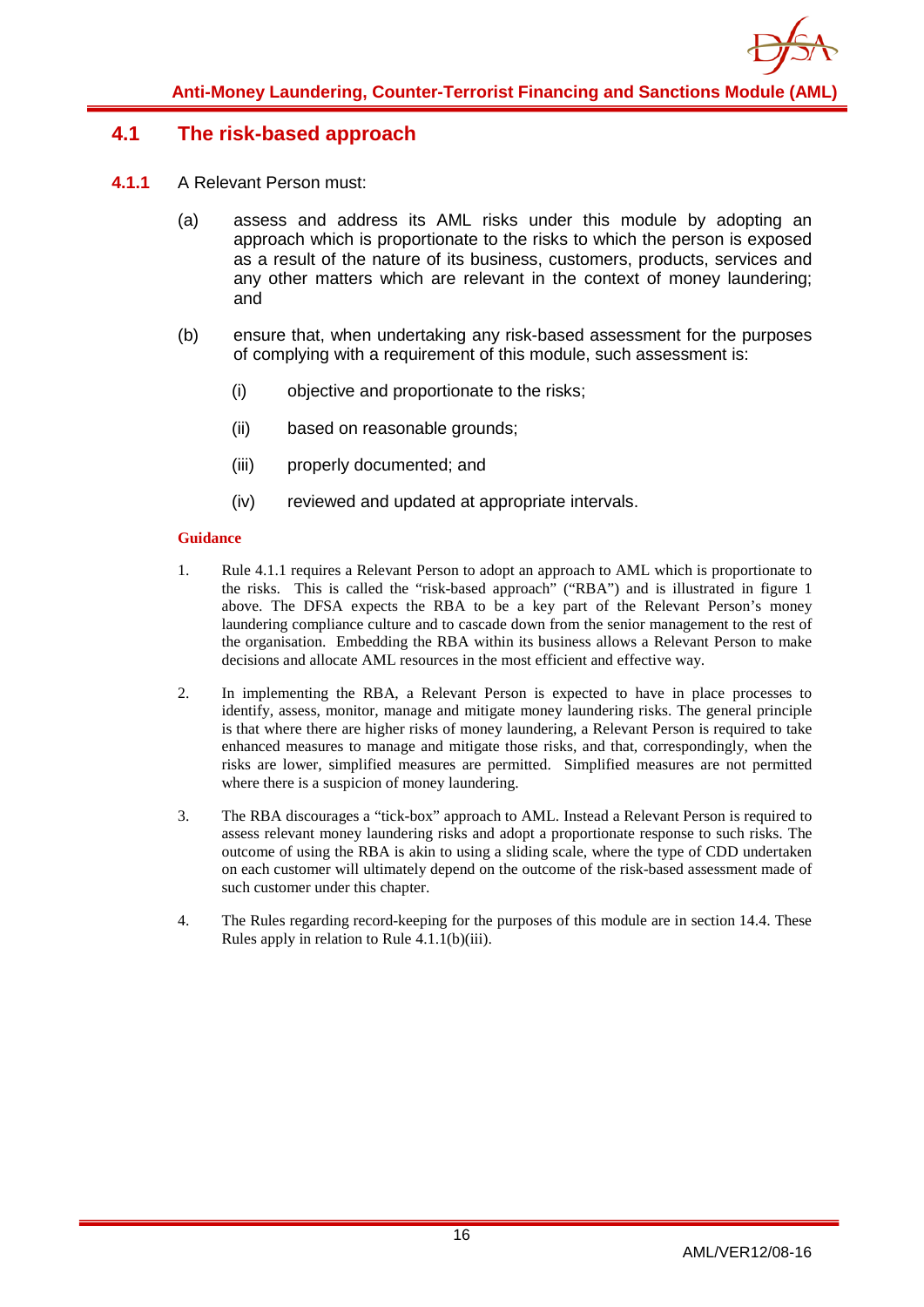

### <span id="page-17-0"></span>**5 BUSINESS RISK ASSESSMENT**

**Figure 2. Business risk-based assessment**



### <span id="page-17-1"></span>**5.1 Assessing business AML risks**

- **5.1.1** A Relevant Person must:
	- (a) take appropriate steps to identify and assess money laundering risks to which its business is exposed, taking into consideration the nature, size and complexity of its activities;
	- (b) when identifying and assessing the risks in (a), take into account, to the extent relevant, any vulnerabilities relating to:
		- (i) its type of customers and their activities;
		- (ii) the countries or geographic areas in which it does business;
		- (iii) its products, services and activity profiles;
		- (iv) its distribution channels and business partners;
		- (v) the complexity and volume of its transactions;
		- (vi) the development of new products and new business practices, including new delivery mechanisms, channels and partners; and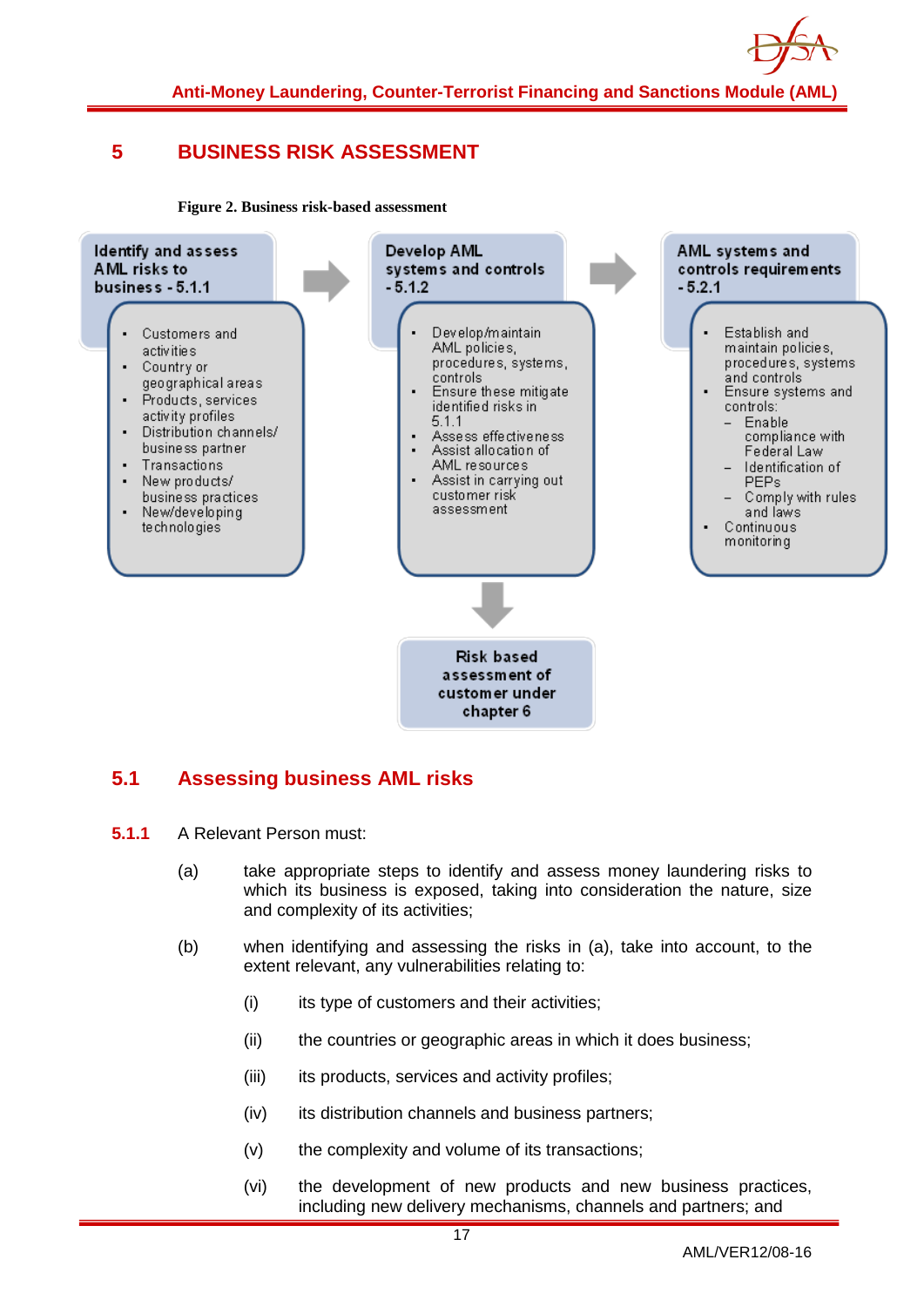

- (vii) the use of new or developing technologies for both new and preexisting products;
- (c) take appropriate measures to ensure that any risk identified as part of the assessment in (a) is taken into account in its day to day operations, including in relation to:
	- (i) the development of new products;
	- (ii) the taking on of new customers; and
	- (iii) changes to its business profile.
- **5.1.2** A Relevant Person must use the information obtained in undertaking its business risk assessment to:
	- (a) develop and maintain its AML policies, procedures, systems and controls required by Rule 5.2.1;
	- (b) ensure that its AML policies, procedures, systems and controls adequately mitigate the risks identified as part of the assessment in Rule 5.1.1;
	- (c) assess the effectiveness of its AML policies, procedures, systems and controls as required by Rule 5.2.1(c);
	- (d) assist in allocation and prioritisation of AML resources; and
	- (e) assist in the carrying out of the customer risk assessment under chapter 6.

#### **Guidance**

- 1. Unless a Relevant Person understands the money laundering risks to which it is exposed, it cannot take appropriate steps to prevent its business being used for the purposes of money laundering. Money laundering risks vary from business to business depending on the nature of the business, the type of customers a business has, and the nature of the products and services sold.
- 2. Using the RBA, a Relevant Person should assess its own vulnerabilities to money laundering and to take all reasonable steps to eliminate or manage such risks. The results of this assessment will also feed into the Relevant Person's risk assessment of its customers under chapter 6. For instance, if a Relevant Person reasonably concludes that a particular business line poses a negligible risk of money laundering, it may decide, using the RBA, that all its customers in that business line should be treated as posing a lower risk of money laundering, and it may apply Simplified Customer Due Diligence.

### <span id="page-18-0"></span>**5.2 AML systems and controls**

- **5.2.1** A Relevant Person must:
	- (a) establish and maintain effective policies, procedures, systems and controls to prevent opportunities for money laundering in relation to the Relevant Person and its activities;
	- (b) ensure that its systems and controls in (a):
		- (i) include the provision to the Relevant Person's senior management of regular management information on the operation and effectiveness of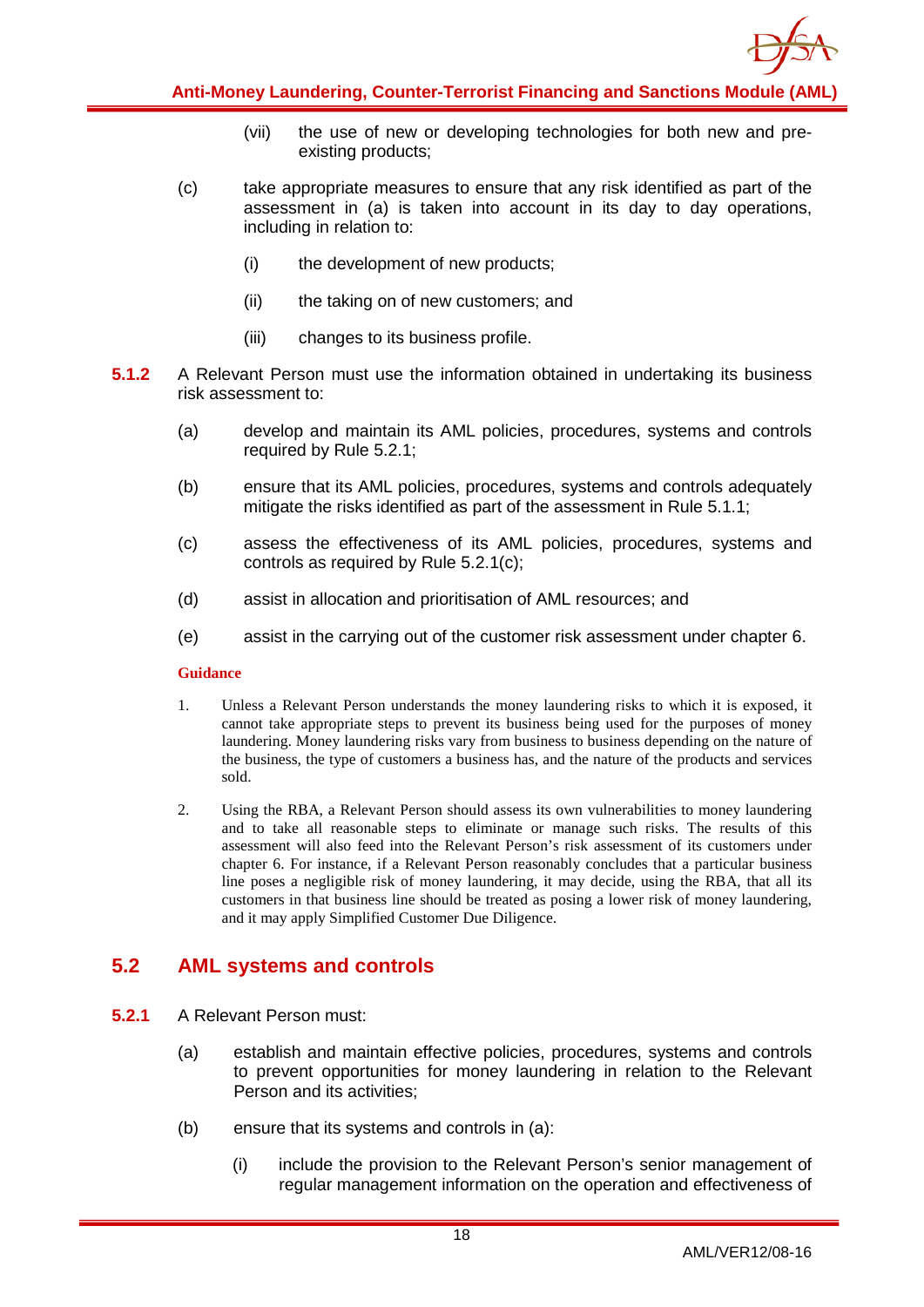

its AML systems and controls necessary to identify, measure, manage and control the Relevant Person's money laundering risks;

- (ii) enable it to determine whether a customer or a beneficial owner is a Politically Exposed Person; and
- (iii) enable the Relevant Person to comply with these Rules, Federal Law No.4 of 2002, Federal Law No.1 of 2004 and any other relevant Federal laws; and
- (c) ensure that regular risk assessments are carried out on the adequacy of the Relevant Person's AML systems and controls to ensure that they continue to enable it to identify, assess, monitor and manage money laundering risk adequately, and are comprehensive and proportionate to the nature, scale and complexity of its activities.

#### **Guidance**

In Rule 5.2.1(c) the regularity of risk assessments will depend on the nature, size and complexity of the Relevant Person's business.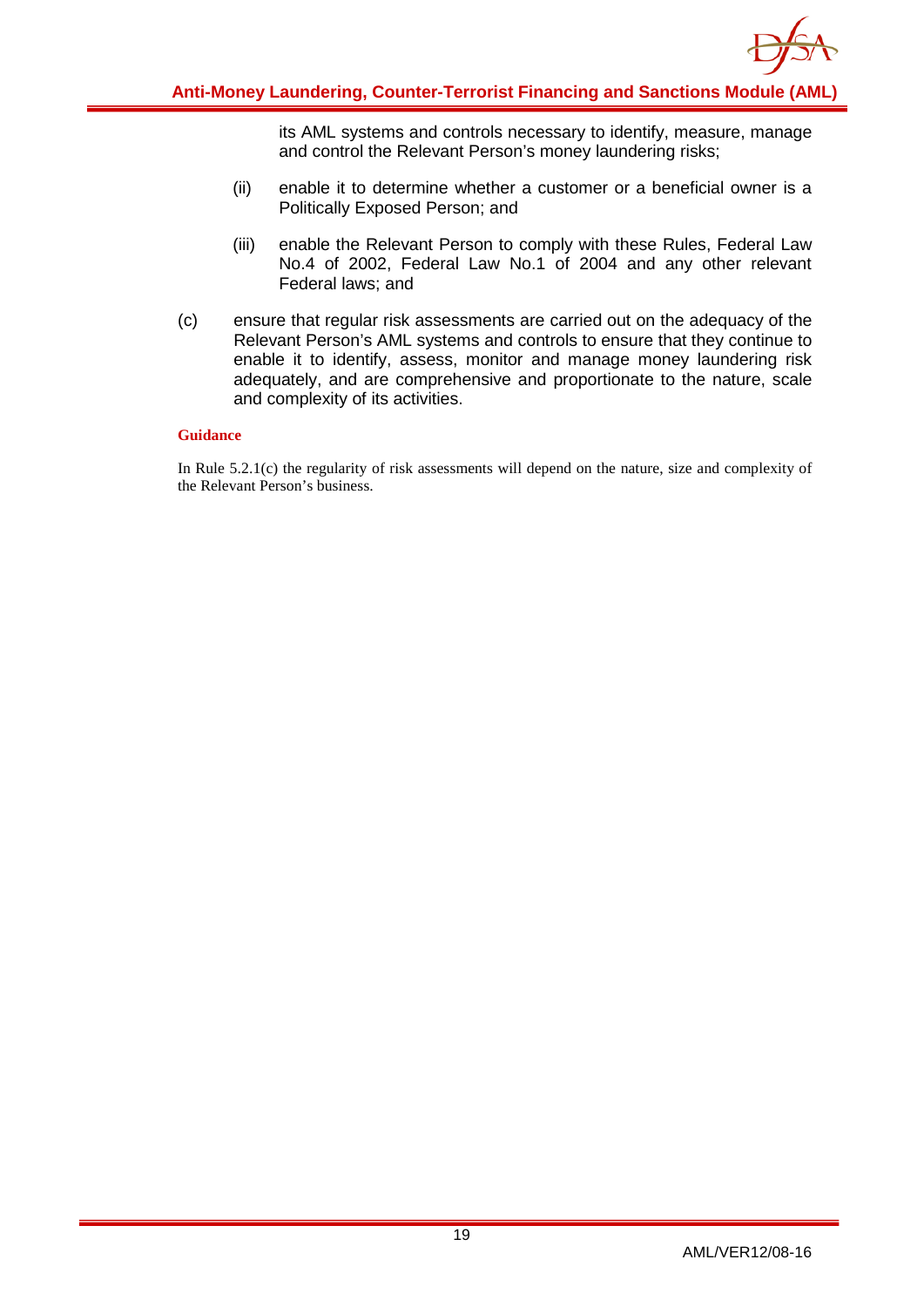

### <span id="page-20-0"></span>**6 CUSTOMER RISK ASSESSMENT**

**Figure 3. Customer risk-based assessment**



- 1. This chapter prescribes the risk-based assessment that must be undertaken by a Relevant Person on a customer and the proposed business relationship, transaction or product. The outcome of this process is to produce a risk rating for a customer, which determines the level of Customer Due Diligence (CDD) which will apply to that customer under chapter 7. That chapter prescribes the requirements of CDD and of Enhanced CDD for high risk customers and Simplified CDD for low risk customers.
- 2. CDD in the context of AML refers to the process of identifying a customer, verifying such identification and monitoring the customer's business and money laundering risk on an ongoing basis. CDD is required to be undertaken following a risk-based assessment of the customer and the proposed business relationship, transaction or product.
- 3. Relevant Persons should note that the ongoing CDD requirements in Rule 7.6.1 require a Relevant Person to ensure that it reviews a customer's risk rating to ensure that it remains appropriate in light of the AML risks.
- 4. The DFSA is aware that in practice there will often be some degree of overlap between the customer risk assessment and CDD. For example, a Relevant Person may undertake some aspects of CDD, such as identifying a beneficial owner, when it performs a risk assessment of the customer. Conversely, a Relevant Person may also obtain relevant information as part of CDD which has an impact on its customer risk assessment. Examples of such relevant information include information on the source of funds or wealth or information on the ownership and control structure of the customer. Where information obtained as part of CDD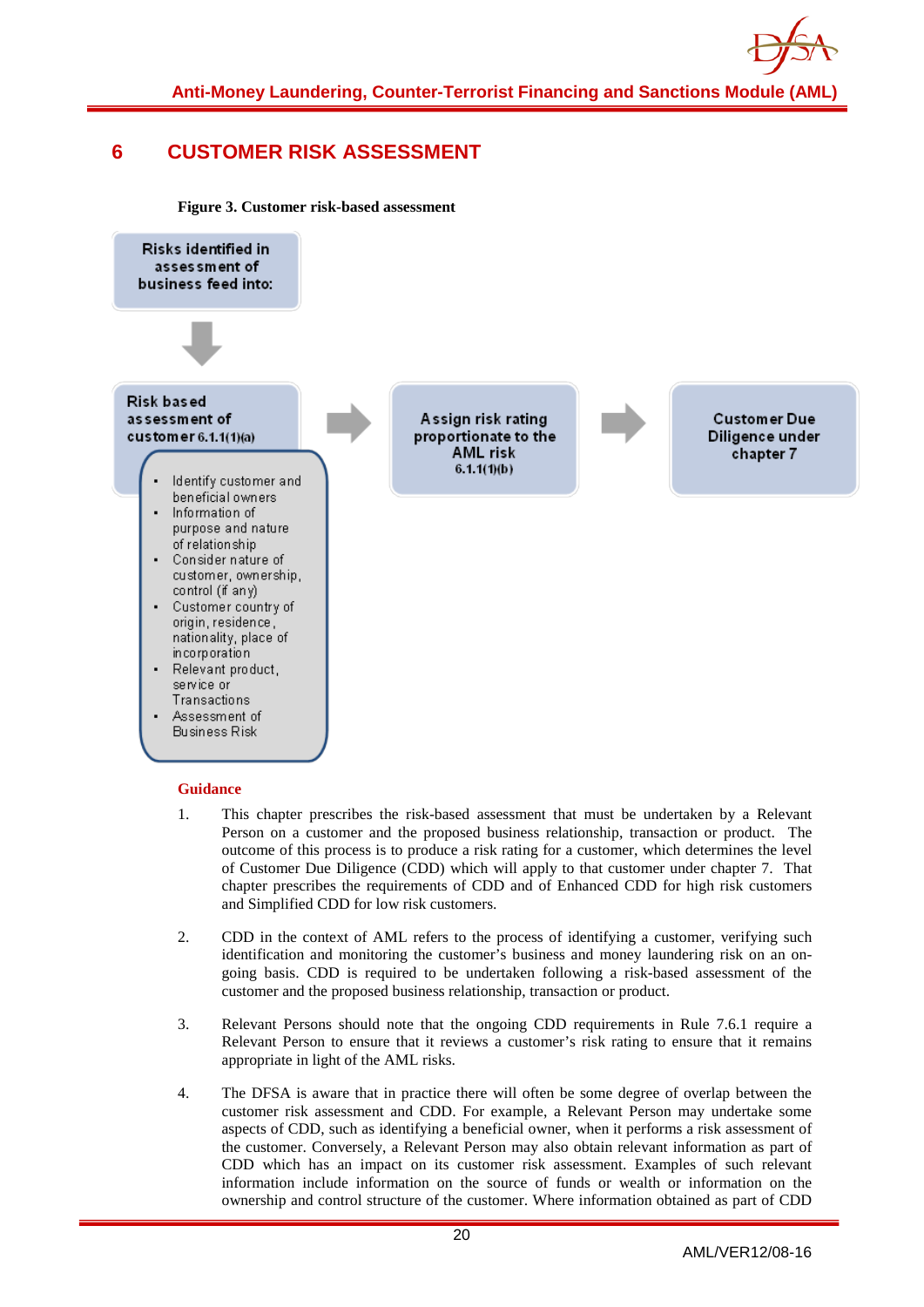

of a customer affects the risk rating of a customer, the change in risk rating should be reflected in the degree of CDD undertaken.

### <span id="page-21-0"></span>**6.1 Assessing customer AML risks**

- **6.1.1** (1) A Relevant Person must:
	- (a) undertake a risk-based assessment of every customer; and
	- (b) assign the customer a risk rating proportionate to the customer's money laundering risks.
	- (2) The customer risk assessment in (1) must be completed prior to undertaking Customer Due Diligence for new customers, and whenever it is otherwise appropriate for existing customers.
	- (3) A Relevant Person may assign a low risk rating to a Prescribed Low Risk Customer without the need to undertake the risk-based assessment of the customer under (1)(a).
	- (4) Where a Relevant Person has assigned a customer a low risk rating under (3) and the customer ceases to meet the criteria to be a Prescribed Low Risk Customer the Relevant Person must undertake the risk-based assessment of the customer under (1)(a).
	- (5) When undertaking a risk-based assessment of a customer under (1)(a) a Relevant Person must:
		- (a) identify the customer and any beneficial owner;
		- (b) obtain information on the purpose and intended nature of the business relationship;
		- (c) take into consideration the nature of the customer, its ownership and control structure, and its beneficial ownership (if any);
		- (d) take into consideration the nature of the customer business relationship with the Relevant Person;
		- (e) take into consideration the customer's country of origin, residence, nationality, place of incorporation or place of business;
		- (f) take into consideration the relevant product, service or transaction; and
		- (g) take into consideration the outcomes of business risk assessment under chapter 5.
- **6.1.2** A Relevant Person must not establish a business relationship with the customer which is a legal person if the ownership or control arrangements of the customer prevent the Relevant Person from identifying one or more of the customer's beneficial owners.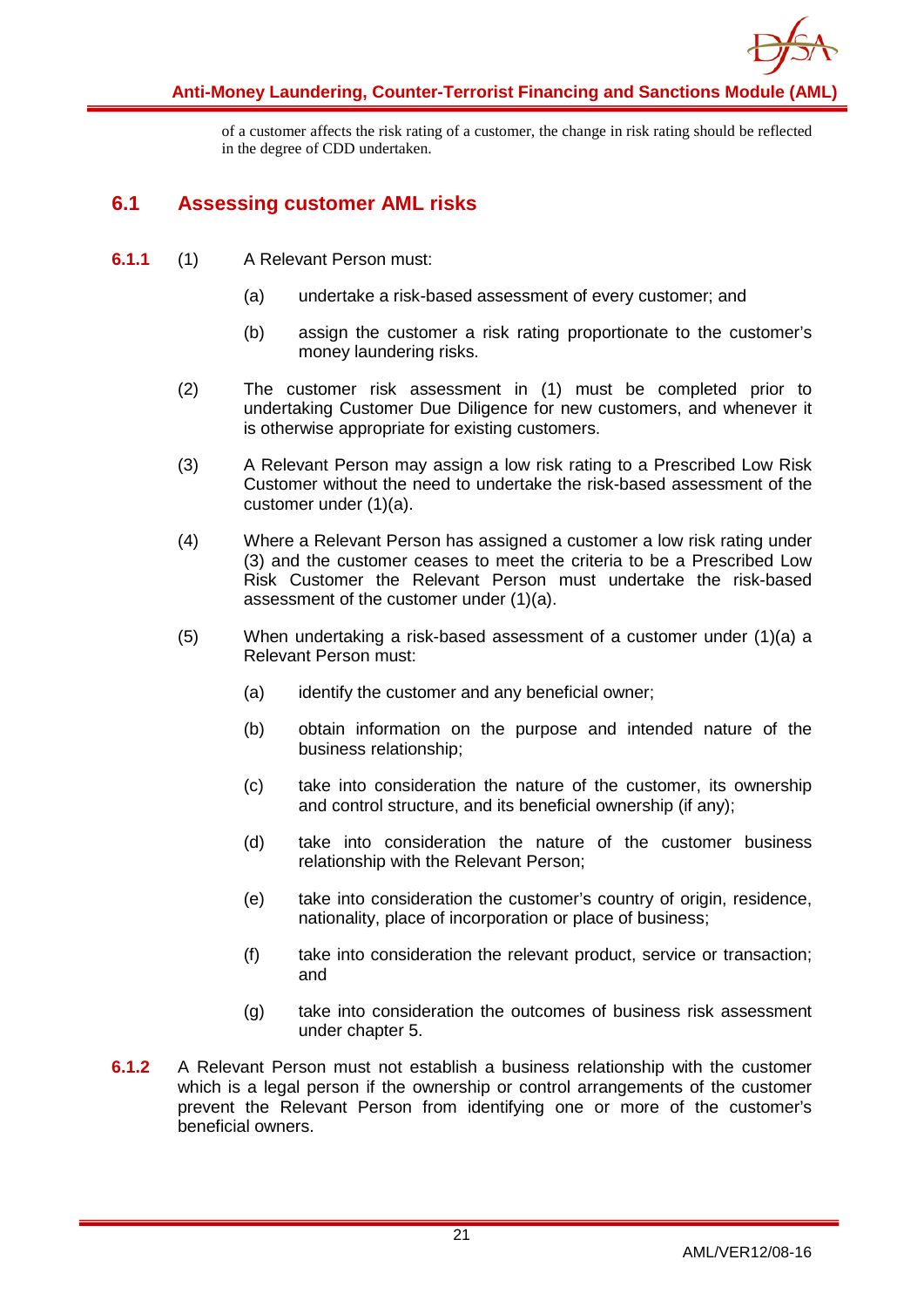#### **Guidance on the customer risk assessment**

- 1. In assessing the nature of a customer, a Relevant Person should consider such factors as the legal structure of the customer, the customer's business or occupation, the location of the customer's business and the commercial rationale for the customer's business model.
- 2. In assessing the customer business relationship, a Relevant Person should consider how the customer is introduced to the Relevant Person and how the customer is serviced by the Relevant Person, including for example, whether the Person will be a private banking client, will open a bank account or whether the business relationship will be purely advisory.
- 3. The risk assessment of a customer, which is illustrated in figure 3 above, requires a Relevant Person to allocate an appropriate risk rating to every customer. The DFSA would expect risk ratings to be either descriptive, such as "low", "medium" or "high", or a sliding numeric scale such as 1 for the lowest risk to 10 for the highest. Depending on the outcome of a Relevant Person's assessment of its customer's money laundering risk, a Relevant Person should decide to what degree CDD will need to be performed.
- 4. Using the RBA, a Relevant Person could, when assessing two customers with near identical risk profiles, consider that one is high risk and the other low risk. This may occur, for example, where both customers may be from the same high risk country, but one customer may be a customer in relation to a low risk product, such as those in part (i) of the definition of a Prescribed Low Risk Customer, or may be a long-standing customer of a Group company who has been introduced to the Relevant Person.
- 5. In Rule 6.1.2, ownership arrangements which may prevent the Relevant Person from identifying one or more beneficial owners include bearer shares and other negotiable instruments in which ownership is determined by possession.

#### **Guidance on the term "customer"**

- 6. The point at which a person becomes a customer will vary from business to business. However, the DFSA considers that it would usually occur at or prior to the business relationship being formalised, for example, by the signing of a client agreement or the acceptance of terms of business.
- 7. The DFSA does not consider that a person would be a customer of a Relevant Person merely because such person receives marketing information from a Relevant Person or where a Relevant Person refers a person who is not a customer to a third party (including a Group member).
- 8. The DFSA considers that a counterparty would generally be a "customer" for the purposes of this module and would therefore require a Relevant Person to undertake CDD on such a person. However, this would not include a counterparty in a transaction undertaken on a Regulated Exchange. Nor would it include suppliers of ordinary business services, for consumption by the Relevant Person such as cleaning, catering, stationery, IT or other similar services.
- 9. A Representative Office should not have any customers in relation to its DIFC operations.

#### **Guidance on high risk customers**

- 10. In complying with Rule 6.1.1, the DFSA considers that a Relevant Person should consider the following factors, which may indicate that a customer poses a higher risk of money laundering:
	- a. the business relationship is conducted in unusual circumstances (e.g. significant unexplained geographic distance between the location of the Relevant Person and the customer);
	- b. legal persons or arrangements that are personal investment vehicles;
	- c. companies that have nominee shareholders or directors or shares in bearer form;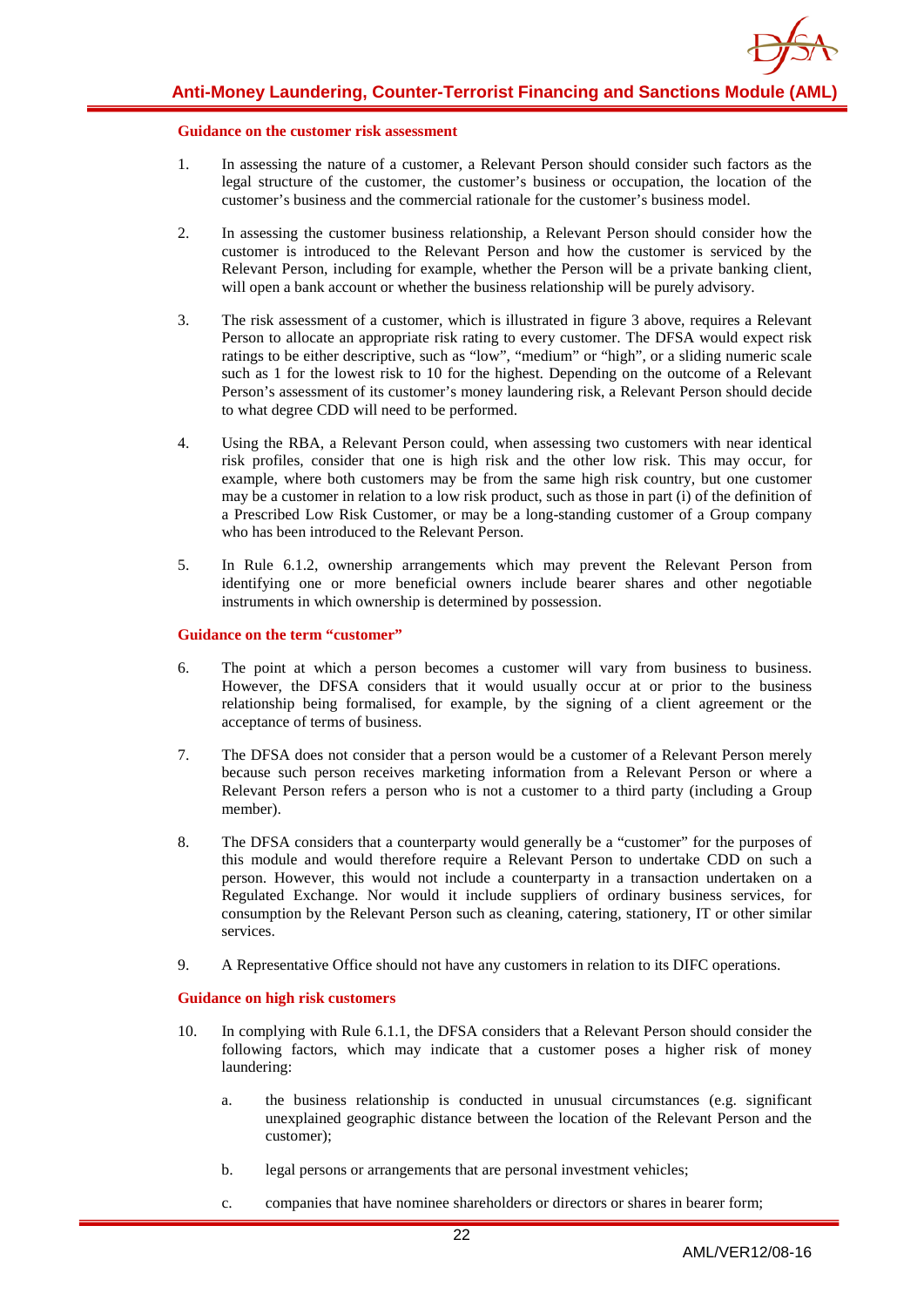

- d. businesses that are cash-intensive;
- e. the ownership structure of the legal person appears unusual or excessively complex given the nature of the legal person's business or activities;
- f. countries identified by credible sources, such as mutual evaluation or detailed assessment reports or published follow-up reports, as not having adequate AML systems;
- g. countries subject to sanctions, embargos or similar measures issued by, for example, the United Nations Security Council or identified by credible sources as having significant levels of corruption or other criminal activity;
- h. countries or geographic areas identified by credible sources as providing funding or support for terrorist activities, or that have designated terrorist organisations operating within their country;
- i. a person not meeting the definition of a PEP but whose high profile or influence poses an elevated risk of corruption;
- j. anonymous transactions (which may include cash);
- k. private banking relationships;
- l. non-face-to-face business relationships or transactions;
- m. payment received from unknown or un-associated third parties;
- n. discretionary trusts; and
- o. charitable trusts and waqfs.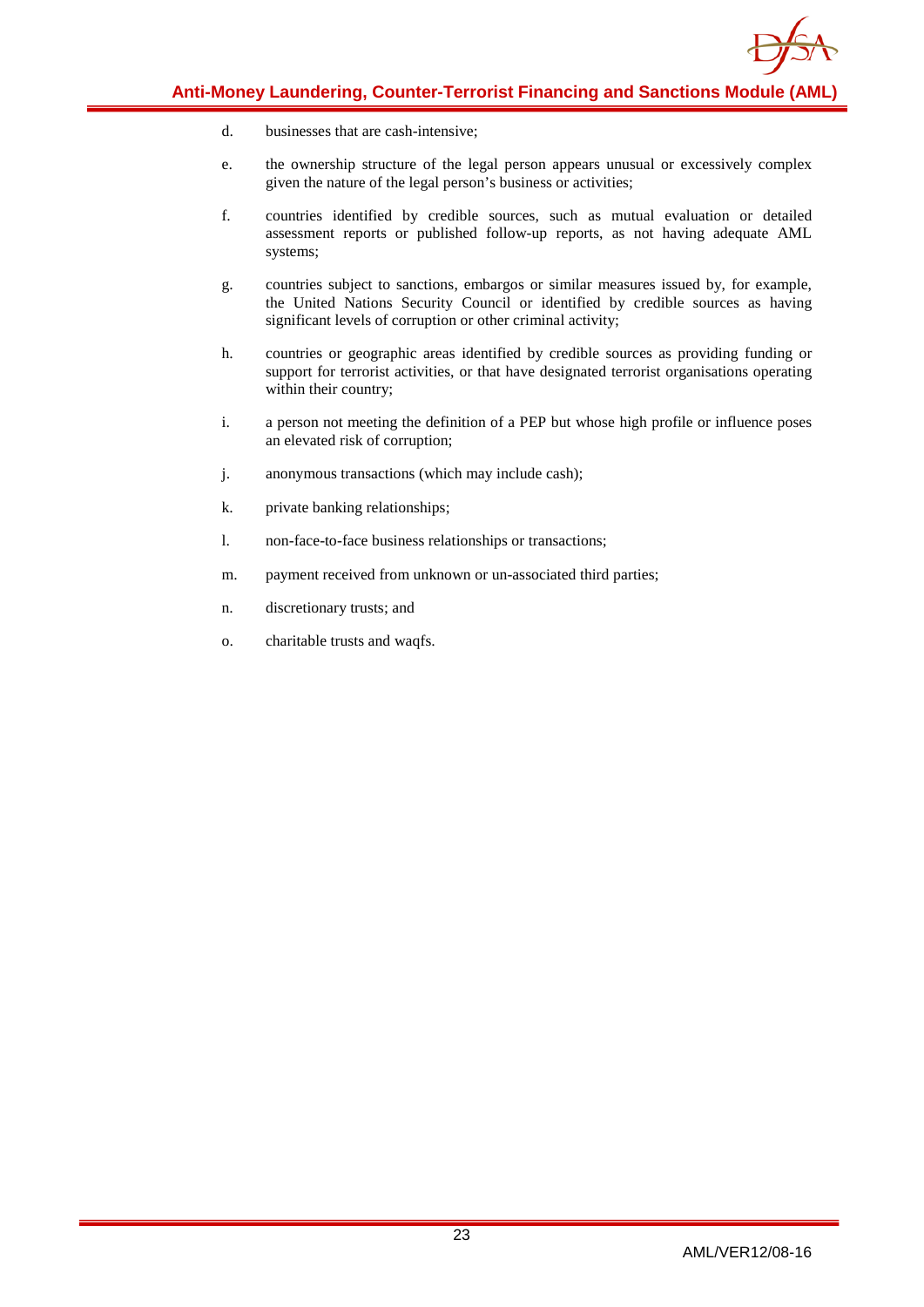

### <span id="page-24-0"></span>**7 CUSTOMER DUE DILIGENCE**

**Figure 4. CDD**



- Obtain and verify after business initiated
- Reduce frequency of ID updates
- Not verify B/O ×.
- ×. Not verify ID
- No source of funds required  $\mathbf{r}$  .
- . No source of wealth required
- ä. Reduced monitoring
- Not obtain information on  $\blacksquare$ intended business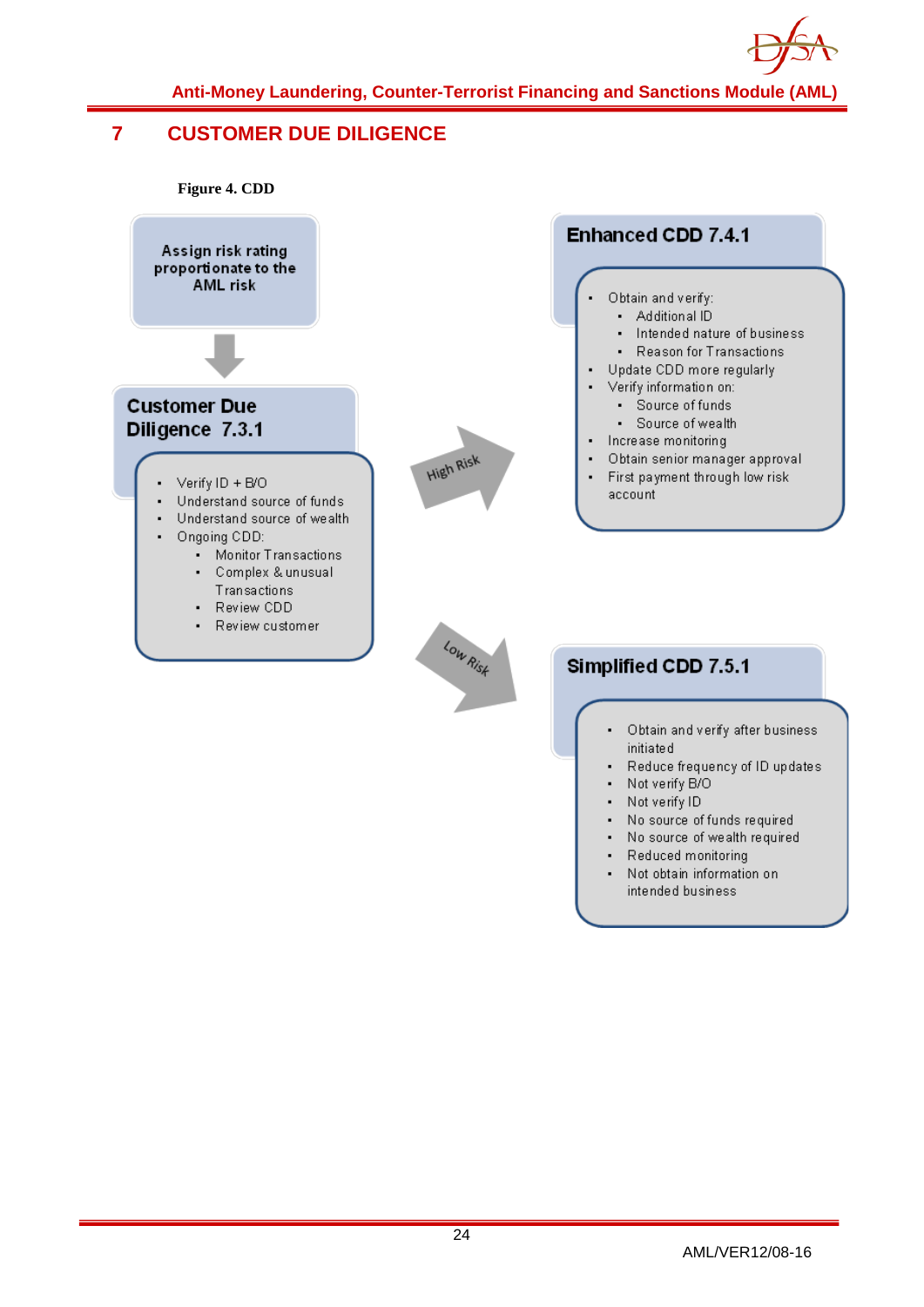

### <span id="page-25-0"></span>**7.1 Requirement to undertake customer due diligence**

- **7.1.1** (1) A Relevant Person must:
	- (a) undertake Customer Due Diligence under Rule 7.3.1 for each of its customers; and
	- (b) in addition to (a), undertake Enhanced Customer Due Diligence under Rule 7.4.1 in respect of any customer it has assigned as high risk.
	- (2) A Relevant Person may undertake Simplified Customer Due Diligence in accordance with Rule 7.5.1 by modifying Customer Due Diligence under Rule 7.3.1 for any customer it has assigned as low risk.

#### **Guidance**

A Relevant Person should undertake CDD in a manner proportionate to the customer's money laundering risks identified under Rule 6.1.1(1). This means that all customers are subject to CDD under Rule 7.3.1. However, for high risk customers, additional Enhanced CDD measures should also be undertaken under Rule 7.4.1. For low risk customers, Rule 7.3.1 may be modified according to the risks in accordance with Rule 7.5.1.

### <span id="page-25-1"></span>**7.2 Timing of customer due diligence**

- **7.2.1** (1) A Relevant Person must:
	- (a) undertake the appropriate Customer Due Diligence under Rule 7.3.1 (a) to (c) when it is establishing a business relationship with a customer; and
	- (b) undertake the appropriate Customer Due Diligence under Rule 7.3.1(d) after establishing a business relationship with a customer.
	- (2) A Relevant Person must also undertake appropriate Customer Due Diligence if, at any time:
		- (a) in relation to an existing customer, it doubts the veracity or adequacy of documents, data or information obtained for the purposes of Customer Due Diligence;
		- (b) it suspects money laundering in relation to a person; or
		- (c) there is a change in risk-rating of the customer, or it is otherwise warranted by a change in circumstances of the customer.
	- (3) A Relevant Person may establish a business relationship with a customer before completing the verification required by Rule 7.3.1 if the following conditions are met:
		- (a) deferral of the verification of the customer or beneficial owner is necessary in order not to interrupt the normal conduct of a business relationship;
		- (b) there is little risk of money laundering occurring and any such risks identified can be effectively managed by the Relevant Person;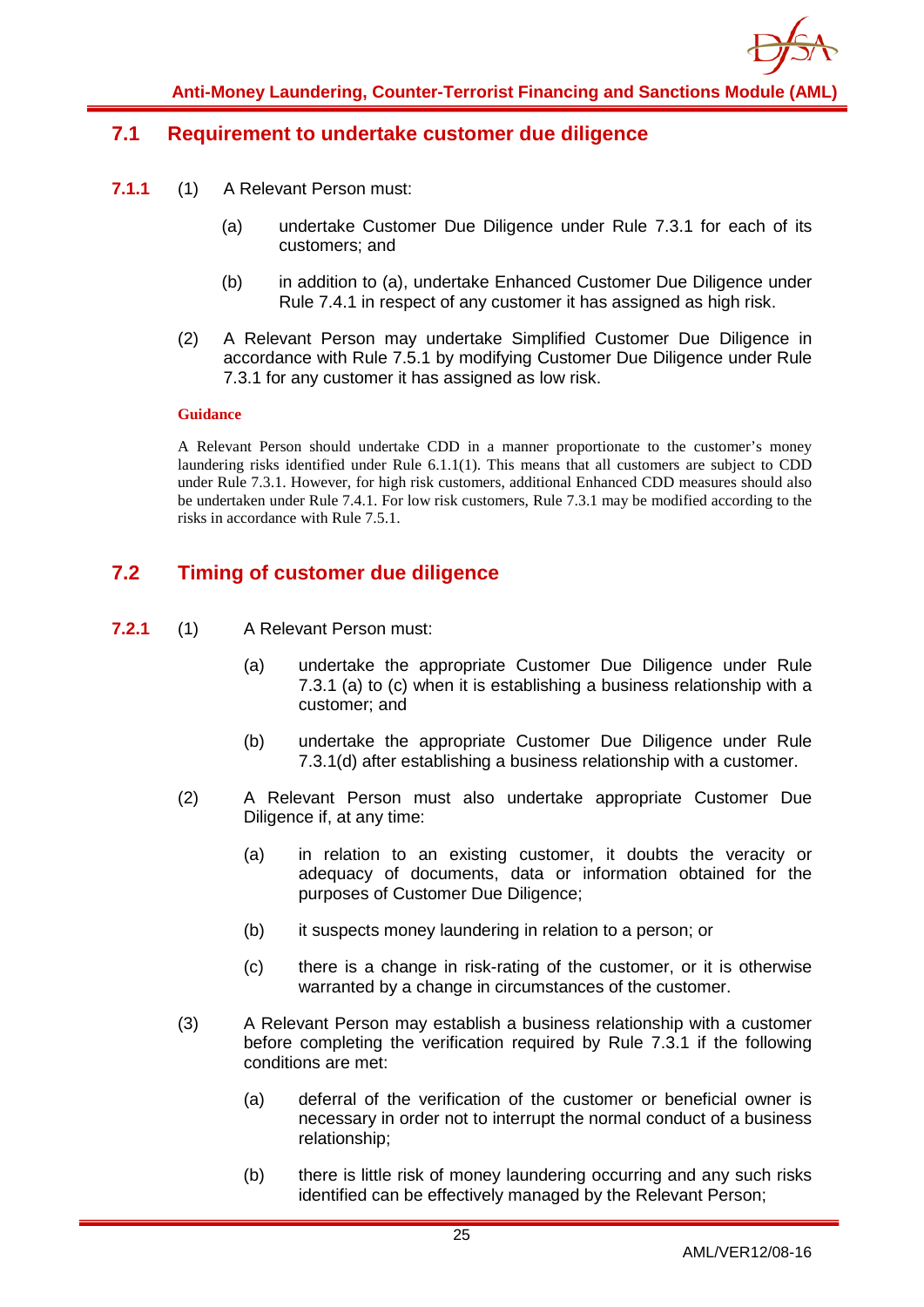

- (c) in relation to a bank account opening, there are adequate safeguards in place to ensure that the account is not closed and transactions are not carried out by or on behalf of the account holder (including any payment from the account to the account holder) before verification has been completed; and
- (d) subject to (4), the relevant verification is completed as soon as reasonably practicable and in any event no later than 30 days after the establishment of a business relationship.
- (4) Where a Relevant Person is not reasonably able to comply with the 30 day requirement in (3)(d), it must, prior to the end of the 30 day period:
	- (a) document the reason for its non-compliance;
	- (b) complete the verification in (3) as soon as possible; and
	- (c) record the non-compliance event in its annual AML Return.
- (5) The DFSA may specify a period within which a Relevant Person must complete the verification required by (3) failing which the DFSA may direct the Relevant Person to cease any business relationship with the customer.

#### **Guidance**

- 1. For the purposes of Rule 7.2.1(2)(a), examples of situations which might lead a Relevant Person to have doubts about the veracity or adequacy of documents, data or information previously obtained could be where there is a suspicion of money laundering in relation to that customer, where there is a material change in the way that the customer's account is operated, which is not consistent with the customer's business profile, or where it appears to the Relevant Person that a person other than the customer is the real customer.
- 2. In Rule 7.2.1(3)(a), situations that the Relevant Person may take into account include, for example, accepting subscription monies during a short offer period or executing a time critical transaction, which if not executed immediately, would or may cause a customer to incur a financial loss due to price movement or loss of opportunity or when a customer seeks immediate insurance cover.
- 3. When complying with Rule 7.2.1, a Relevant Person should also, where relevant, consider Rule 7.7.1 regarding failure to conduct or complete CDD and chapter 13 regarding SARs and tipping off.
- 4. For the purposes of Rule 7.2.1(3)(d), the DFSA considers that in most situations as soon as reasonably practicable would be within 30 days after the establishment of a business relationship. However, it will depend on the nature of the customer business relationship.

### <span id="page-26-0"></span>**7.3 Customer due diligence requirements**

- **7.3.1** (1) In undertaking Customer Due Diligence required by Rule 7.1.1(1)(a) a Relevant Person must:
	- (a) verify the identity of the customer and any beneficial owner on the basis of original or properly certified documents, data or information issued by or obtained from a reliable and independent source;
	- (b) understand the customer's source of funds;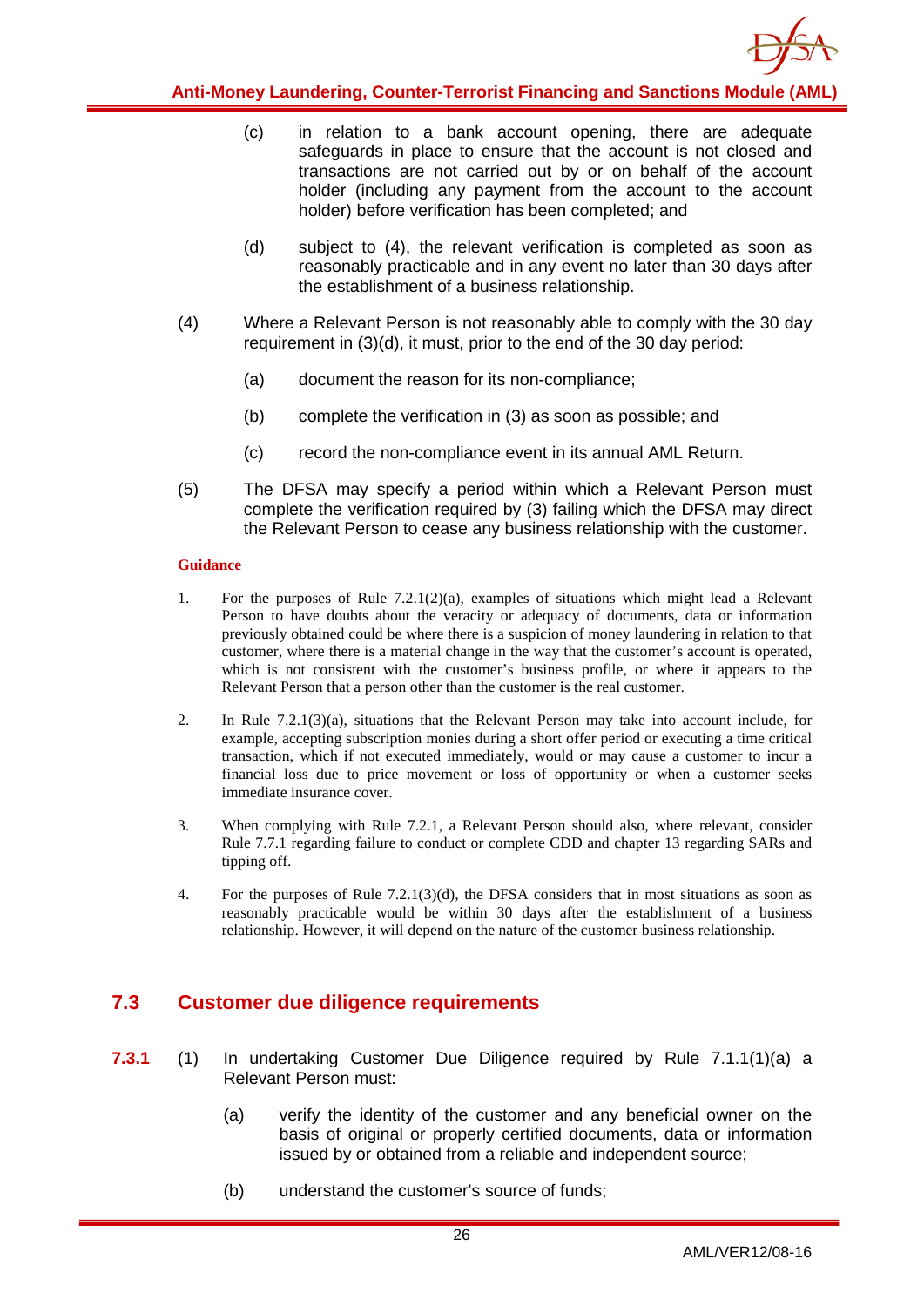

- (c) understand the customer's source of wealth; and
- (d) undertake on-going due diligence of the customer business relationship under Rule 7.6.1.
- (2) In complying with (1)(a) for life insurance or other similar policies, a Relevant Person must:
	- (a) verify the identity of any named beneficiaries of the insurance policy; and
	- (b) verify the identity of the persons in any class of beneficiary, or where these are not identifiable, ensure that it obtains sufficient information to be able to verify the identity of such persons at the time of payout of the insurance policy.
- (3) Where a customer, or a beneficial owner of the customer, is a Politically Exposed Person, a Relevant Person must ensure that, in addition to (1) it also:
	- (a) increases the degree and nature of monitoring of the business relationship, in order to determine whether the customer's transactions or activities appear unusual or suspicious; and
	- (b) obtains the approval of senior management to commence a business relationship with the customer,

unless the customer is a Prescribed Low Risk Customer.

#### **Guidance on CDD**

- 1. A Relevant Person should, in complying with Rule 7.3.1(1)(a), and adopting the RBA, obtain, verify and record, for every customer who is a natural person, the following identification information:
	- a. full name (including any alias);
	- b. date of birth;
	- c. nationality;
	- d. legal domicile; and
	- e. current residential address (not a P.O. box).
- 2. Items (a) to (c) above should be obtained by sighting a current valid passport or, where a customer does not own a passport, an official identification document which includes a photograph. The concept of domicile generally refers to the place which a person regards as his permanent home and with which he has the closest ties or which is his place of origin.
- 3. A Relevant Person should, in complying with Rule 7.3.1(1)(a), and adopting the RBA, obtain, verify and record, for every customer which is a legal person, the following identification information:
	- a. full business name and any trading name;
	- b. registered or business address;
	- c. date of incorporation or registration;
	- d. place of incorporation or registration;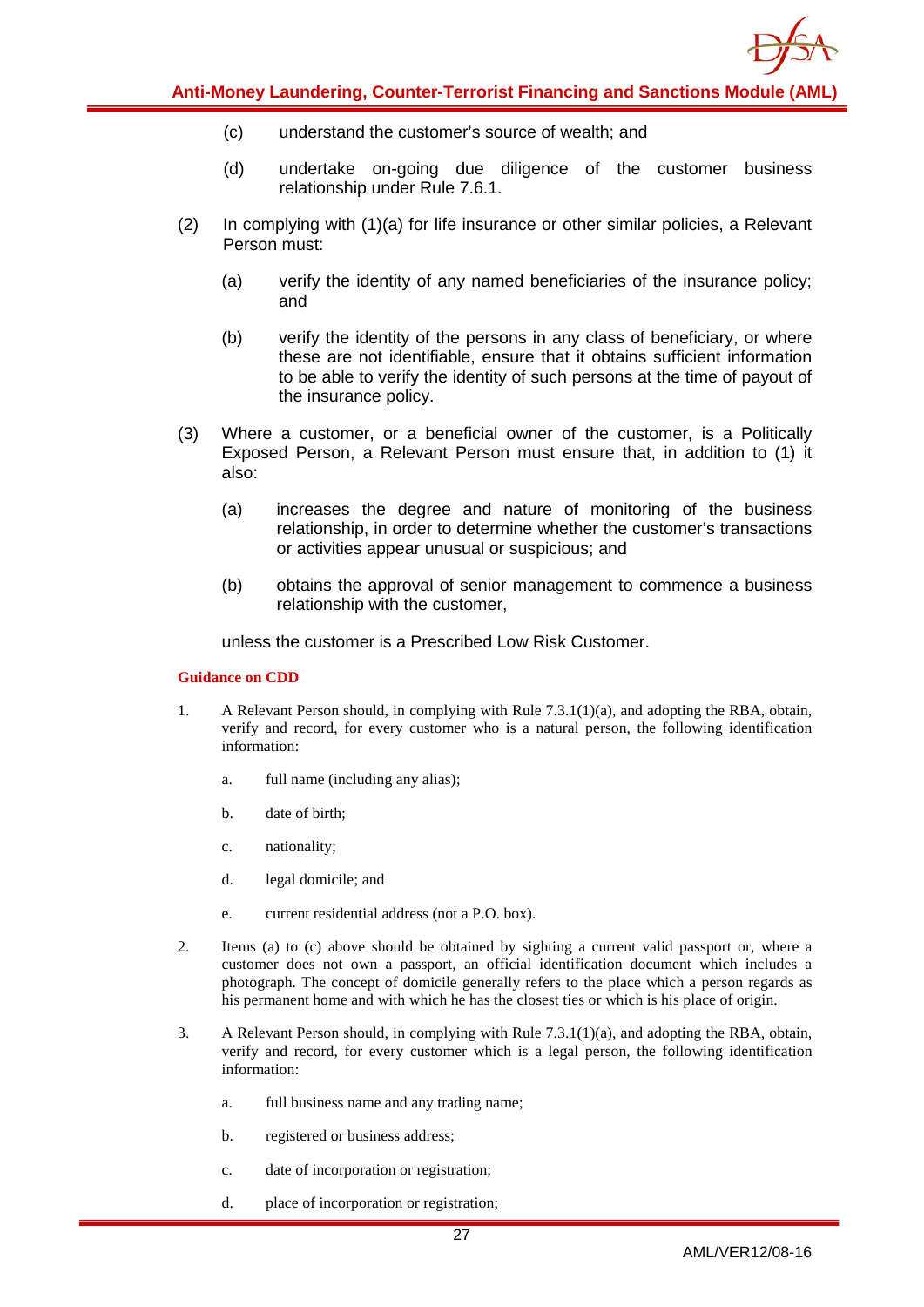- e. a valid commercial or professional licence;
- f. the identity of the directors, partners, trustees or equivalent persons with executive authority of the legal person; and
- g. for a trust, a certified copy of the trust deed to ascertain the nature and purpose of the trust and documentary evidence of the appointment of the current trustees.
- 4. In complying with Rule 7.3.1(1)(a), it may not always be possible to obtain original documents. Where identification documents cannot be obtained in original form, for example, because a Relevant Person has no physical contact with the customer, the Relevant Person should obtain a copy certified as a true copy by a person of good standing such as a registered lawyer or notary, a chartered accountant, a bank manager, a police officer, an Employee of the person's embassy or consulate, or other similar person. The DFSA considers that downloading publicly-available information from an official source (such as a regulator's or other official government website) is sufficient to satisfy the requirements of Rule  $7.3.1(1)(a)$ . The DFSA also considers that CDD information and research obtained from a reputable company or information-reporting agency may also be acceptable as a reliable and independent source as would banking references and, on a risk-sensitive basis, information obtained from researching reliable and independent public information found on the internet or on commercial databases.
- 5. For higher risk situations the DFSA would expect identification information to be independently verified, using both public and non-public sources. For lower risk situations, not all of the relevant identification information would need to be verified.
- 6. In complying with Rule 7.3.1(1) (b) and (c), a Relevant Person is required to "understand" a customer's source of funds and wealth. This would mean obtaining information from the customer or from a publicly-available source on the source of funds and wealth. For a public company, this might be achieved by looking at their published accounts. For a natural or legal person, this might involve including a question on source of funds and wealth in an application form or client questionnaire. Understanding a customer's source of funds and wealth is also important for the purposes of undertaking ongoing due diligence under Rule 7.3.1(1)(d).
- 7. An insurance policy which is similar to a life policy would include life-related protection, or a pension, or investment product which pays out to the policy holder or beneficiary upon a particular event occurring or upon redemption.

#### **Guidance on verification of beneficial owner**

- 8. In determining whether an individual meets the definition of a beneficial owner or controller, regard should be had to all the circumstances of the case, in particular the size of an individual's legal or beneficial ownership in a transaction. The question of what is a "small" ownership interest for the purposes of the definition of a beneficial owner will depend on the individual circumstances of the customer. The DFSA considers that the question of whether an ownership interest is small should be considered in the context of the Relevant Person's knowledge of the customer and the customer risk assessment and the risk of money laundering.
- 9. When verifying beneficial owners under Rule 7.3.1(1)(a), a Relevant Person is expected to adopt a substantive (as opposed to form over substance) approach to CDD for legal persons. Adopting a substantive approach means focusing on the money laundering risks of the customer and the product/service and avoiding an approach which focusses purely on the legal form of an arrangement or sets fixed percentages at which beneficial owners are identified (or not). It should take all reasonable steps to establish and understand a corporate customer's legal ownership and control and to identify the beneficial owner. The DFSA does not set explicit ownership or control thresholds in defining the beneficial owner because the DFSA considers that the applicable threshold to adopt will ultimately depend on the risks associated with the customer, and so the DFSA expects a Relevant Person to adopt the RBA and justify on reasonable grounds an approach which is proportionate to the risks identified. A Relevant Person should not set fixed thresholds for identifying the beneficial owner without objective and documented justification as required by Rule 4.1.1. An overly formal approach to defining the beneficial owner may result in a criminal "gaming" the system by always keeping his financial interest below the relevant threshold.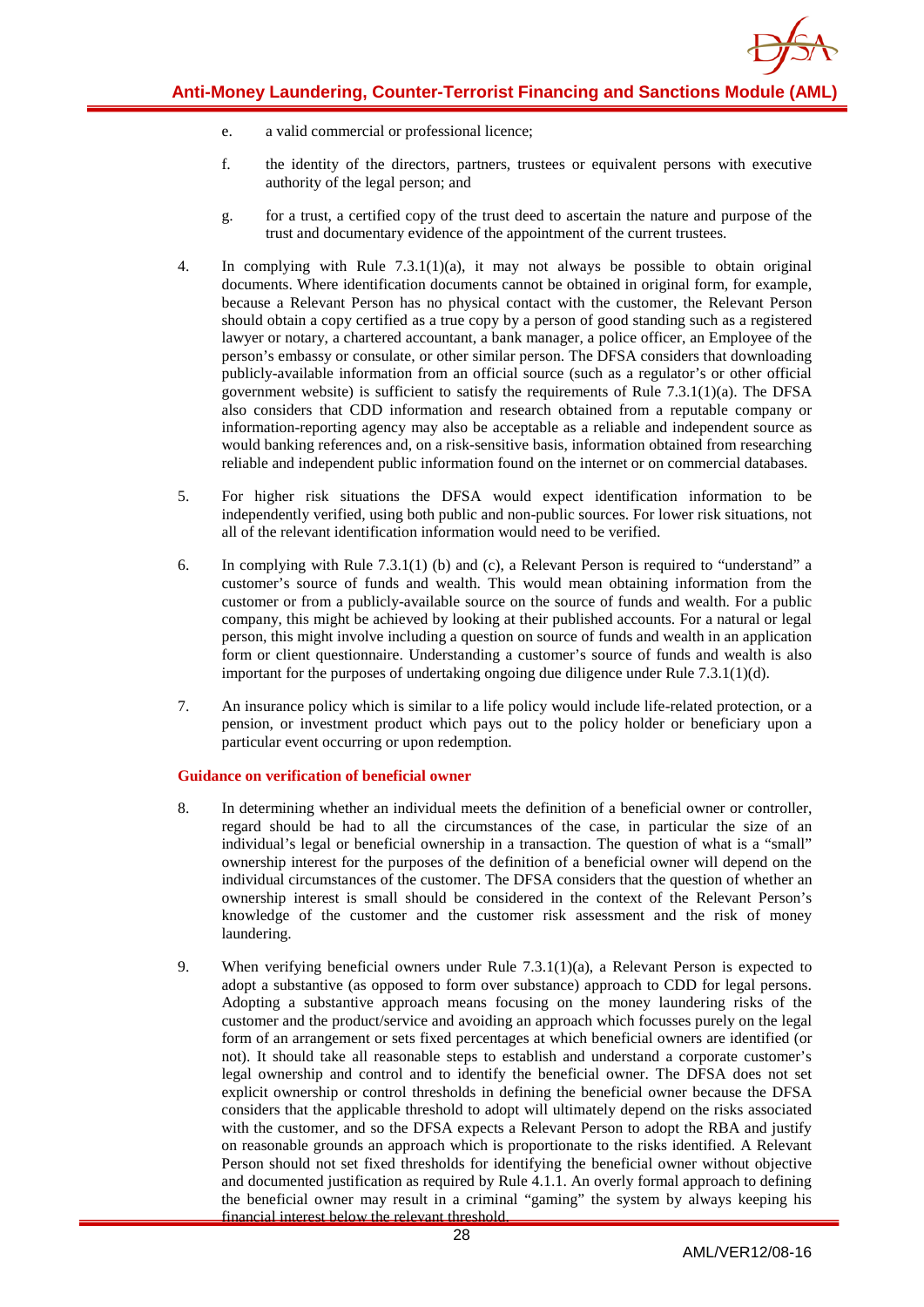

- 10. The DFSA considers that in some circumstances no threshold should be used when identifying beneficial owners because it may be important to identify all underlying beneficial owners in order to ensure that they are not associated or connected in some way. This may be appropriate where there are a small number of investors in an account or fund, each with a significant financial holding and the customer-specific risks are higher. However, where the customerspecific risks are lower, a threshold can be appropriate. For example, for a low-risk corporate customer which, combined with a lower-risk product or service, a percentage threshold may be appropriate for identifying "control" of the legal person for the purposes of the definition of a beneficial owner.
- 11. For a retail investment fund which is widely-held and where the investors invest via pension contributions, the DFSA would not expect the manager of the fund to look through to any underlying investors where there are none with any material control or ownership levels in the fund. However, for a closely-held fund with a small number of investors, each with a large shareholding or other interest, the DFSA would expect a Relevant Person to identify and verify each of the beneficial owners, depending on the risks identified as part of its risk-based assessment of the customer. For a corporate health policy with defined benefits, the DFSA would not expect a Relevant Person to identify the beneficial owners.
- 12. Where a Relevant Person carries out identification and verification in respect of actual and potential beneficial owners of a trust, this should include the trustee, settlor, the protector, the enforcer, beneficiaries, other persons with power to appoint or remove a trustee and any person entitled to receive a distribution, whether or not such person is a named beneficiary.

#### **Guidance on politically exposed persons**

- 13. Individuals who have, or have had, a high political profile, or hold, or have held, public office, can pose a higher money laundering risk to a Relevant Person as their position may make them vulnerable to corruption. This risk also extends to members of their families and to known close associates. Politically Exposed Person ("PEP") status itself does not, of course, incriminate individuals or entities. It does, however, put the customer into a higher risk category.
- 14. Generally, a foreign PEP presents a higher risk of money laundering because there is a greater risk that such person, if he was committing money laundering, would attempt to place his money offshore where the customer is less likely to be recognised as a PEP and where it would be more difficult for law enforcement agencies in his home jurisdiction to confiscate or freeze his criminal property.
- 15. Corruption-related money laundering risk increases when a Relevant Person deals with a PEP. Corruption may involve serious crimes and has become the subject of increasing global concern. Corruption offences are predicate crimes under the Federal Law No. 4 of 2002. A Relevant Person should note that customer relationships with family members or close associates of PEPs involve similar risks to those associated with PEPs themselves.
- 16. The DFSA considers that after leaving office a PEP may remain a higher risk for money laundering if such person continues to exert political influence or otherwise pose a risk of corruption.

### <span id="page-29-0"></span>**7.4 Enhanced customer due diligence**

- **7.4.1** Where a Relevant Person is required to undertake Enhanced Customer Due Diligence under Rule 7.1.1(1)(b) it must, to the extent applicable to the customer:
	- (a) obtain and verify additional:
		- (i) identification information on the customer and any beneficial owner;
		- (ii) information on the intended nature of the business relationship; and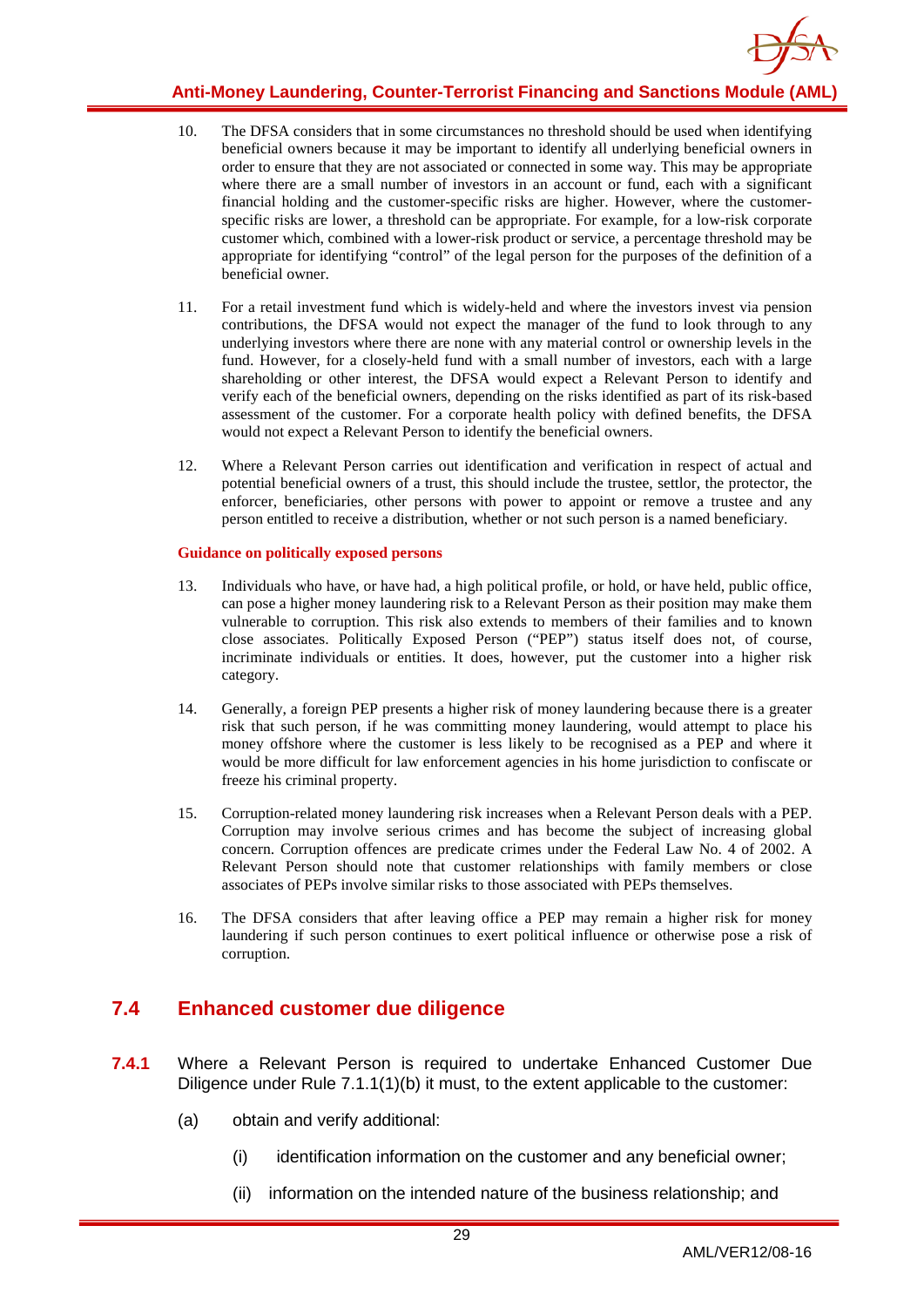

- (iii) information on the reasons for a transaction;
- (b) update more regularly the Customer Due Diligence information which it holds on the customer and any beneficial owners;
- (c) verify information on:
	- (i) the customer's source of funds;
	- (ii) the customer's source of wealth;
- (d) increase the degree and nature of monitoring of the business relationship, in order to determine whether the customer's transactions or activities appear unusual or suspicious; and
- (e) obtain the approval of senior management to commence a business relationship with a customer; and
- (f) where applicable, require that any first payment made by a customer in order to open an account with a Relevant Person must be carried out through a bank account in the customer's name with a Prescribed Low Risk Customer of type (a), (c) or (d).

- 1. In Rule 7.4.1 Enhanced CDD measures are only mandatory to the extent that they are applicable to the relevant customer or the circumstances of the business relationship and to the extent that the risks would reasonably require it. Therefore, the extent of additional measures to conduct is a matter for the Relevant Person to determine on a case by case basis.
- 2. In Rule 7.4.1 (e), senior management approval may be given by an individual member of the Relevant Person's senior management or by a committee of senior managers appointed to consider high risk customers. It may also be outsourced within the Group.
- 3. For high risk customers, a Relevant Person should, in order to mitigate the perceived and actual risks, exercise a greater degree of diligence throughout the customer relationship and should endeavour to understand the nature of the customer's business and consider whether it is consistent and reasonable.
- 4. A Relevant Person should be satisfied that a customer's use of complex legal structures and/or the use of trust and private investment vehicles, has a genuine and legitimate purpose.
- 5. For enhanced CDD, where there is a beneficial owner, verification of the customer's source of funds and wealth may require enquiring into the beneficial owner's source of funds and wealth because the source of the funds would normally be the beneficial owner and not the customer.
- 6. The DFSA considers that verification of source of funds includes obtaining independent corroborating evidence such as proof of dividend payments connected to a shareholding, bank statements, salary/bonus certificates, loan documentation and proof of a transaction which gave rise to the payment into the account. A customer should be able to demonstrate and document how the relevant funds are connected to a particular event which gave rise to the payment into the account or to the source of the funds for a transaction.
- 7. The DFSA considers that verification of source of wealth includes obtaining independent corroborating evidence such as share certificates, publicly-available registers of ownership, bank or brokerage account statements, probate documents, audited accounts and financial statements, news items from a reputable source and other similar evidence.
- 8. A Relevant Person may commission a third party vendor report to obtain further information on a customer or transaction or to investigate a customer or beneficial owner in very high risk cases. A third party vendor report may be particularly useful where there is little or no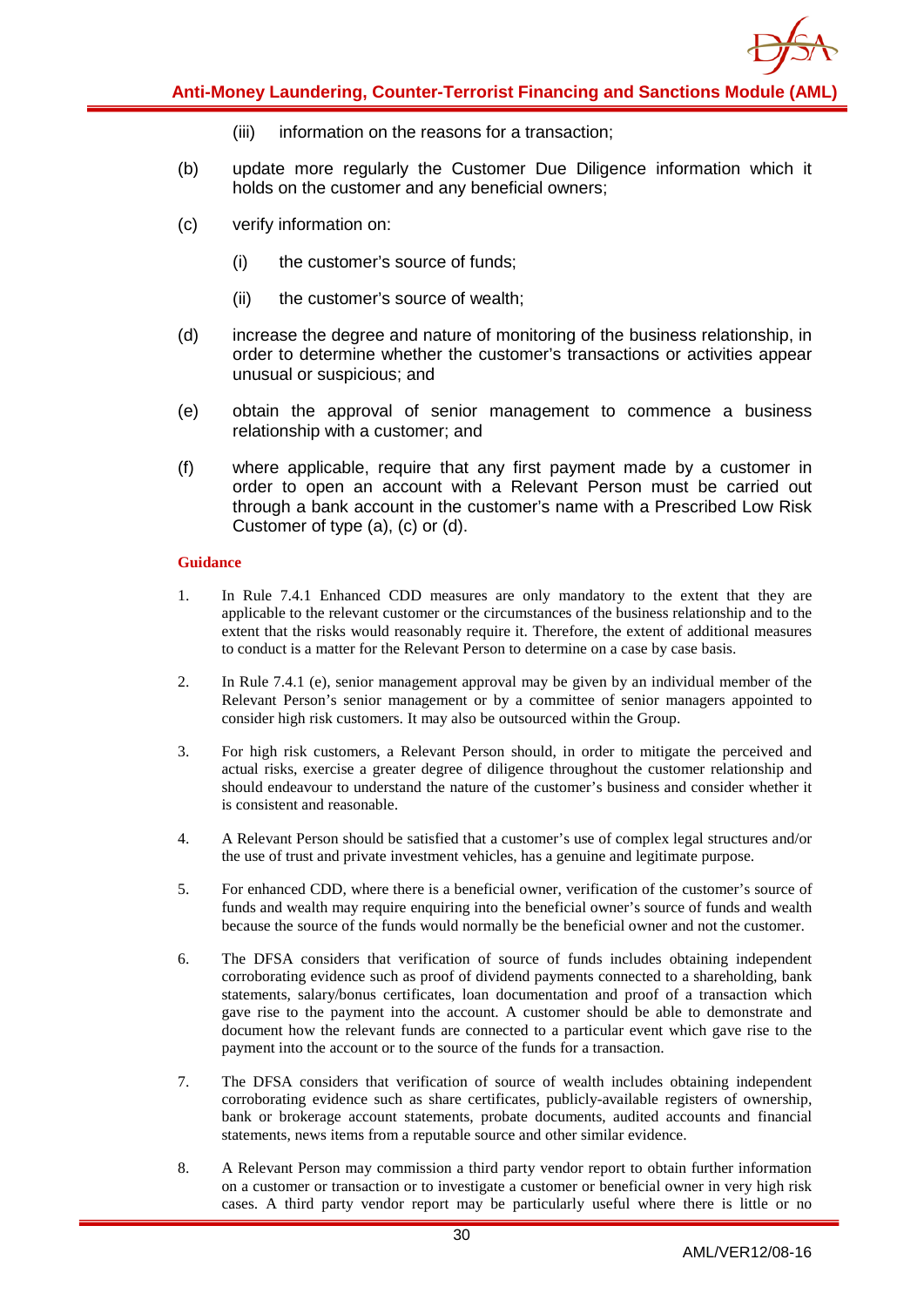

publicly-available information on a person or on a legal arrangement or where a Relevant Person has difficulty in obtaining and verifying information.

- 9. In Rule 7.4.1(f), circumstances where it may be applicable to require the first payment made by a customer in order to open an account with a Relevant Person to be carried out through a bank account in the customer's name with a Prescribed Low Risk Customer of type (a), (c) or (d) include:
	- a. where, following the use of other Enhanced CDD measures, the Relevant Person is not satisfied with the results of due diligence; or
	- b. as an alternative measure, where one of the measures in (a) to (e) cannot be carried out.

### <span id="page-31-0"></span>**7.5 Simplified customer due diligence**

- **7.5.1** (1) Where a Relevant Person is permitted to undertake Simplified Customer Due Diligence under Rule 7.1.1(2), modification of Rule 7.3.1 may include:
	- (a) verifying the identity of the customer and any beneficial owners after the establishment of the business relationship under Rule 7.2.1(3);
	- (b) deciding to reduce the frequency of, or as appropriate not undertake, customer identification updates;
	- (c) deciding, not to verify a beneficial owner;
	- (d) deciding not to verify an identification document other than by requesting a copy;
	- (e) not enquiring as to a customer's source of funds or source of wealth;
	- (f) reducing the degree of on-going monitoring of transactions, based on a reasonable monetary threshold or on the nature of the transaction; or
	- (g) not collecting specific information or carrying out specific measures to understand the purpose and intended nature of the business relationship, but infering such purpose and nature from the type of transactions or business relationship established.
	- (2) The modification in (1) must be proportionate to the customer's money laundering risks.

- 1. Rule 7.5.1(1) provides examples of Simplified CDD measures. Other measures may also be used by a Relevant Person to modify CDD in accordance with the customer risks.
- 2. A Relevant Person should not use a "one size fits all" approach for all its low risk customers. Notwithstanding that the risks may be low for all such customers, the degree of CDD undertaken needs to be proportionate to the specific risks identified on a case by case basis. For example, for customers where the money laundering risks are very low, a Relevant Person may decide to simply identify the customer and verify such information only to the extent that this is commercially necessary. On the other hand, a low risk customer which is undertaking a complex transaction might require more comprehensive Simplified CDD.
- 3. An example of circumstances where a Relevant Person might reasonably reduce the frequency of or, as appropriate, eliminate customer identification updates would be where the money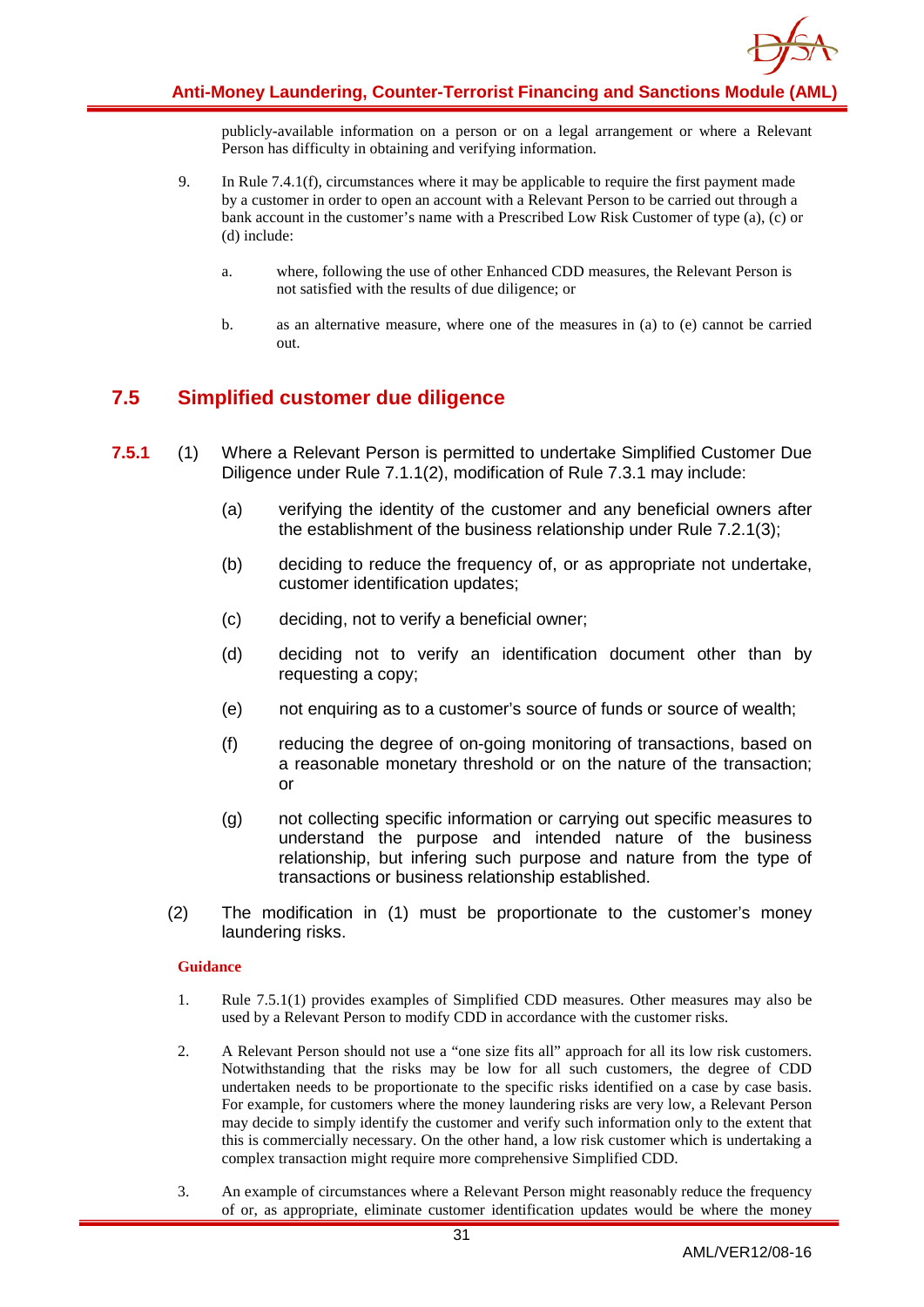

laundering risks are low and the service provided does not offer a realistic opportunity for money laundering.

4. An example of where a Relevant Person might reasonably reduce the degree of on-going monitoring and scrutinising of transactions, based on a reasonable monetary threshold or on the nature of the transaction, would be where the transaction is a recurring, fixed contribution to a savings scheme, investment portfolio or fund or where the monetary value of the transaction is not material for money laundering purposes given the nature of the customer and the transaction type.

### <span id="page-32-0"></span>**7.6 Ongoing customer due diligence**

- **7.6.1** When undertaking ongoing Customer Due Diligence under Rule 7.3.1(1)(d), a Relevant Person must, using the risk-based approach:
	- (a) monitor transactions undertaken during the course of its customer relationship to ensure that the transactions are consistent with the Relevant Person's knowledge of the customer, his business and risk rating;
	- (b) pay particular attention to any complex or unusually large transactions or unusual patterns of transactions that have no apparent or visible economic or legitimate purpose;
	- (c) enquire into the background and purpose of the transactions in (b);
	- (d) periodically review the adequacy of the Customer Due Diligence information it holds on customers and beneficial owners to ensure that the information is kept up to date, particularly for customers with a high risk rating; and
	- (e) periodically review each customer to ensure that the risk rating assigned to a customer under Rule 6.1.1(1)(b) remains appropriate for the customer in light of the money laundering risks.

- 1. In complying with Rule 7.6.1(d), a Relevant Person should undertake a periodic review to ensure that non-static customer identity documentation is accurate and up-to-date. Examples of non-static identity documentation include passport number and residential/business address and, for a legal person, its share register or list of partners.
- 2. A Relevant Person should undertake a review under Rule 7.6.1 (d) and (e) particularly when:
	- a. the Relevant Person changes its CDD documentation requirements;
	- b. an unusual transaction with the customer is expected to take place;
	- c. there is a material change in the business relationship with the customer; or
	- d. there is a material change in the nature or ownership of the customer.
- 3. The degree of the on-going due diligence to be undertaken will depend on the customer risk assessment carried out under Rule 6.1.1.
- 4. A Relevant Person's transaction monitoring policies, procedures, systems and controls, which may be implemented by manual or automated systems, or a combination thereof, are one of the most important aspects of effective CDD. Whether a Relevant Person should undertake the monitoring by means of a manual or computerised system (or both) will depend on a number of factors, including: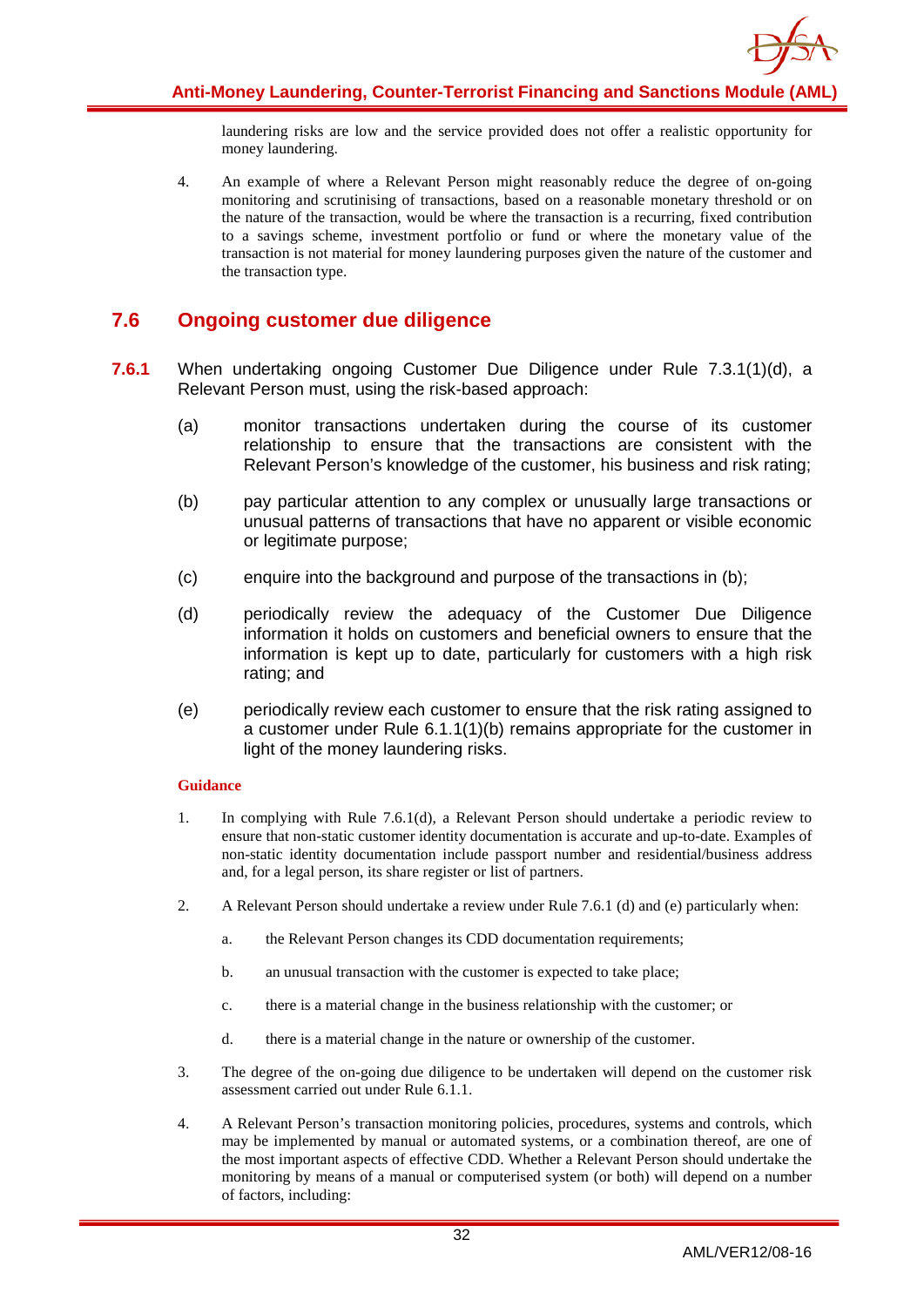

- a. the size and nature of the Relevant Person's business and customer base; and
- b. the complexity and volume of customer transactions.
- **7.6.2** A Relevant Person must review its customers, their business and transactions against United Nations Security Council sanctions lists and against any other relevant sanctions list when complying with Rule 7.6.1(d).

#### **Guidance**

In Rule 7.6.2, a "relevant sanctions list" may include EU, U.K. HM Treasury, U.S. OFAC and any other list which may apply to a Relevant Person.

### <span id="page-33-0"></span>**7.7 Failure to conduct or complete customer due diligence**

- **7.7.1** (1) Where, in relation to any customer, a Relevant Person is unable to conduct or complete the requisite Customer Due Diligence in accordance with Rule 7.1.1 it must, to the extent relevant:
	- (a) not carry out a transaction with or for the customer through a bank account or in cash;
	- (b) not open an account or otherwise provide a service;
	- (c) not otherwise establish a business relationship or carry out a transaction;
	- (d) terminate or suspend any existing business relationship with the customer;
	- (e) return any monies or assets received from the customer; and
	- (f) consider whether the inability to conduct or complete Customer Due Diligence necessitates the making of a Suspicious Activity Report under Rule 13.3.1(c).
	- (2) A Relevant Person is not obliged to comply with (1) (a) to (e) if:
		- (a) to do so would amount to "tipping off" the customer, in breach of Article 16 of the Federal Law No. 4 of 2002; or
		- (b) the AMLSCU directs the Relevant Person to act otherwise.

- 1. In complying with Rule 7.7.1(1) a Relevant Person should apply one or more of the measures in (a) to (f) as appropriate in the circumstances. Where CDD cannot be completed, it may be appropriate not to carry out a transaction pending completion of CDD. Where CDD cannot be conducted, including where a material part of the CDD, such as identifying and verifying a beneficial owner cannot be conducted, a Relevant Person should not establish a business relationship with the customer.
- 2. A Relevant Person should note that Rule 7.7.1 applies to both existing and prospective customers. For new customers it may be appropriate for a Relevant Person to terminate the business relationship before a product or service is provided. However, for existing customers, while termination of the business relationship should not be ruled out, suspension may be more appropriate depending on the circumstances. Whichever route is taken, the Relevant Person should be careful not to tip off the customer.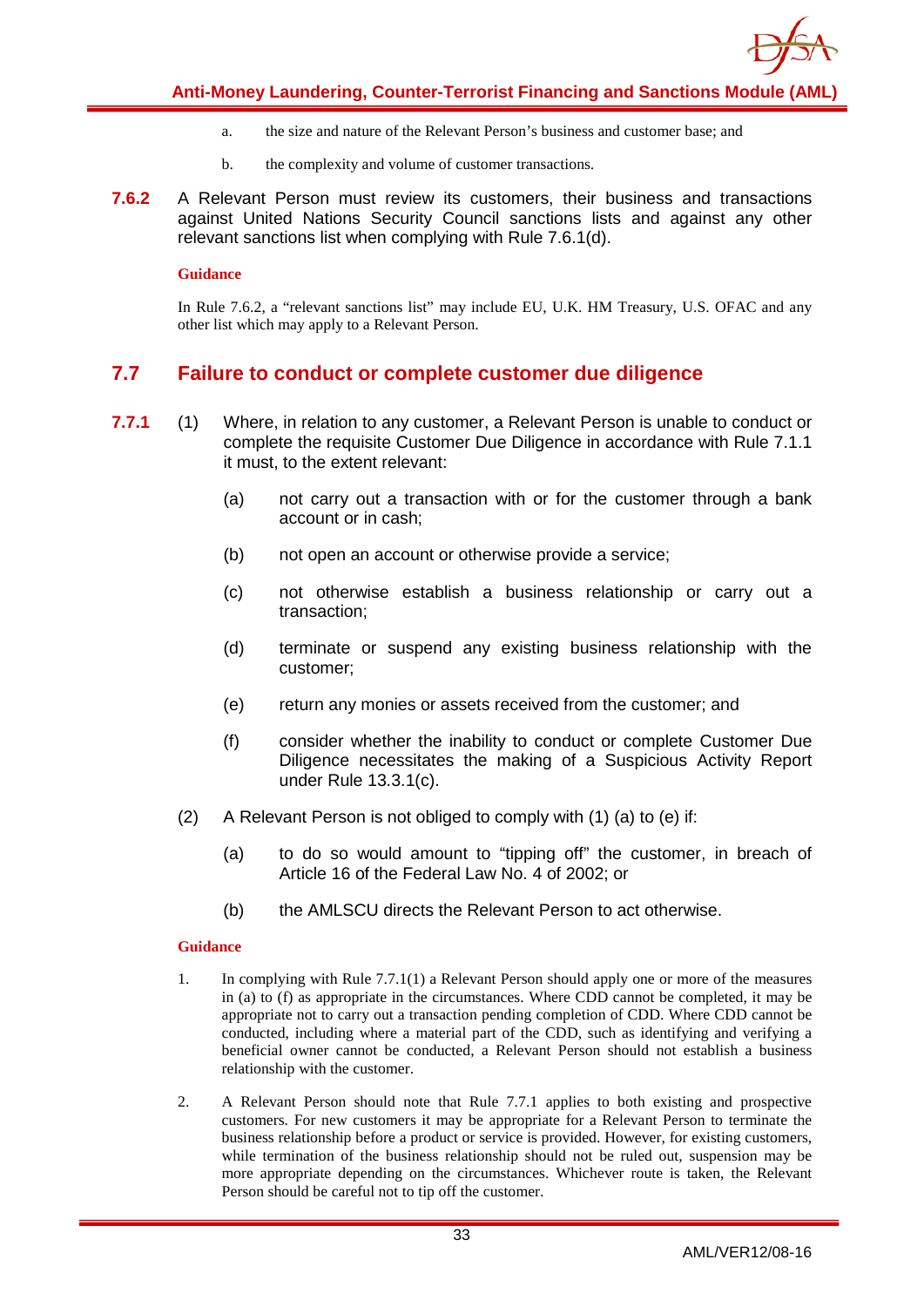

3. A Relevant Person should adopt the RBA for CDD of existing customers. For example, if a Relevant Person considers that any of its existing customers (which may include customers which it migrates into the DIFC) have not been subject to CDD at an equivalent standard to that required by this module, it should adopt the RBA and take remedial action in a manner proportionate to the risks and within a reasonable period of time whilst complying with Rule 7.7.1.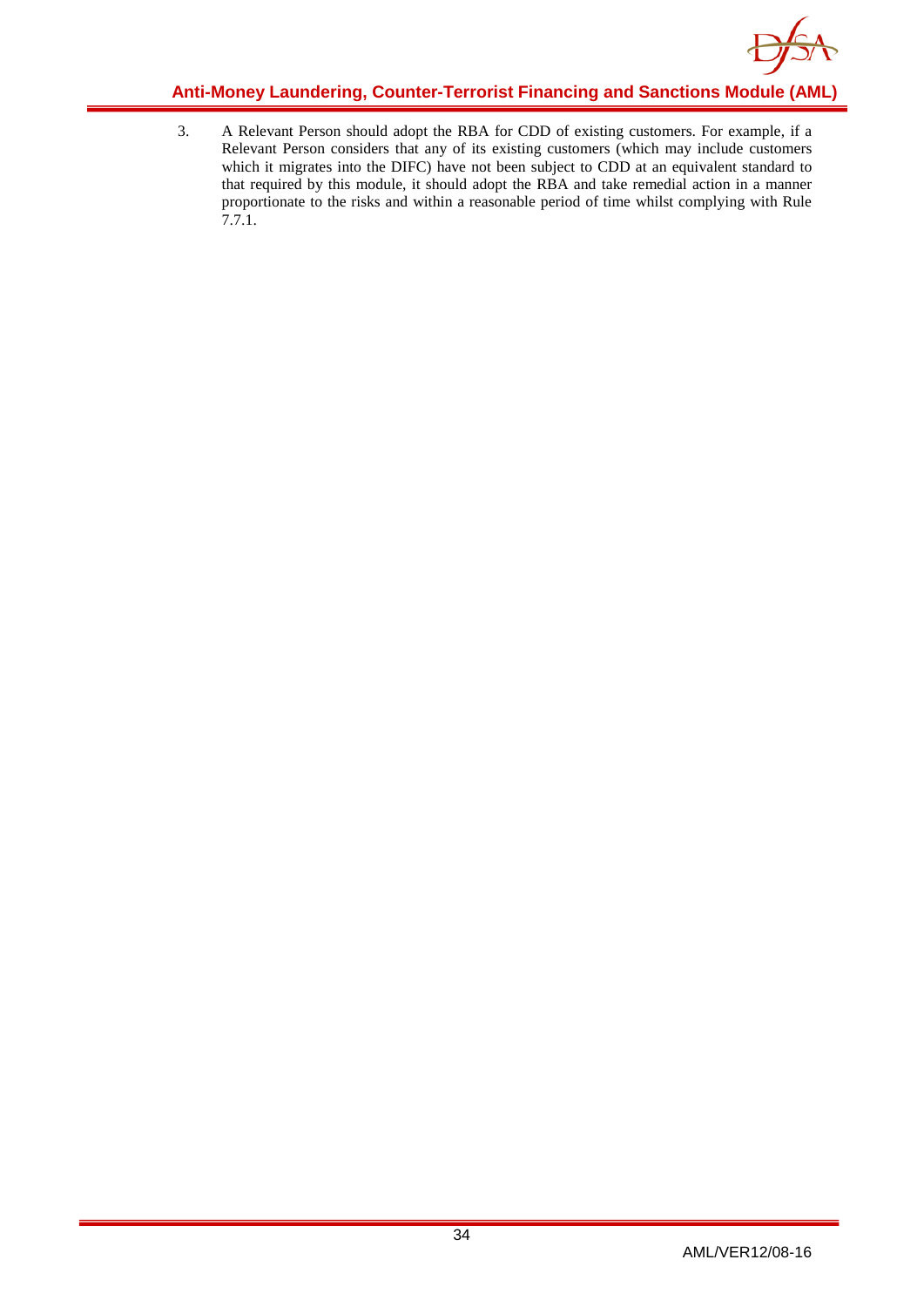

### <span id="page-35-0"></span>**8 RELIANCE AND OUTSOURCING**



### <span id="page-35-1"></span>**8.1 Reliance on a third party**

- **8.1.1** (1) A Relevant Person may rely on the following third parties to conduct one or more elements of Customer Due Diligence on its behalf:
	- (a) an Authorised Person;
	- (b) a law firm, notary, or other independent legal business, accounting firm, audit firm or insolvency practitioner or an equivalent person in another jurisdiction;
	- (c) a Financial Institution; or
	- (d) a member of the Relevant Person's Group.
	- (2) In (1), a Relevant Person may rely on the information previously obtained by a third party which covers one or more elements of Customer Due Diligence.
	- (3) Where a Relevant Person seeks to rely on a person in (1) it may only do so if and to the extent that:
		- (a) it immediately obtains the necessary Customer Due Diligence information from the third party in (1);
		- (b) it takes adequate steps to satisfy itself that certified copies of the documents used to undertake the relevant elements of Customer Due Diligence will be available from the third party on request without delay;
		- (c) the person in (1)(b) to (d) is subject to regulation, including AML, by a Financial Services Regulator or other competent authority in a country with AML regulations which are equivalent to the standards set out in the FATF Recommendations and it is supervised for compliance with such regulations;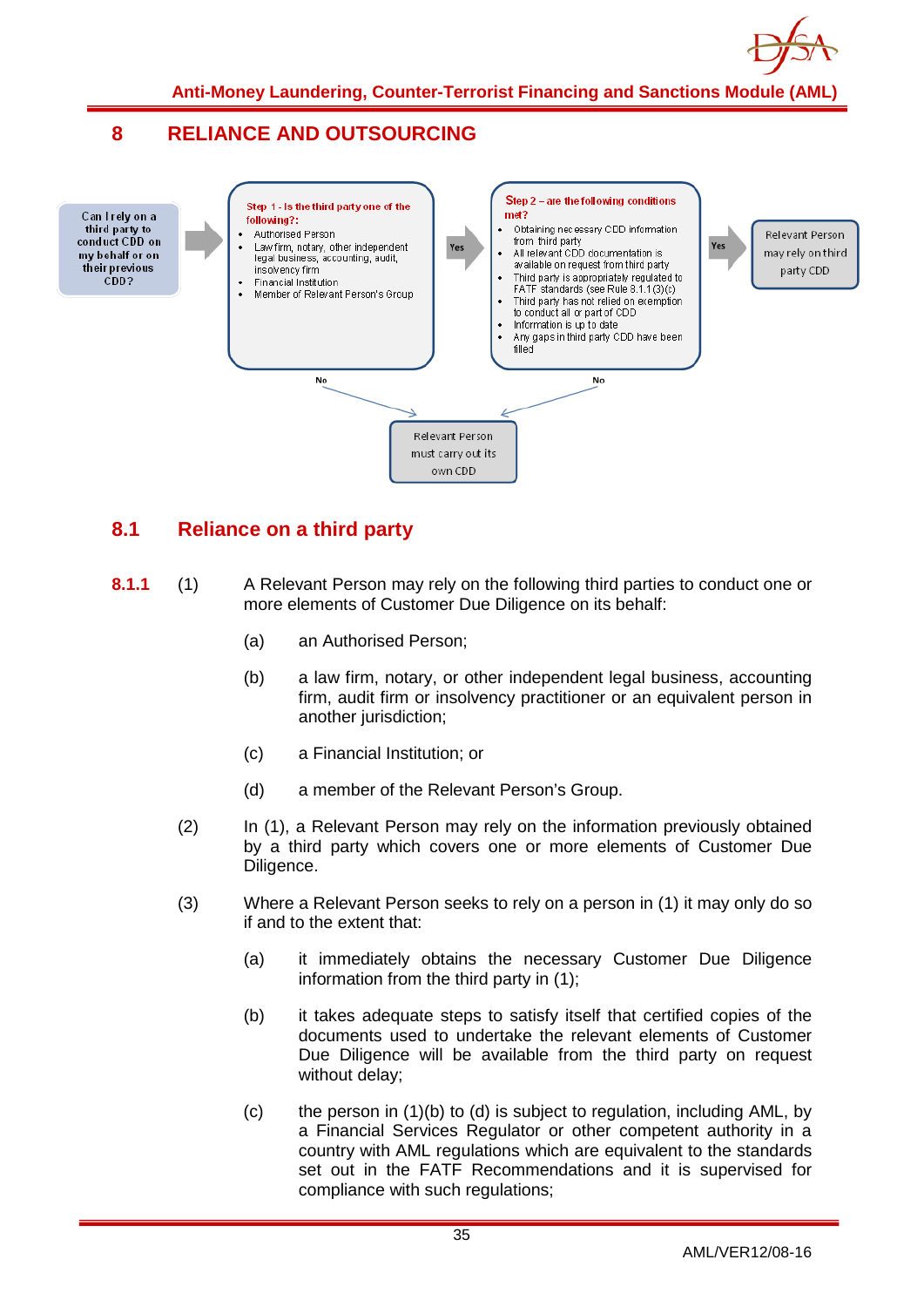

- (d) the person in (1) has not relied on any exception from the requirement to conduct any relevant elements of Customer Due Diligence which the Relevant Person seeks to rely on; and
- $(e)$  in relation to  $(2)$ , the information is up to date.
- (4) Where a Relevant Person relies on a member of its Group, such Group member need not meet the condition in (3)(c) if:
	- (a) the Group applies and implements a Group-wide policy on Customer Due Diligence and record keeping which is equivalent to the standards set by FATF; and
	- (b) where the effective implementation of those Customer Due Diligence and record keeping requirements and AML programmes are supervised at Group level by a Financial Services Regulator or other competent authority in a country with AML regulations which are equivalent to the standards set out in the FATF Recommendations.
- (5) If a Relevant Person is not reasonably satisfied that a customer or beneficial owner has been identified and verified by a third party in a manner consistent with these Rules, the Relevant Person must immediately perform the Customer Due Diligence itself with respect to any deficiencies identified.
- (6) Notwithstanding the Relevant Person's reliance on a person in (1), the Relevant Person remains responsible for compliance with, and liable for any failure to meet the Customer Due Diligence requirements in this module.

- 1. In complying with Rule 8.1.1(3)(a), "immediately obtaining the necessary CDD information" means obtaining all relevant CDD information, and not just basic information such as name and address. However, compliance can be achieved by having the information sent in an email or other appropriate means. For the avoidance of doubt, it does not necessarily require a Relevant Person to immediately obtain the underlying certified documents used by the third party to undertake its CDD because under Rule 8.1.1(3)(b), these need only be available on request without delay.
- 2. The DFSA would expect a Relevant Person, in complying with Rule 8.1.1(5), to fill any gaps in the CDD process as soon as it becomes aware that a customer or beneficial owner has not been identified and verified in a manner consistent with these Rules.
- 3. If a Relevant Person acquires another business, either in whole or in part, the DFSA would permit the Relevant Person to rely on the CDD conducted by the business it is acquiring but would expect the Relevant Person to have done the following:
	- a. as part of its due diligence for the acquisition, to have taken a reasonable sample of the prospective customers to assess the quality of the CDD undertaken; and
	- b. to undertake CDD on all the customers to cover any deficiencies identified in a. as soon as possible following the acquisition, prioritising high risk customers.
- 4. Where a particular jurisdiction's laws (such as secrecy or data protection legislation) would prevent a Relevant Person from having access to CDD information upon request without delay as referred to in Rule 8.1.1(3)(b), the Relevant Person should undertake the relevant CDD itself and should not seek to rely on the relevant third party.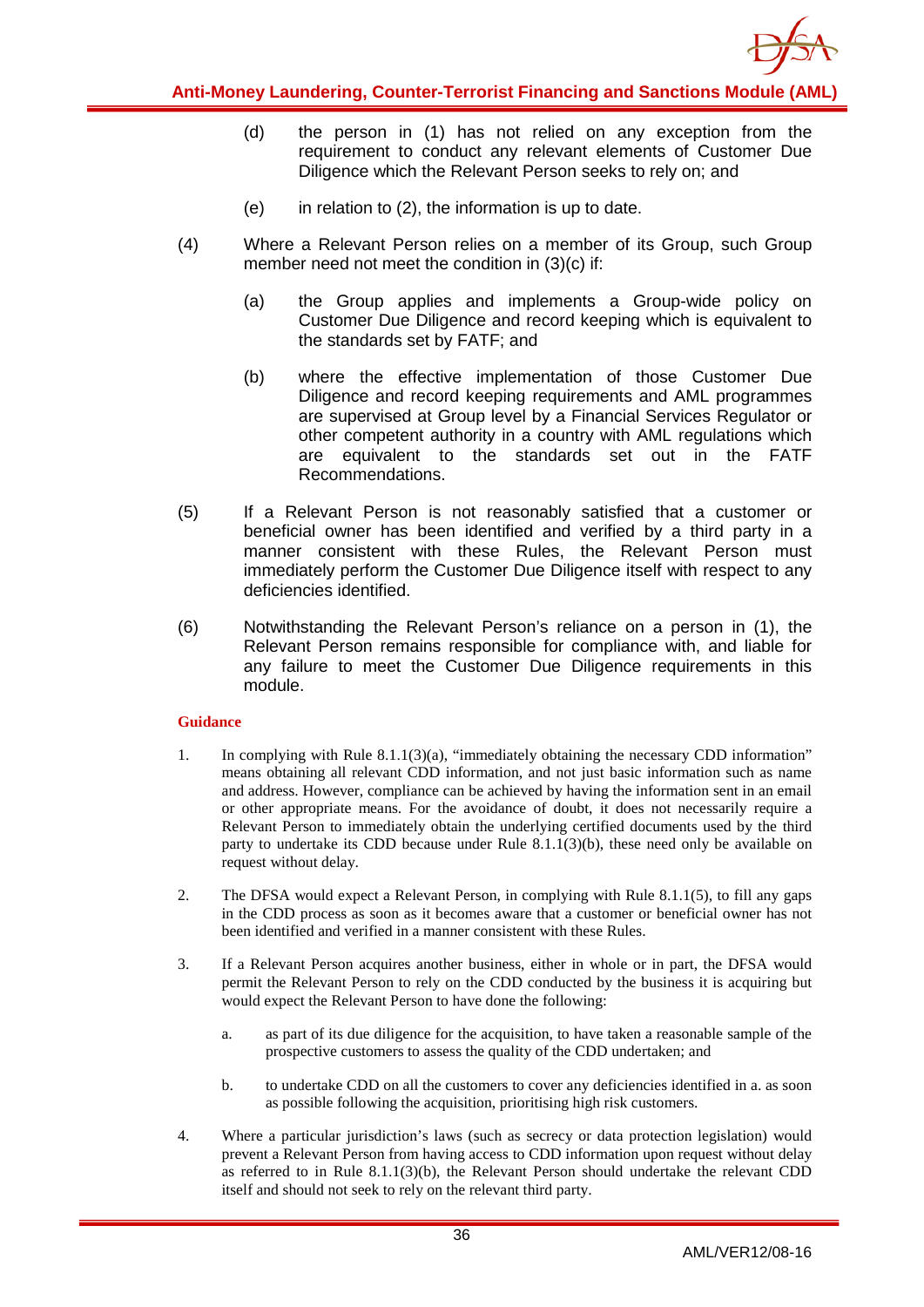### <span id="page-37-0"></span>**8.2 Outsourcing**

**8.2.1** A Relevant Person which outsources any one or more elements of its Customer Due Diligence to a service provider (including within its Group) remains responsible for compliance with, and liable for any failure to meet, such obligations.

- 1. Prior to appointing an outsourced service provider to undertake CDD, a Relevant Person should undertake appropriate due diligence to assure itself of the suitability of the outsourced service provider and should ensure that the outsourced service provider's obligations are clearly documented in a binding agreement.
- 2. An Authorised Person should be mindful of its obligations regarding outsourcing set out in GEN Rules 5.3.21 and 5.3.22.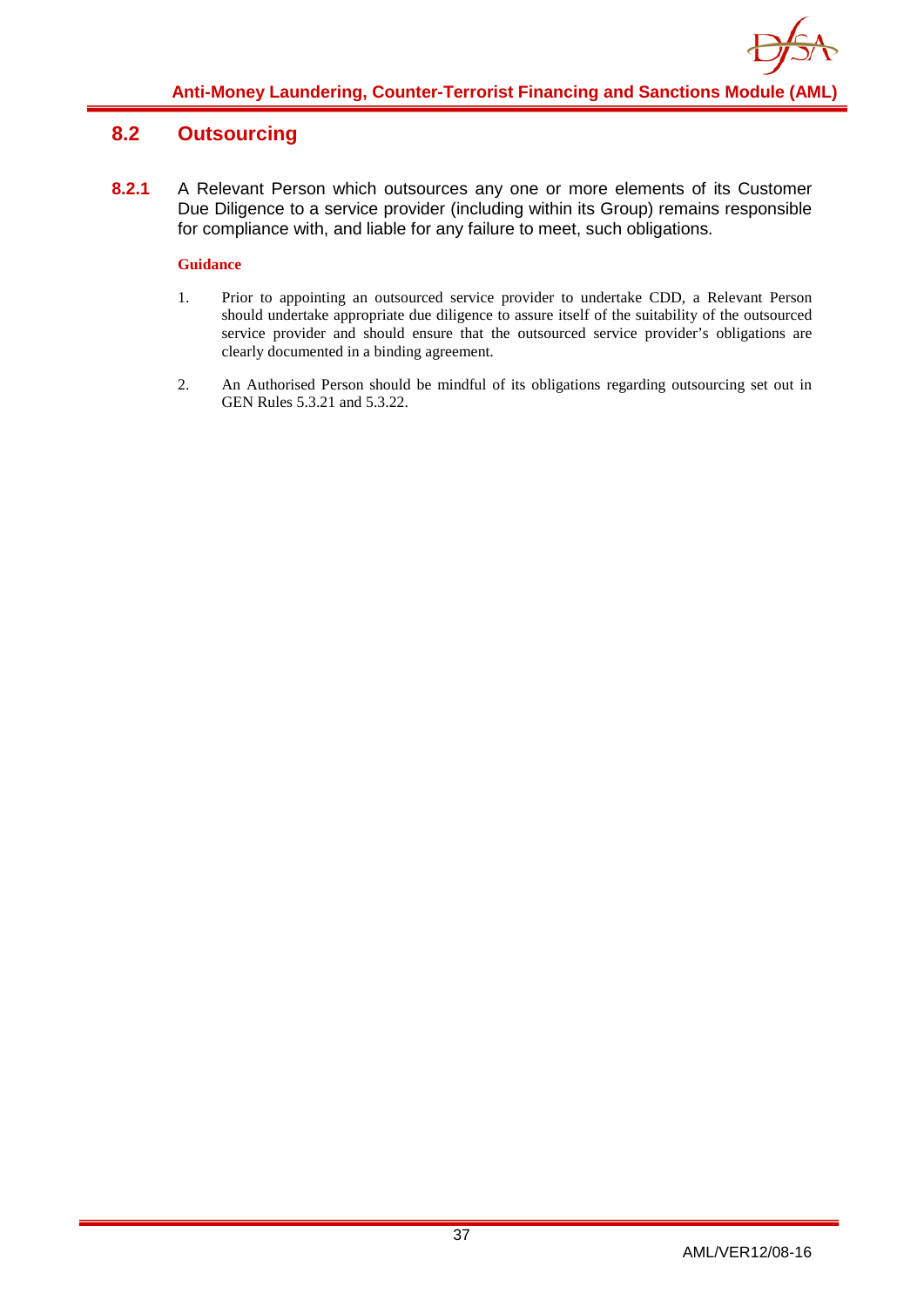

### <span id="page-38-0"></span>**9 CORRESPONDENT BANKING, WIRE TRANSFERS, ANONYMOUS ACCOUNTS AND AUDIT**

### <span id="page-38-1"></span>**9.1 Application**

**9.1.1** This chapter applies only to an Authorised Person other than a Representative Office.

### <span id="page-38-2"></span>**9.2 Correspondent banking**

- **9.2.1** An Authorised Firm proposing to have a correspondent banking relationship with a respondent bank must:
	- (a) undertake appropriate Customer Due Diligence on the respondent bank;
	- (b) as part of (a), gather sufficient information about the respondent bank to understand fully the nature of the business, including making appropriate enquiries on its management, its major business activities and the countries or jurisdictions in which it operates;
	- (c) determine from publicly-available information the reputation of the respondent bank and the quality of supervision, including whether it has been subject to a money laundering or terrorist financing investigation or relevant regulatory action;
	- (d) assess the respondent bank's AML controls and ascertain if they are adequate and effective in light of the FATF Recommendations;
	- (e) ensure that prior approval of the Authorised Firm's senior management is obtained before entering into a new correspondent banking relationship;
	- (f) ensure that the respective responsibilities of the parties to the correspondent banking relationship are properly documented; and
	- (g) be satisfied that, in respect of any customers of the respondent bank who have direct access to accounts of the Authorised Firm, the respondent bank:
		- (i) has undertaken Customer Due Diligence (including ongoing Customer Due Diligence) at least equivalent to that in Rule 7.3.1 in respect of each customer; and
		- (ii) is able to provide the relevant Customer Due Diligence information in (i) to the Authorised Firm upon request; and
	- (h) document the basis for its satisfaction that the requirements in (a) to (g) are met.
- **9.2.2** An Authorised Firm must:
	- (a) not enter into a correspondent banking relationship with a shell bank; and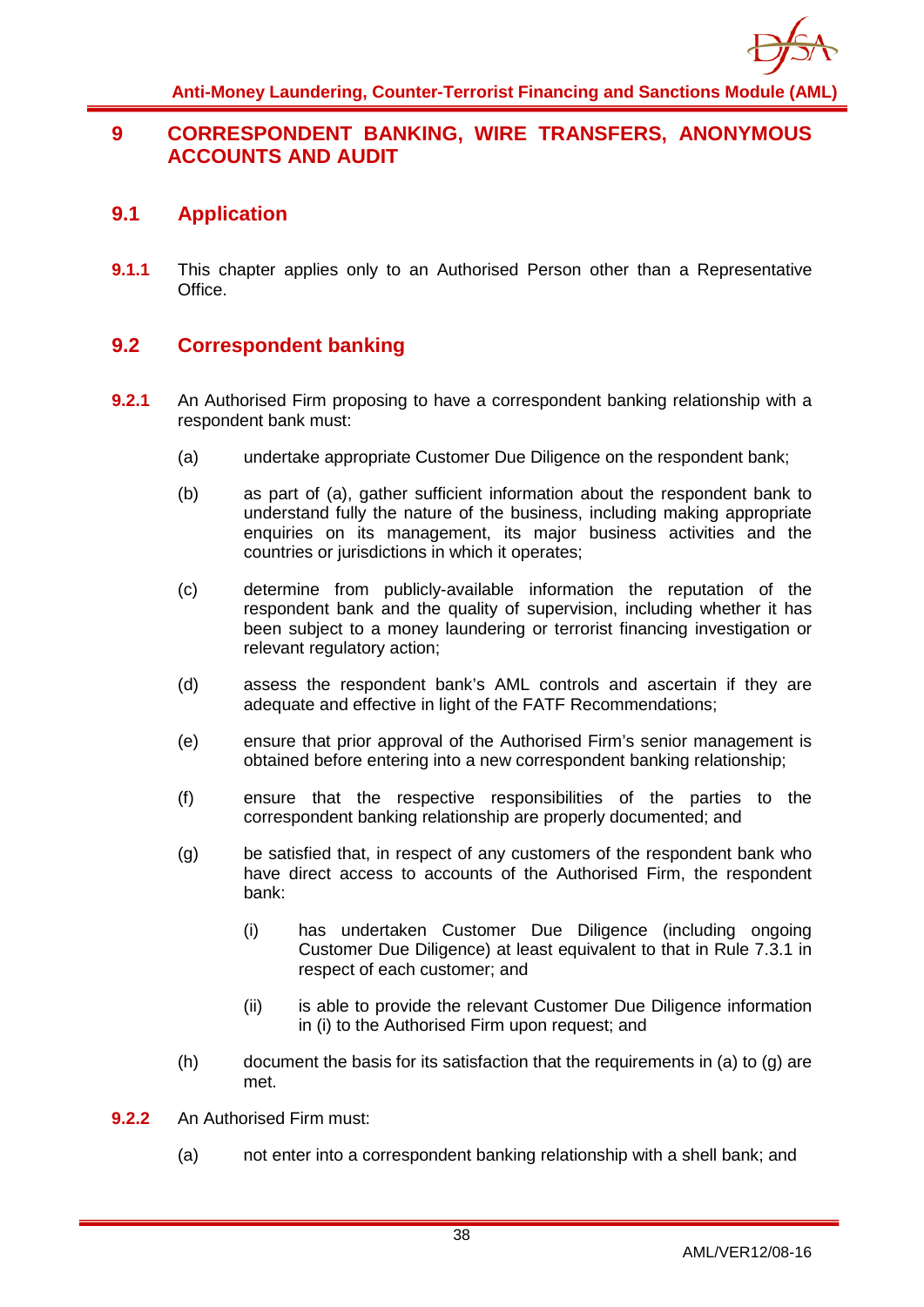

(b) take appropriate measures to ensure that it does not enter into, or continue a corresponding banking relationship with, a bank which is known to permit its accounts to be used by shell banks.

#### **Guidance**

A shell bank would be a bank that has no physical presence in the country in which it is incorporated and licensed, and which is unaffiliated with a regulated financial Group that is subject to effective consolidated supervision. The DFSA does not consider that the existence of a local agent or low level staff constitutes physical presence.

### <span id="page-39-0"></span>**9.3 Wire transfers**

- **9.3.1** In this section:
	- (a) "beneficiary" means the natural or legal person or legal arrangement who is identified by the originator as the receiver of the requested wire transfer;
	- (b) "originator" means the account holder who instructs the wire transfer from the relevant account, or where there is no account, the natural or legal person that places the order with the ordering Financial Institution to perform the wire transfer; and
	- (c) "wire transfer" includes any value transfer arrangement.
- **9.3.2** (1) An Authorised Person must:
	- (a) when it sends or receives funds by wire transfer on behalf of a customer, ensure that the wire transfer and any related messages contain accurate originator and beneficiary information;
	- (b) ensure that, while the wire transfer is under its control, the information in (a) remains with the wire transfer and any related message throughout the payment chain; and
	- (c) monitor wire transfers for the purpose of detecting those wire transfers that do not contain originator and beneficiary information and take appropriate measures to identify any money laundering risks.
	- (2) The requirement in (1) does not apply to an Authorised Person which transfers funds to another Financial Institution where both the originator and the beneficiary are Financial Institutions acting on their own behalf.
	- (3) An Authorised Person must ensure that information accompanying all wire transfers contains at a minimum:
		- (a) the name of the originator;
		- (b) the originator account number where such an account is used to process the transaction;
		- (c) the originator's address, or national identity number, or customer identification number, or date and place of birth;
		- (d) the name of the beneficiary; and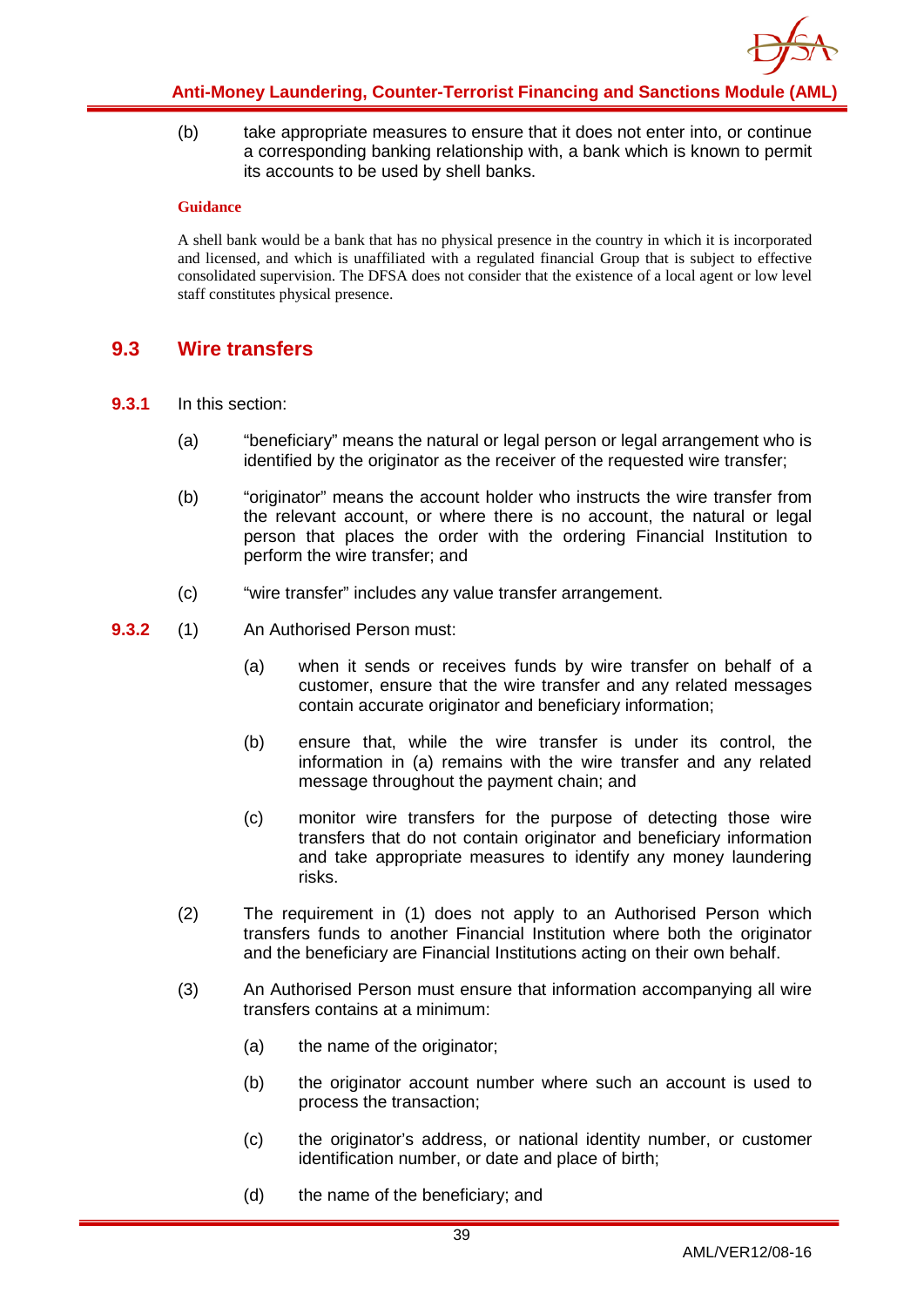

(e) the beneficiary account number where such an account is used to process the transaction.

#### **Guidance**

- 1. In the absence of an account number, a unique transaction reference number should be included which permits traceability of the transaction.
- 2. The DFSA considers that concealing or removing in a wire transfer any of the information required by Rule 9.3.2(3) would be a breach of the requirement to ensure that the wire transfer contains accurate originator and beneficiary information.

### <span id="page-40-0"></span>**9.4 Audit**

**9.4.1** An Authorised Person must ensure that its audit function, established under GEN Rule 5.3.13, includes regular reviews and assessments of the effectiveness of the Authorised Person's money laundering policies, procedures, systems and controls, and its compliance with its obligations in this AML module.

#### **Guidance**

- 1. The review and assessment undertaken for the purposes of Rule 9.4.1 may be undertaken:
	- a. internally by the Authorised Person's internal audit function; or
	- b. by a competent firm of independent auditors or compliance professionals.
- 2. The review and assessment undertaken for the purposes of Rule 9.4.1 should cover at least the following:
	- a. sample testing of compliance with the Authorised Person's CDD arrangements;
	- b. an analysis of all notifications made to the MLRO to highlight any area where procedures or training may need to be enhanced; and
	- c. a review of the nature and frequency of the dialogue between the senior management and the MLRO.

### <span id="page-40-1"></span>**9.5 Anonymous and nominee accounts**

- **9.5.1** An Authorised Person must not establish or maintain:
	- (a) an anonymous account or an account in a fictitious name; or
	- (b) a nominee account which is held in the name of one person, but which is controlled by or held for the benefit of another person whose identity has not been disclosed to the Authorised Person.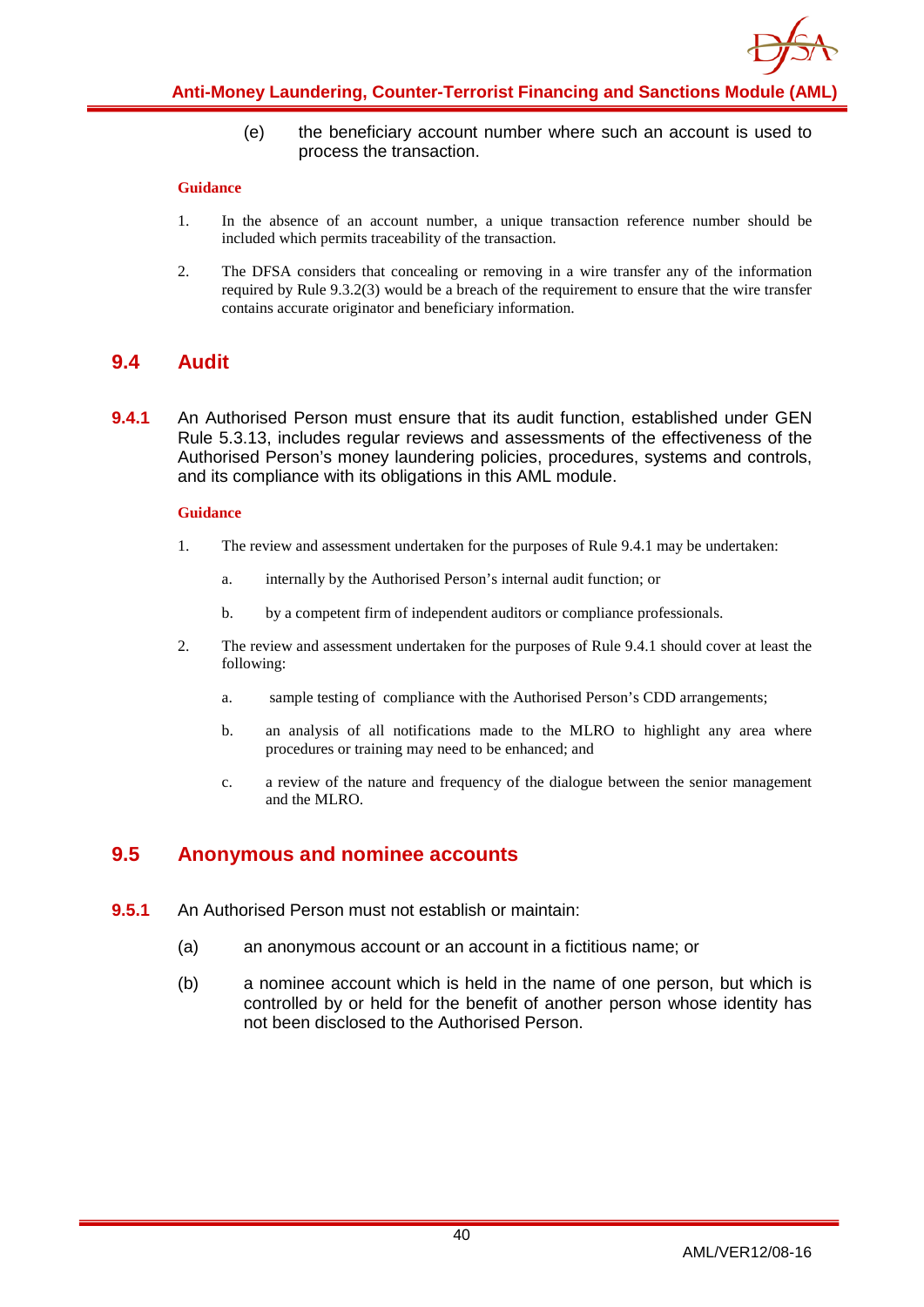

### <span id="page-41-1"></span><span id="page-41-0"></span>**10 SANCTIONS AND OTHER INTERNATIONAL OBLIGATIONS**

### **10.1 Application**

**10.1.1** This chapter does not apply to a person meeting part (1) (b) or (c) of the definition of a DNFBP.

### <span id="page-41-2"></span>**10.2 Relevant United Nations resolutions and sanctions**

- **10.2.1** (1) A Relevant Person must establish and maintain effective systems and controls to obtain and make appropriate use of relevant resolutions or sanctions issued by the United Nations Security Council.
	- (2) A Relevant Person must immediately notify the DFSA when it becomes aware that it is:
		- (a) carrying on or about to carry on an activity;
		- (b) holding or about to hold money or other assets; or
		- (c) undertaking or about to undertake any other business whether or not arising from or in connection with (a) or (b);

for or on behalf of a person, where such carrying on, holding or undertaking constitutes or may constitute a contravention of a relevant sanction or resolution issued by the United Nations Security Council.

- (3) A Relevant Person must ensure that the notification stipulated in (2) above includes the following information:
	- (a) a description of the relevant activity in (2) (a), (b) or (c); and
	- (b) the action proposed to be taken or that has been taken by the Relevant Person with regard to the matters specified in the notification.

- 1. In relation to the term "make appropriate use" in Rule 10.2.1, this may mean that a Relevant Person cannot undertake a transaction for or on behalf of a person or that it may need to undertake further due diligence in respect of a person.
- 2. Relevant resolutions or sanctions mentioned in Rule 10.2.1 may, among other things, relate to money laundering, terrorist financing or the financing of weapons of mass destruction or otherwise be relevant to the activities carried on by the Relevant Person. For example:
	- a. a Relevant Person should exercise due care to ensure that it does not provide services to, or otherwise conduct business with, a person engaged in money laundering, terrorist financing or the financing of weapons of mass destruction; and
	- b. an Authorised Market Institution should exercise due care to ensure that it does not facilitate fund raising activities or listings by persons engaged in money laundering or terrorist financing or financing of weapons of mass destruction.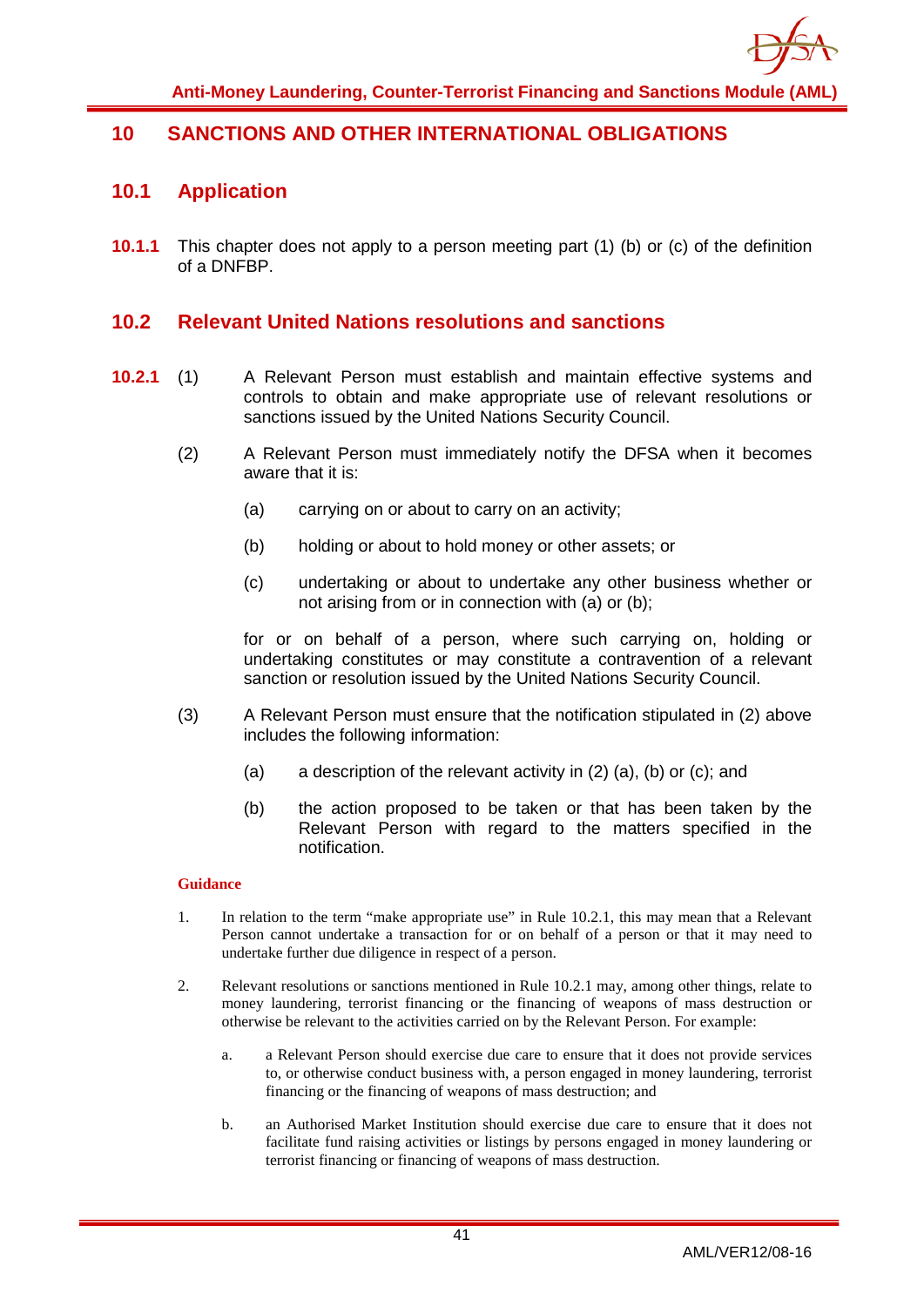### <span id="page-42-0"></span>**10.3 Government, regulatory and international findings**

- **10.3.1** (1) A Relevant Person must establish and maintain systems and controls to obtain and make appropriate use of any findings, recommendations, guidance, directives, resolutions, sanctions, notices or other conclusions issued by:
	- (a) the government of the U.A.E. or any government departments in the U.A.E.;
	- (b) the Central Bank of the U.A.E. or the AMLSCU;
	- (c) FATF;
	- (d) U.A.E. enforcement agencies; and
	- (e) the DFSA,

concerning the matters in (2).

- (2) For the purposes of (1), the relevant matters are:
	- (a) arrangements for preventing money laundering, terrorist financing or the financing of weapons of mass destruction in a particular country or jurisdiction, including any assessment of material deficiency against relevant countries in adopting international standards; and
	- (b) the names of persons, groups, organisations or entities or any other body where suspicion of money laundering or terrorist financing or the financing of weapons of mass destruction exists.

- 1. The purpose of this Rule is to ensure that a Relevant Person takes into consideration the broad range of tools used by competent authorities and international organisations to communicate AML/CTF risks to stakeholders.
- 2. A Relevant Person should examine and pay special attention to any transactions or business relationship with persons located in countries or jurisdictions mentioned by the persons in Rule 10.3.1(a) to (e).
- 3. Relevant Persons considering transactions or business relationships with persons located in countries or jurisdictions that have been identified as deficient, or against which the U.A.E. or the DFSA have outstanding advisories, should be aware of the background against which the assessments, or the specific recommendations have been made. These circumstances should be taken into account in respect of introduced business from such jurisdictions, and when receiving inward payments for existing customers or in respect of inter-bank transactions.
- 4. The Relevant Person's MLRO is not obliged to report all transactions from these countries or jurisdictions to the AMLSCU if they do not qualify as suspicious under Federal Law No. 4 of 2002. See chapter 13 on Suspicious Activity Reports.
- 5. Transactions with counterparties located in countries or jurisdictions which are no longer identified as deficient or have been relieved from special scrutiny (for example, taken off sources mentioned in this Guidance) may nevertheless require attention which is higher than normal.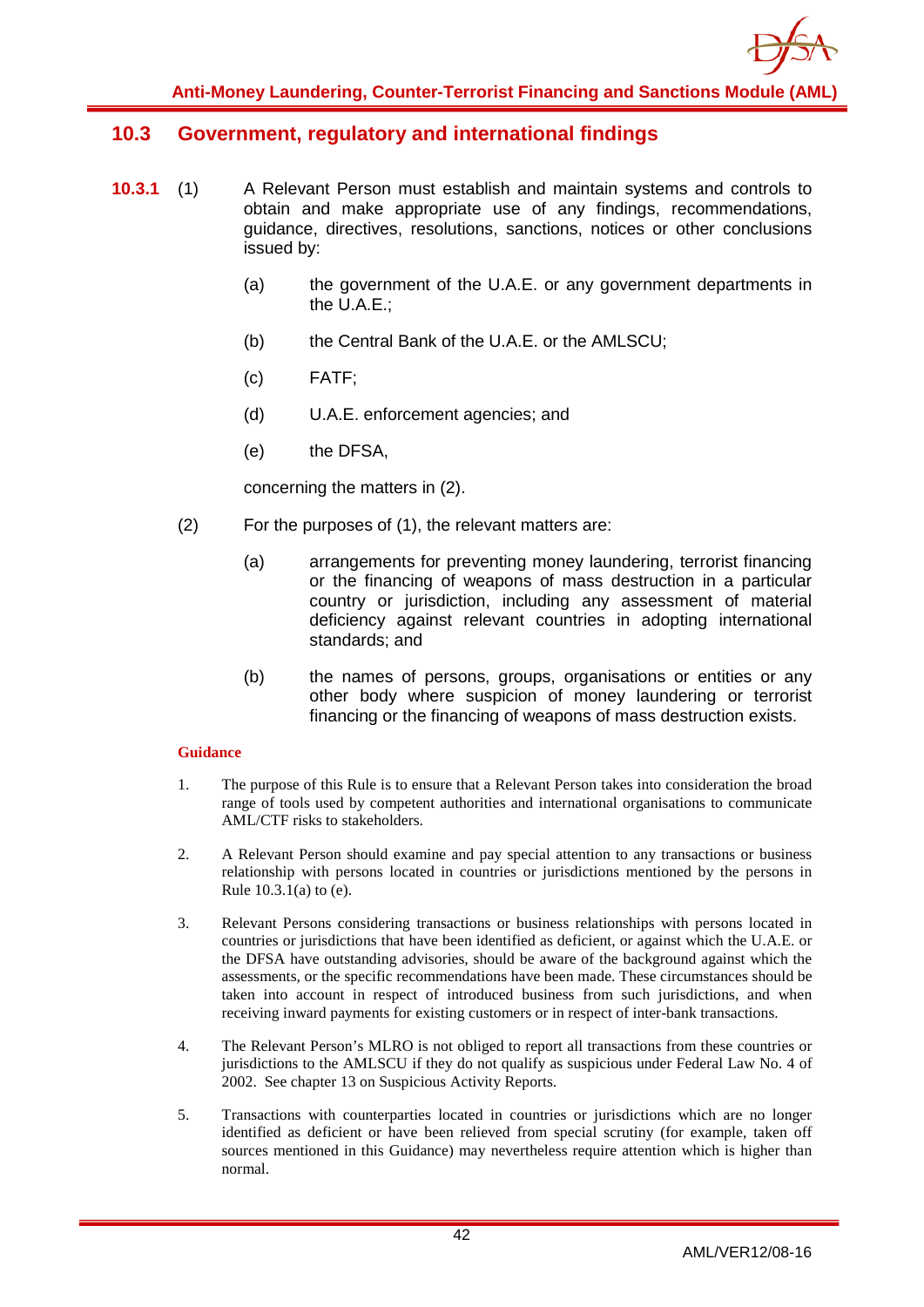

- 6. In order to assist Relevant Persons, the DFSA will, from time to time, publish U.A.E., FATF or other findings, guidance, directives or sanctions. However, the DFSA expects a Relevant Person to take its own steps in acquiring relevant information from various available sources. For example, a Relevant Person may obtain relevant information from the consolidated list of financial sanctions in the European Union Office, HM Treasury (United Kingdom) lists, and the Office of Foreign Assets Control (OFAC) of the United States Department of Treasury.
- 7. In addition, the systems and controls mentioned in Rule 10.3.1 should be established and maintained by a Relevant Person taking into account its risk assessment under chapters 5 and 6. In relation to the term "make appropriate use" in Rule 10.3.1, this may mean that a Relevant Person cannot undertake a transaction for or on behalf of a person or that it may need to undertake further due diligence in respect of such a person.
- 8. A Relevant Person should be proactive in obtaining and appropriately using available national and international information, for example, suspect lists or databases from credible public or private sources with regard to money laundering, including obtaining relevant information from sources mentioned in Guidance 6 above. The DFSA encourages Relevant Persons to perform checks against their customer databases and records for any names appearing on such lists and databases as well as to monitor transactions accordingly.
- 9. The risk of terrorists entering the financial system can be reduced if Relevant Persons apply effective AML strategies, particularly in respect of CDD. Relevant Persons should assess which countries carry the highest risks and should conduct an analysis of transactions from countries or jurisdictions known to be a source of terrorist financing.
- 10. The DFSA may require Relevant Persons to take any special measures it may prescribe with respect to certain types of transactions or accounts where the DFSA reasonably believes that any of the above may pose a money laundering risk to the DIFC.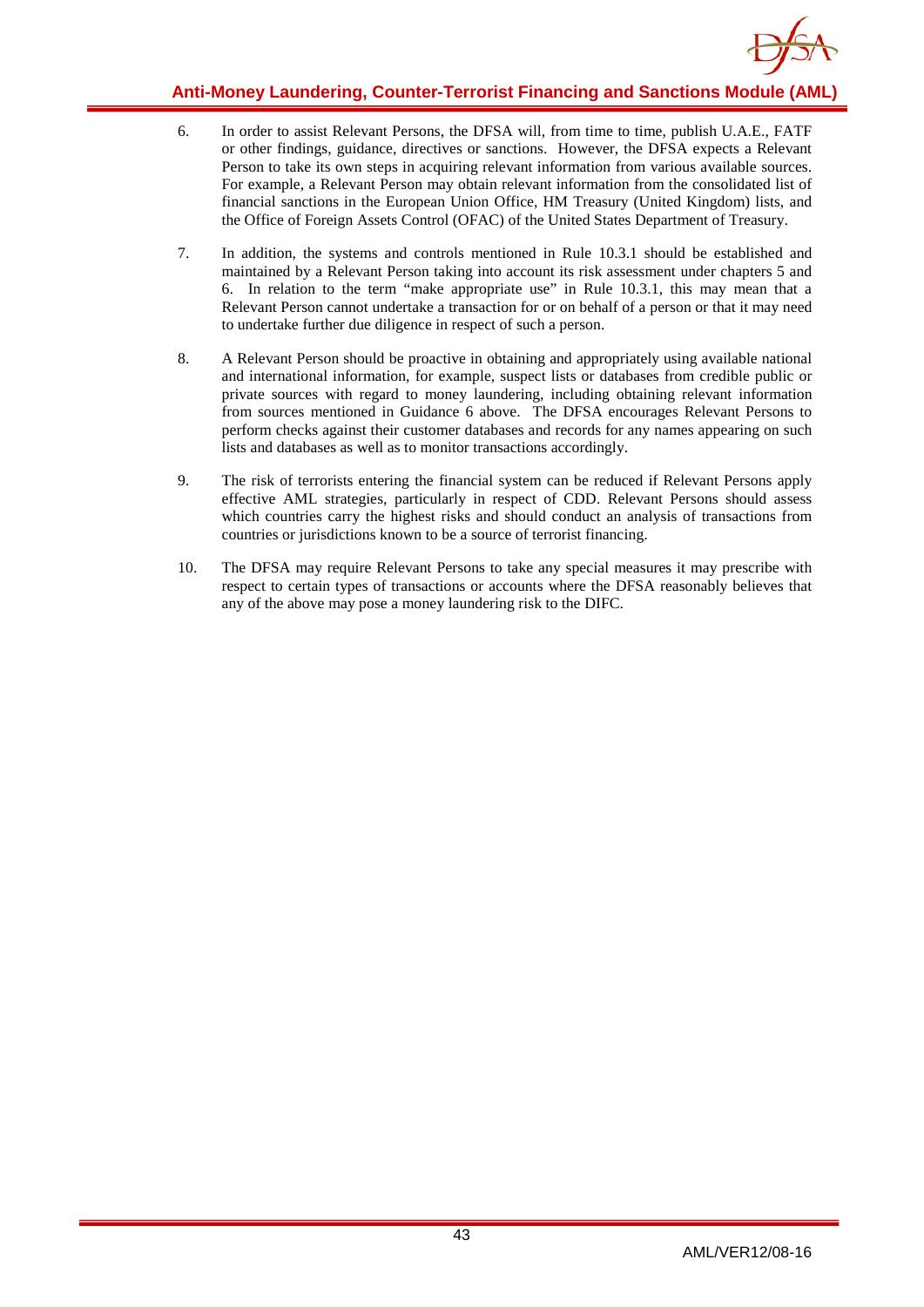

### <span id="page-44-1"></span><span id="page-44-0"></span>**11 MONEY LAUNDERING REPORTING OFFICER**

### **11.1 Application**

**11.1.1** This chapter does not apply to a person meeting part (1) (b) or (c) of the definition of a DNFBP.

### <span id="page-44-2"></span>**11.2 Appointment of a MLRO**

- **11.2.1** (1) A Relevant Person must appoint an individual as MLRO, with responsibility for implementation and oversight of its compliance with the Rules in this module, who has an appropriate level of seniority and independence to act in the role.
	- (2) The MLRO in (1) and Rule 11.2.5 must be resident in the U.A.E.
- **11.2.2** The individual appointed as the MLRO of a Representative Office must be the same individual who holds the position of Principal Representative of that Representative Office.

#### **Guidance**

- 1. Authorised Firms are reminded that under GEN Rule 7.5.1, the MLRO function is a mandatory appointment. For the avoidance of doubt, the individual appointed as the MLRO of an Authorised Firm, other than a Representative Office, is the same individual who holds the Licensed Function of Money Laundering Reporting Officer of that Authorised Firm. Authorised Firms are also reminded that the guidance under GEN Rule 7.5.2 sets out the grounds under which the DFSA will determine whether to grant a waiver from the residence requirements for an MLRO. The same guidance would apply by analogy to other Relevant Persons seeking a waiver from the MLRO residence requirements.
- 2. The individual appointed as the MLRO of an Authorised Market Institution is the same individual who holds the position of Money Laundering Reporting Officer of that Authorised Market Institution under the relevant AMI Rule.
- **11.2.3** An Authorised Firm, other than a Representative Office, must appoint an individual to act as a deputy MLRO of the Authorised Firm to fulfil the role of the MLRO in his absence.
- **11.2.4** A Relevant Person's MLRO must deal with the DFSA in an open and co-operative manner and must disclose appropriately any information of which the DFSA would reasonably be expected to be notified.

- 1. The individual appointed as the deputy MLRO of an Authorised Firm need not apply for Authorised Individual status for performing the Licensed Function of Money Laundering Reporting Officer, subject to Rules in GEN section 11.6.
- 2. A Relevant Person other than an Authorised Firm should make adequate arrangements to ensure that it remains in compliance with this module in the event that its MLRO is absent. Adequate arrangements would include appointing a temporary MLRO for the period of the MLRO's absence or making sure that the Relevant Person's AML systems and controls allow it to continue to comply with these Rules when the MLRO is absent.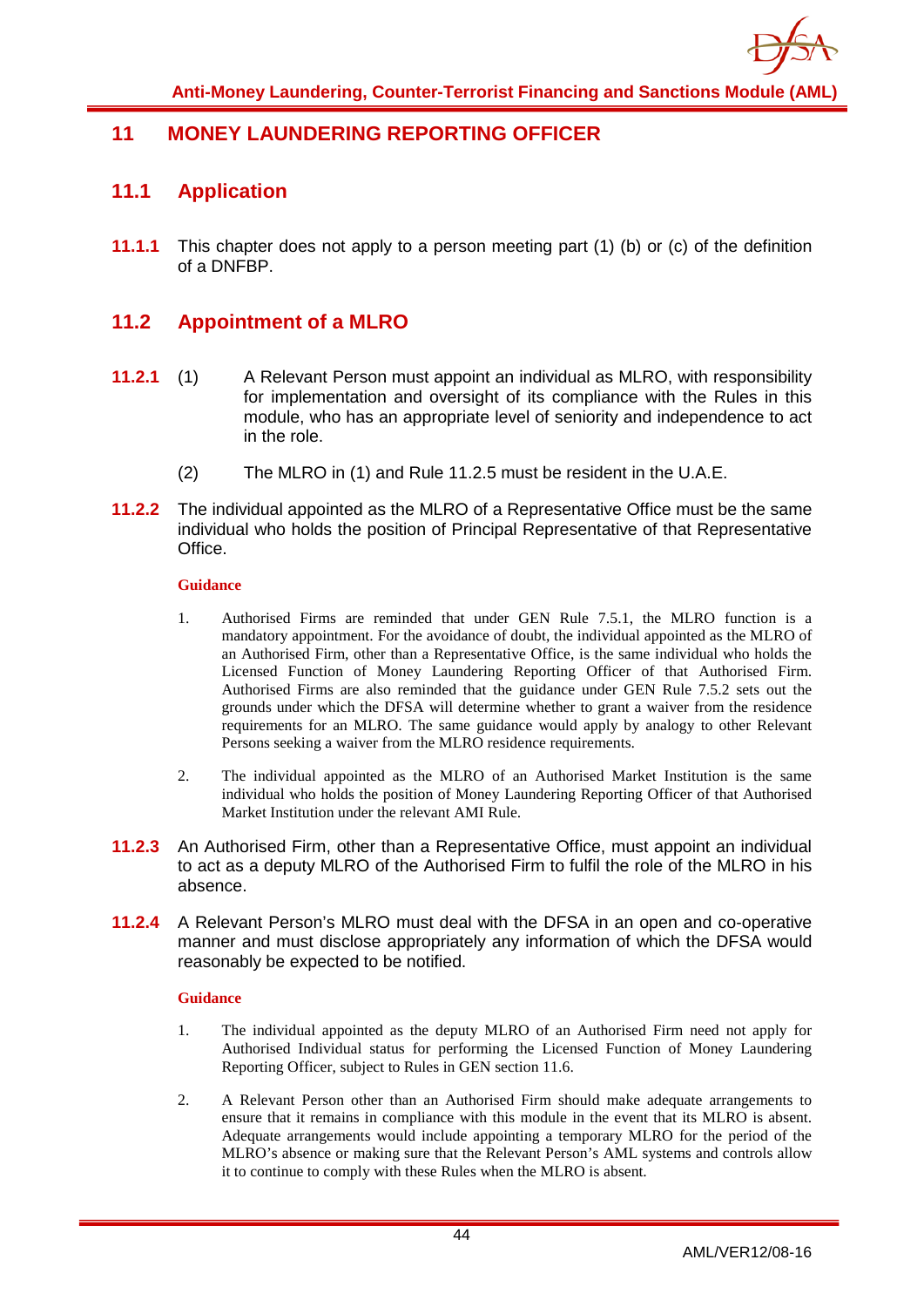

**11.2.5** A Relevant Person may outsource the role of MLRO to an individual outside the Relevant Person provided that the relevant individual under the outsourcing agreement is and remains suitable to perform the MLRO role.

#### **Guidance**

Where a Relevant Person outsources specific AML tasks of its MLRO to another individual or a third party provider, including within a corporate Group, the Relevant Person remains responsible for ensuring compliance with the responsibilities of the MLRO. The Relevant Person should satisfy itself of the suitability of anyone who acts for it.

### <span id="page-45-0"></span>**11.3 Qualities of a MLRO**

- **11.3.1** A Relevant Person must ensure that its MLRO has:
	- (a) direct access to its senior management;
	- (b) sufficient resources including, if necessary, an appropriate number of appropriately trained Employees to assist in the performance of his duties in an effective, objective and independent manner;
	- (c) a level of seniority and independence within the Relevant Person to enable him to act on his own authority; and
	- (d) timely and unrestricted access to information sufficient to enable him to carry out his responsibilities in Rule 11.4.1.

#### **Guidance**

The DFSA considers that a Relevant Person will need to consider this Rule when appointing an outsourced MLRO. Any external MLRO that is appointed will need to have the actual or effective level of seniority that the role requires.

### <span id="page-45-1"></span>**11.4 Responsibilities of a MLRO**

- **11.4.1** A Relevant Person must ensure that its MLRO implements and has oversight of and is responsible for the following matters:
	- (a) the day-to-day operations for compliance by the Relevant Person with its AML policies, procedures, systems and controls;
	- (b) acting as the point of contact to receive notifications from the Relevant Person's Employees under Rule 13.2.2;
	- (c) taking appropriate action under Rule 13.3.1 following the receipt of a notification from an Employee ;
	- (d) making, in accordance with Federal Law No. 4 of 2002, Suspicious Activity Reports;
	- (e) acting as the point of contact within the Relevant Person for competent U.A.E. authorities and the DFSA regarding money laundering issues;
	- (f) responding promptly to any request for information made by competent U.A.E. authorities or the DFSA;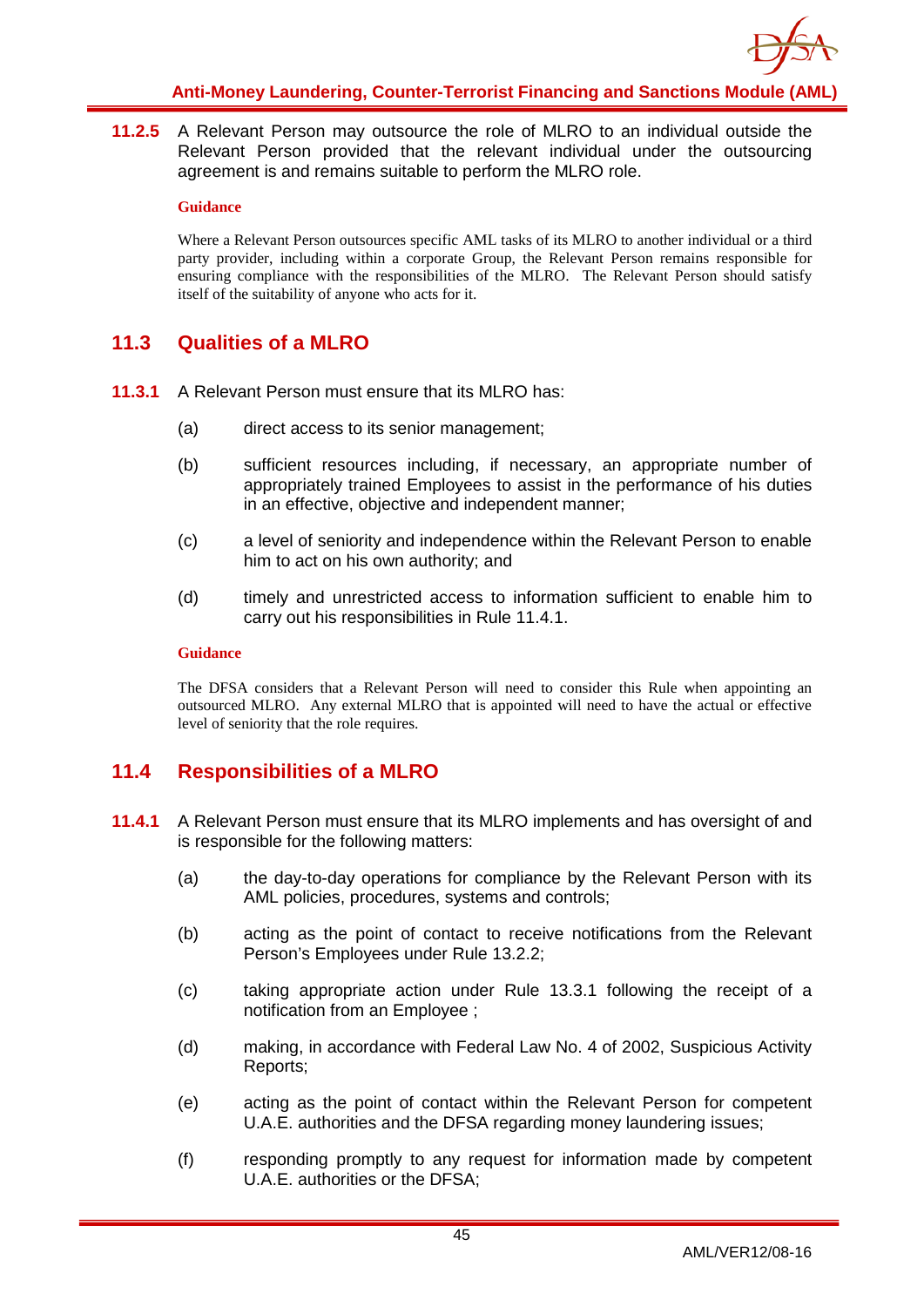

- (g) receiving and acting upon any relevant findings, recommendations, guidance, directives, resolutions, sanctions, notices or other conclusions described in chapter 10; and
- (h) establishing and maintaining an appropriate money laundering training programme and adequate awareness arrangements under chapter 12.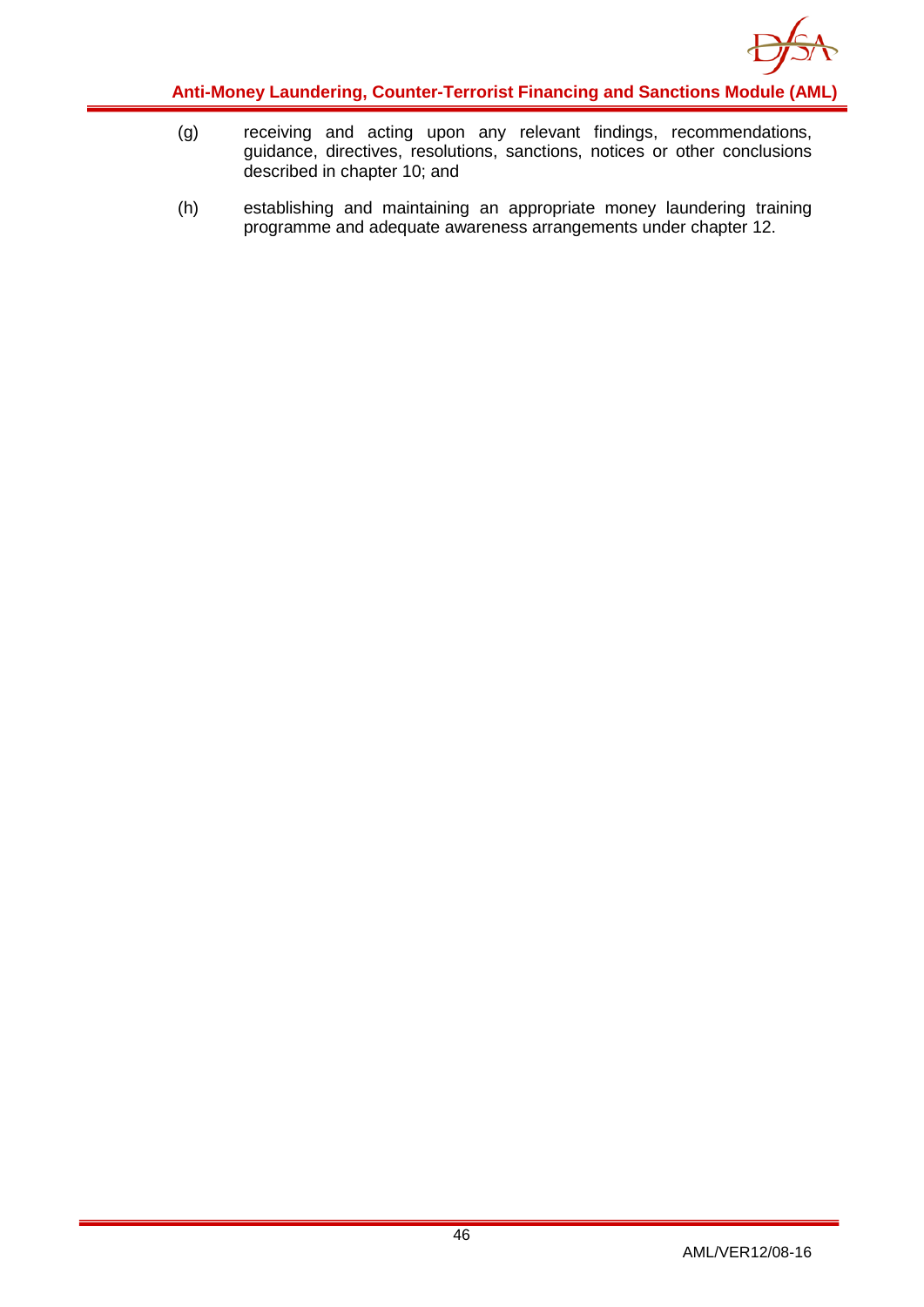

### <span id="page-47-1"></span><span id="page-47-0"></span>**12 AML TRAINING AND AWARENESS**

### **12.1 Training and awareness**

- **12.1.1** A Relevant Person must
	- (a) provide AML training to all relevant Employees at appropriate and regular intervals;
	- (b) ensure that its AML training enables its Employees to:
		- (i) understand the relevant legislation relating to money laundering, including Federal Law No. 4 of 2002, Federal Law No. 1 of 2004 and any other relevant Federal laws;
		- (ii) understand its policies, procedures, systems and controls related to money laundering and any changes to these;
		- (iii) recognise and deal with transactions and other activities which may be related to money laundering;
		- (iv) understand the types of activity that may constitute suspicious activity in the context of the business in which an Employee is engaged and that may warrant a notification to the MLRO under Rule 13.2.2;
		- (v) understand its arrangements regarding the making of a notification to the MLRO under Rule 13.2.2;
		- (vi) be aware of the prevailing techniques, methods and trends in money laundering relevant to the business of the Relevant Person;
		- (vii) understand the roles and responsibilities of Employees in combating money laundering, including the identity and responsibility of the Relevant Person's MLRO and deputy, where applicable; and
		- (viii) understand the relevant findings, recommendations, guidance, directives, resolutions, sanctions, notices or other conclusions described in chapter 10; and
	- (c) ensure that its AML training:
		- (i) is appropriately tailored to the Relevant Person's activities, including its products, services, customers, distribution channels, business partners, level and complexity of its transactions; and
		- (ii) indicates the different levels of money laundering risk and vulnerabilities associated with the matters in (c)(i).

#### **Guidance**

1. The DFSA considers it appropriate that all new relevant Employees of a Relevant Person be given appropriate AML training as soon as reasonably practicable after commencing employment with the Relevant Person.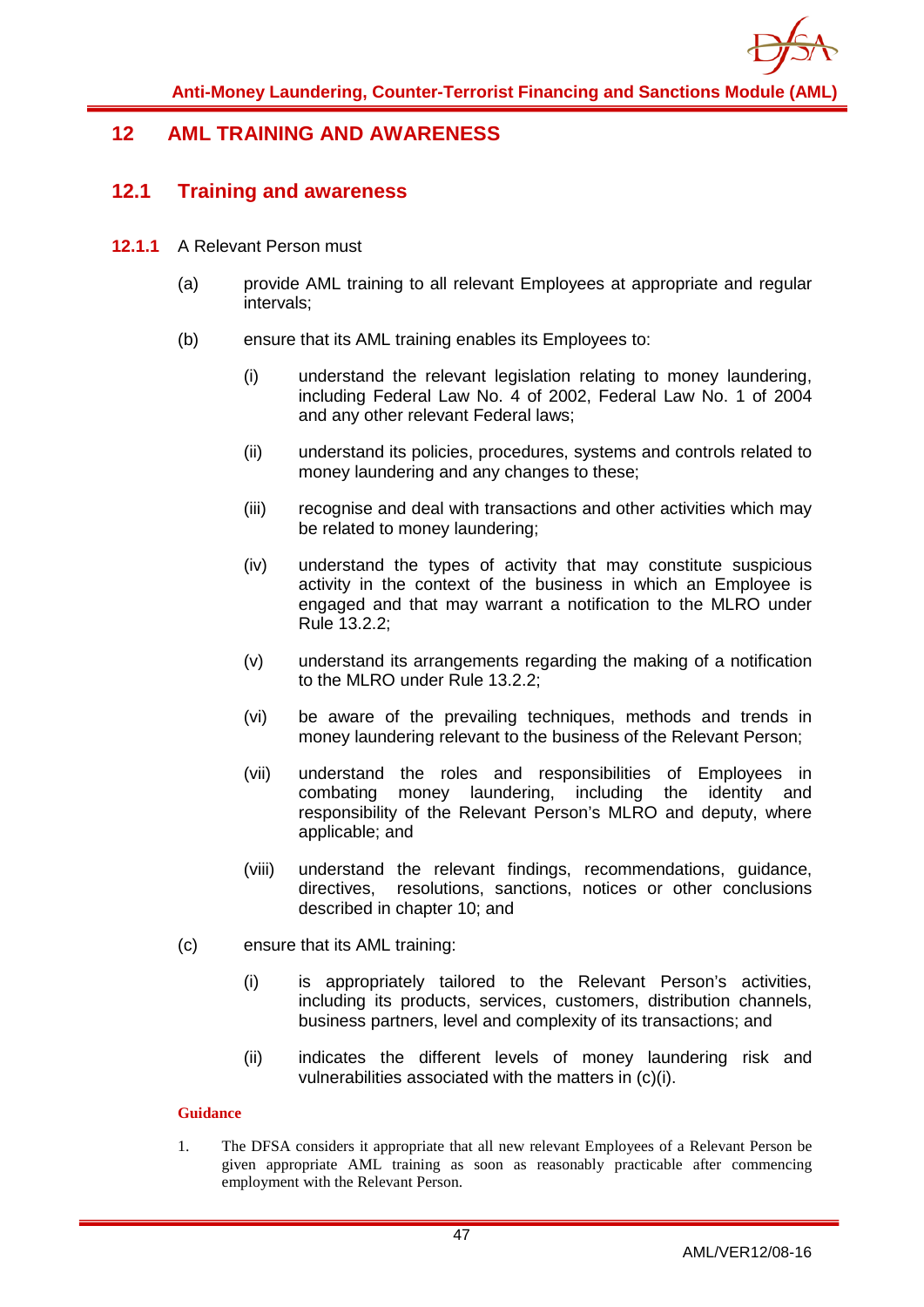

- 2. Relevant Persons should take a risk-based approach to AML training. The DFSA considers that AML training should be provided by a Relevant Person to each of its relevant Employees at intervals appropriate to the role and responsibilities of the Employee. In the case of an Authorised Firm the DFSA expects that training should be provided to each relevant Employee at least annually.
- 3. The manner in which AML training is provided by a Relevant Person need not be in a formal classroom setting, rather it may be via an online course or any other similarly appropriate manner.
- 4. A relevant Employee would include a member of the senior management or operational staff, any Employee with customer contact or which handles or may handle customer monies or assets, and any other Employee who might otherwise encounter money laundering in the business.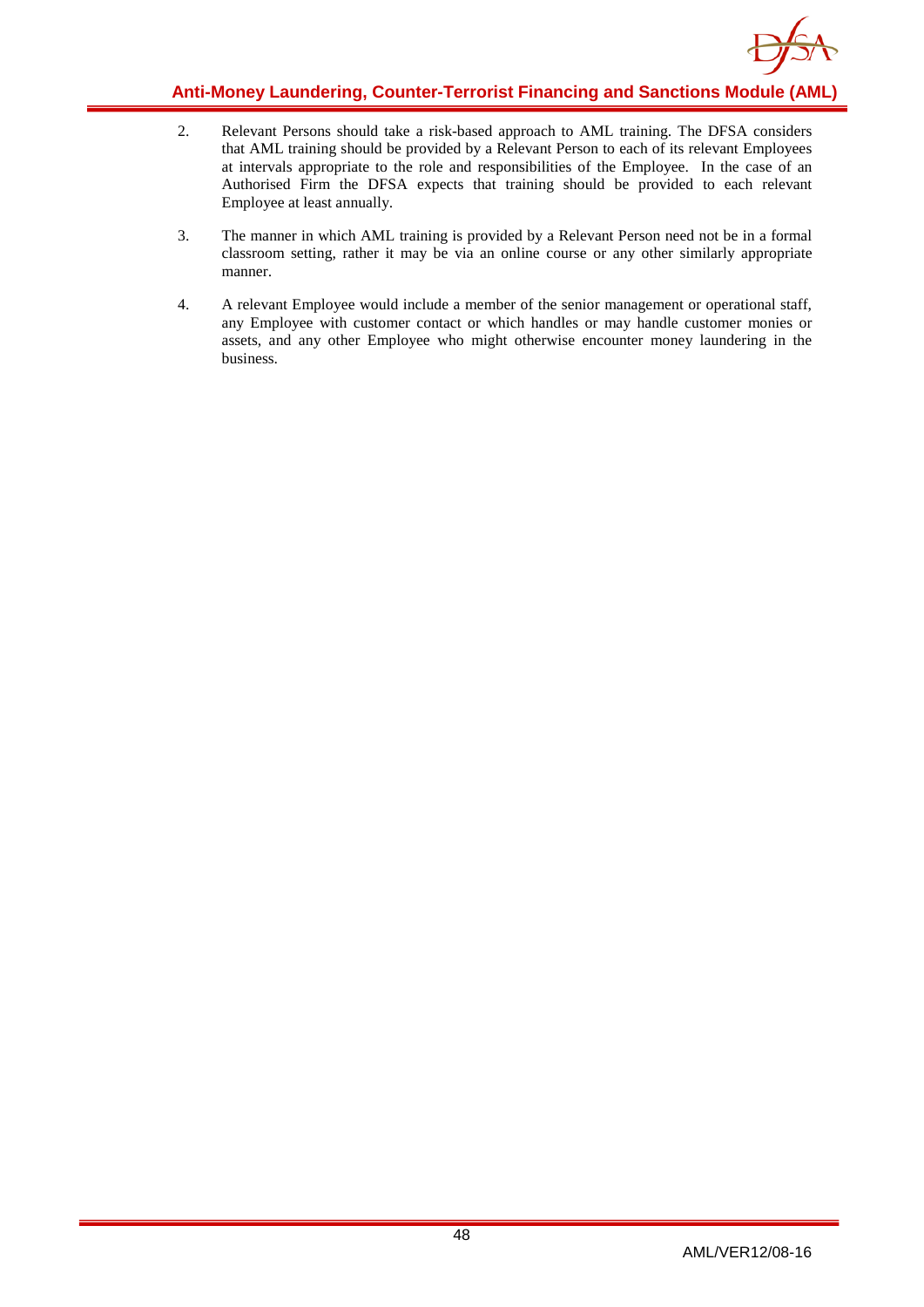

### <span id="page-49-1"></span><span id="page-49-0"></span>**13 SUSPICIOUS ACTIVITY REPORTS**

### **13.1 Application and definitions**

- **13.1.1** In this chapter, a person meeting part (1) (b) or (c) of the definition of a DNFBP is only required to comply with Rule 13.3.4 and section 13.4.
- **13.1.2** In this chapter:
	- (a) "money laundering" means the criminal offence defined in Federal Law No 4 of 2002; and
	- (b) "terrorist financing" means the criminal offence defined in Federal Law No 1 of 2004.

### <span id="page-49-2"></span>**13.2 Internal reporting requirements**

- **13.2.1** A Relevant Person must establish and maintain policies, procedures, systems and controls in order to monitor and detect suspicious activity or transactions in relation to potential money laundering or terrorist financing.
- **13.2.2** A Relevant Person must have policies, procedures, systems and controls to ensure that whenever any Employee, acting in the ordinary course of his employment, either:
	- (a) knows;
	- (b) suspects; or
	- (c) has reasonable grounds for knowing or suspecting;

that a person is engaged in or attempting money laundering or terrorist financing, that Employee promptly notifies the Relevant Person's MLRO and provides the MLRO with all relevant details.

- 1. Circumstances that might give rise to suspicion or reasonable grounds for suspicion include:
	- a. Transactions which have no apparent purpose, which make no obvious economic sense, or which are designed or structured to avoid detection;
	- b. Transactions requested by a person without reasonable explanation, which are out of the ordinary range of services normally requested or are outside the experience of a Relevant Person in relation to a particular customer;
	- c. where the size or pattern of transactions, without reasonable explanation, is out of line with any pattern that has previously emerged or are deliberately structured to avoid detection;
	- d. where a customer's refusal to provide the information requested without reasonable explanation;
	- e. where a customer who has just entered into a business relationship uses the relationship for a single transaction or for only a very short period of time;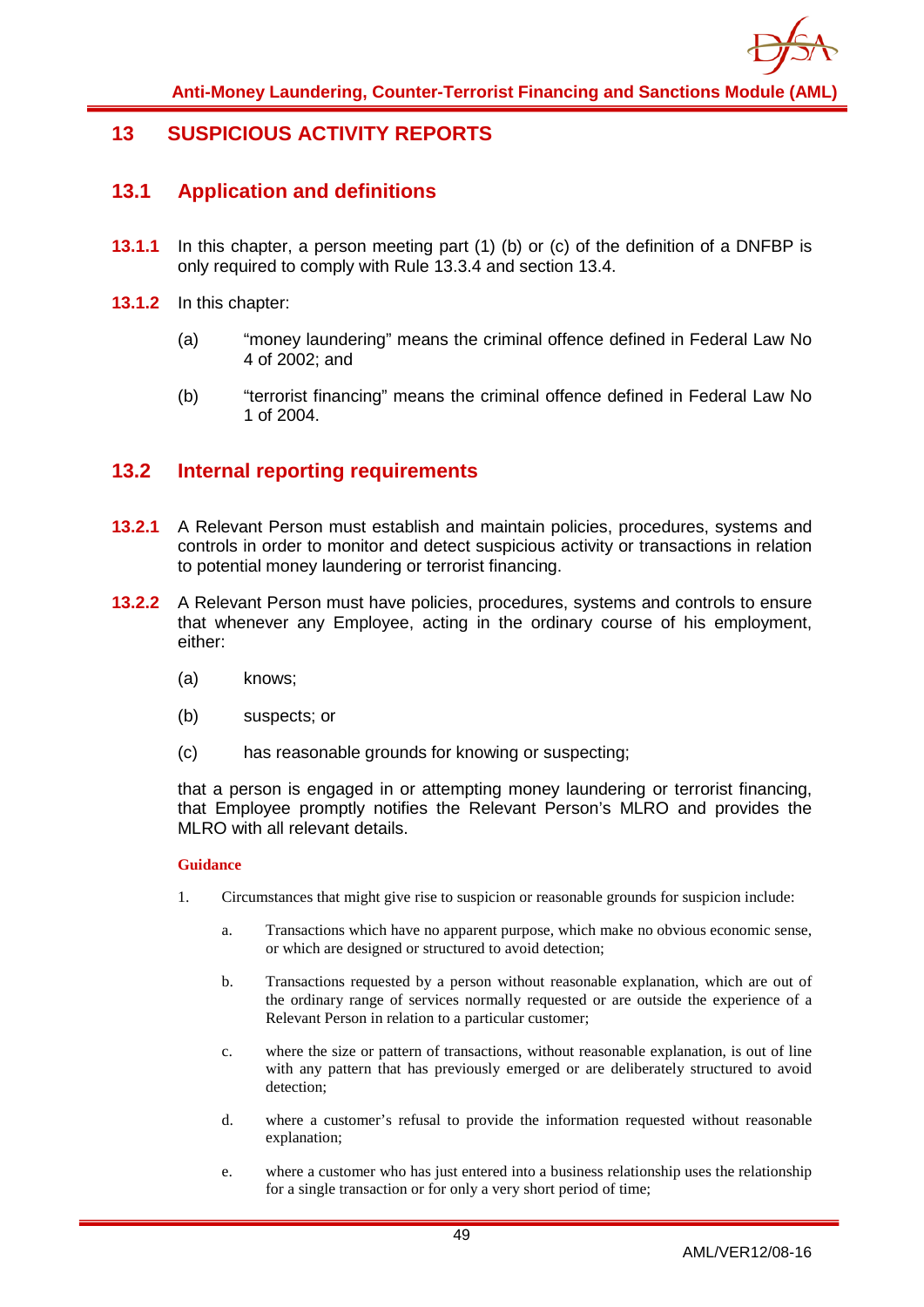

- f. an extensive use of offshore accounts, companies or structures in circumstances where the customer's economic needs do not support such requirements;
- g. unnecessary routing of funds through third party accounts; or
- h. unusual transactions without an apparently profitable motive.
- 2. The requirement for Employees to notify the Relevant Person's MLRO should include situations when no business relationship was developed because the circumstances were suspicious.
- 3. A Relevant Person may allow its Employees to consult with their line managers before sending a report to the MLRO. The DFSA would expect that such consultation does not prevent making a report whenever an Employee has stated that he has knowledge, suspicion or reasonable grounds for knowing or suspecting that a person may be involved in money laundering. Whether or not an Employee consults with his line manager or other Employees, the responsibility remains with the Employee to decide for himself whether a notification to the MLRO should be made.
- 4. An Employee, including the MLRO, who considers that a person is engaged in or engaging in activity that he knows or suspects to be suspicious would not be expected to know the exact nature of the criminal offence or that the particular funds were definitely those arising from the crime of money laundering or terrorist financing.
- 5. CDD measures form the basis for recognising suspicious activity. Sufficient guidance must therefore be given to the Relevant Person's Employees to enable them to form a suspicion or to recognise when they have reasonable grounds to suspect that money laundering or terrorist financing is taking place. This should involve training that will enable relevant Employees to seek and assess the information that is required for them to judge whether a person is involved in suspicious activity related to money laundering or terrorist financing.
- 6. A transaction that appears unusual is not necessarily suspicious. Even customers with a stable and predictable transaction profile will have periodic transactions that are unusual for them. Many customers will, for perfectly good reasons, have an erratic pattern of transactions or account activity. So the unusual is, in the first instance, only a basis for further inquiry, which may in turn require judgement as to whether it is suspicious. A transaction or activity may not be suspicious at the time, but if suspicions are raised later, an obligation to report then arises.
- 7. Effective CDD measures may provide the basis for recognising unusual and suspicious activity. Where there is a customer relationship, suspicious activity will often be one that is inconsistent with a customer's known legitimate activity, or with the normal business activities for that type of account or customer. Therefore, the key to recognising 'suspicious activity' is knowing enough about the customer and the customer's normal expected activities to recognise when their activity is abnormal.
- 8. A Relevant Person may consider implementing policies and procedures whereby disciplinary action is taken against an Employee who fails to notify the Relevant Person's MLRO.

### <span id="page-50-0"></span>**13.3 Suspicious activity report**

- **13.3.1** A Relevant Person must ensure that where the Relevant Person's MLRO receives a notification under Rule 13.2.2, the MLRO, without delay:
	- (a) investigates and documents the circumstances in relation to which the notification made under Rule 13.2.2 was made;
	- (b) determines whether in accordance with Federal Law No. 4 of 2002 a Suspicious Activity Report must be made to the AMLSCU and documents such determination;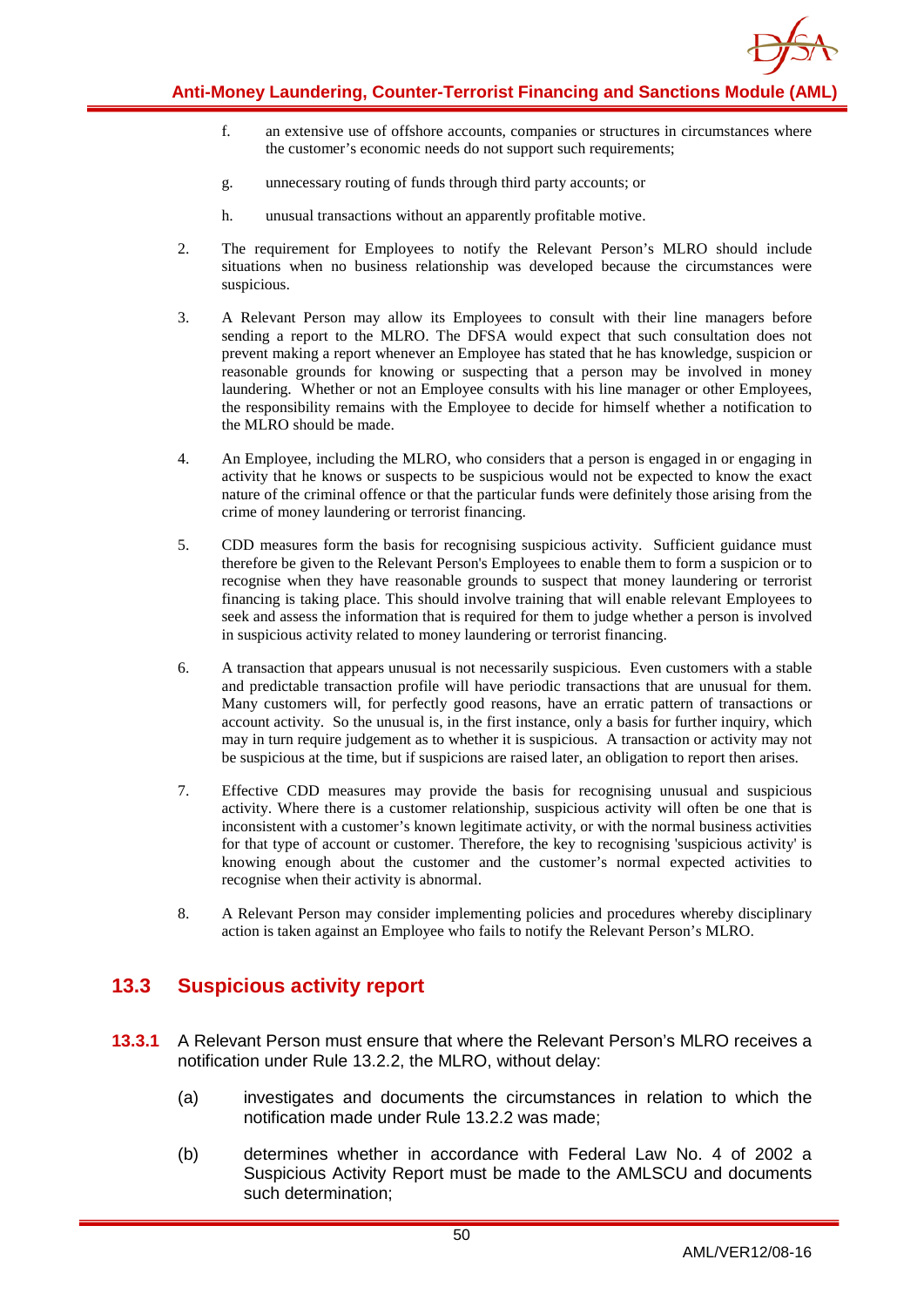

- (c) if required, makes a Suspicious Activity Report to the AMLSCU as soon as practicable; and
- (d) notifies the DFSA of the making of such Suspicious Activity Report immediately following its submission to the AMLSCU.
- **13.3.2** Where, following a notification to the MLRO under 13.2.2, no Suspicious Activity Report is made, a Relevant Person must record the reasons for not making a Suspicious Activity Report.
- **13.3.3** A Relevant Person must ensure that if the MLRO decides to make a Suspicious Activity Report, his decision is made independently and is not subject to the consent or approval of any other person.
- **13.3.4** When a person meeting part (1) (b) or (c) of the definition of a DNFBP either:
	- (a) knows;
	- (b) suspects; or
	- (c) has reasonable grounds for knowing or suspecting;

that a person is engaged in or attempting money laundering or terrorist financing, it must make a Suspicious Activity Report to the AMLSCU as soon as practicable and notify the DFSA of the making of such report immediately following its submission to the AMLSCU.

#### **Guidance**

- 1. Relevant Persons are reminded that the failure to report suspicions of money laundering or terrorist financing may constitute a criminal offence that is punishable under the laws of the U.A.E.
- 2. SARs under Federal Law No. 4 of 2002 should be emailed or faxed to the AMLSCU. The dedicated email address and fax numbers, and the template for making a SAR are available on the DFSA website.
- 3. In the preparation of a SAR, if a Relevant Person knows or assumes that the funds which form the subject of the report do not belong to a customer but to a third party, this fact and the details of the Relevant Person's proposed course of further action in relation to the case should be included in the report.
- 4. If a Relevant Person has reported a suspicion to the AMLSCU, the AMLSCU may instruct the Relevant Person on how to continue its business relationship, including effecting any transaction with a person. If the customer in question expresses his wish to move the funds before the Relevant Person receives instruction from the AMLSCU on how to proceed, the Relevant Person should immediately contact the AMLSCU for further instructions.

### <span id="page-51-0"></span>**13.4 Tipping-off**

#### **Guidance**

1. Relevant Persons are reminded that in accordance with Article 16 of the Federal Law No. 4 of 2002, Relevant Persons or any of their Employees must not tip-off any person, that is, inform any person that he is being scrutinised for possible involvement in suspicious activity related to money laundering, or that any other competent authority is investigating his possible involvement in suspicious activity relating to money laundering.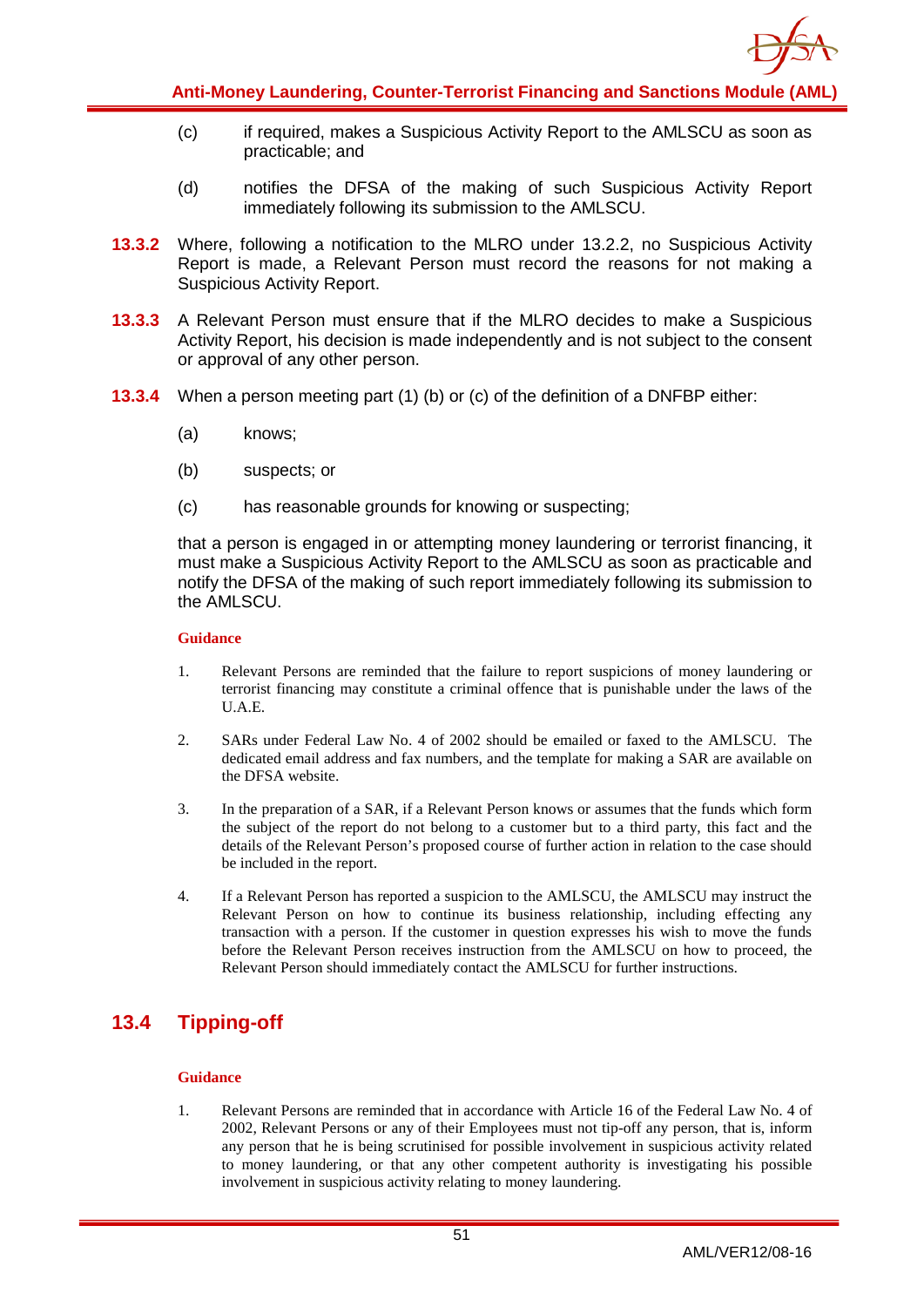![](_page_52_Picture_0.jpeg)

2. If a Relevant Person reasonably believes that performing CDD measures will tip-off a customer or potential customer, it may choose not to pursue that process and should file a SAR. Relevant Persons should ensure that their Employees are aware of and sensitive to these issues when considering the CDD measures.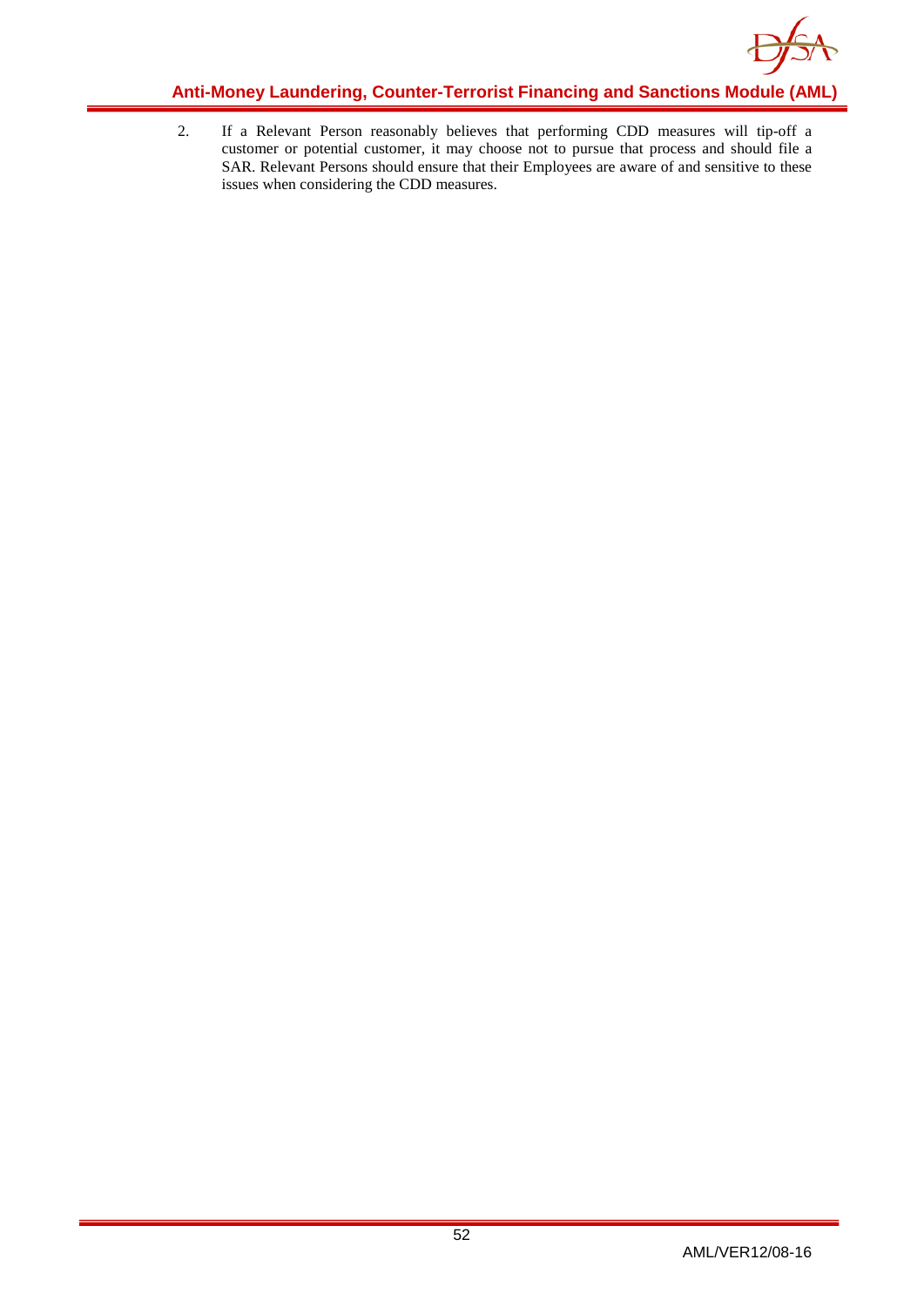![](_page_53_Picture_0.jpeg)

### <span id="page-53-1"></span><span id="page-53-0"></span>**14 GENERAL OBLIGATIONS**

### **14.1 Groups, branches and subsidiaries**

- **14.1.1** (1) A Relevant Person which is a DIFC entity must ensure that its policies, procedures, systems and controls required by Rule 5.2.1 apply to:
	- (a) any of its branches or Subsidiaries; and
	- (b) any of its Group entities in the DIFC.
	- (2) The requirement in (1) does not apply if the Relevant Person can satisfy the DFSA that the relevant branch, Subsidiary or Group entity is subject to regulation, including AML, by a Financial Services Regulator or other competent authority in a country with AML regulations which are equivalent to the standards set out in the FATF Recommendations and is supervised for compliance with such regulations.
	- (3) Where the law of another jurisdiction does not permit the implementation of policies, procedures, systems and controls consistent with those of the Relevant Person, the Relevant Person must:
		- (a) inform the DFSA in writing; and
		- (b) apply appropriate additional measures to manage the money laundering risks posed by the relevant branch or Subsidiary.

#### **Guidance**

A Relevant Person which is a DIFC entity should conduct a periodic review to verify that any branch or Subsidiary operating in another jurisdiction is in compliance with the obligations imposed under these Rules.

#### **14.1.2** A Relevant Person must:

- (a) communicate the policies and procedures which it establishes and maintains in accordance with these Rules to its Group entities, branches and Subsidiaries; and
- (b) document the basis for its satisfaction that the requirement in Rule 14.1.1(2) is met.

#### **Guidance**

In relation to an Authorised Firm, if the DFSA is not satisfied in respect of AML compliance of its branches and Subsidiaries in a particular jurisdiction, it may take action, including making it a condition on the Authorised Firm's Licence that it must not operate a branch or Subsidiary in that jurisdiction.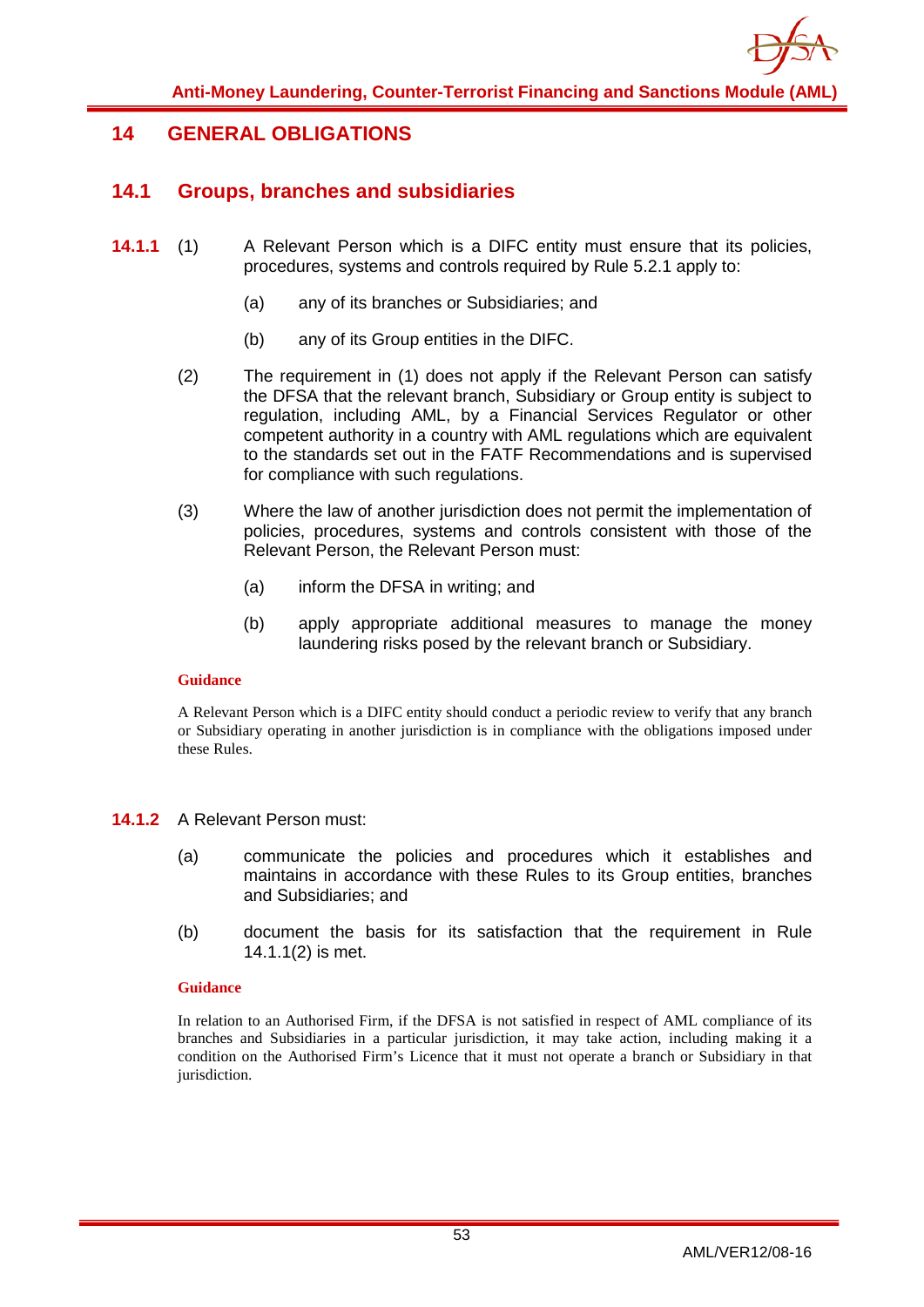![](_page_54_Picture_0.jpeg)

### <span id="page-54-0"></span>**14.2 Group policies**

- **14.2.1** A Relevant Person which is part of a Group must ensure that it:
	- (a) understands the policies and procedures covering the sharing of information between Group entities, particularly when sharing Customer Due Diligence information:
	- (b) has in place adequate safeguards on the confidentiality and use of information exchanged between Group entities, including consideration of relevant data protection legislation;
	- (c) remains aware of the money laundering risks of the Group as a whole and of its exposure to the Group and takes active steps to mitigate such risks;
	- (d) contributes to a Group-wide risk assessment to identify and assess money laundering risks for the Group; and
	- (e) provides its Group-wide compliance, audit and AML functions with customer account and transaction information from branches and subsidiaries when necessary for AML purposes.

### <span id="page-54-1"></span>**14.3 Notifications**

- **14.3.1** A Relevant Person must inform the DFSA in writing as soon as possible if, in relation to its activities carried on in or from the DIFC or in relation to any of its branches or Subsidiaries, it:
	- (a) receives a request for information from a regulator or agency responsible for AML, counter-terrorism financing, or sanctions regarding enquiries into potential money laundering or terrorist financing or sanctions breaches;
	- (b) becomes aware, or has reasonable grounds to believe, that a money laundering event has occurred or may have occurred in or through its business;
	- (c) becomes aware of any money laundering or sanctions matter in relation to the Relevant Person or a member of its Group which could result in adverse reputational consequences to the Relevant Person; or
	- (d) becomes aware of any a significant breach of a Rule in this module or breach of Federal Law No. 4 of 2002 or Federal Law No. 1 of 2004 by the Relevant Person or any of its Employees.

### <span id="page-54-2"></span>**14.4 Record keeping**

- **14.4.1** A Relevant Person must, where relevant, maintain the following records:
	- (a) a copy of all documents and information obtained in undertaking initial and ongoing Customer Due Diligence;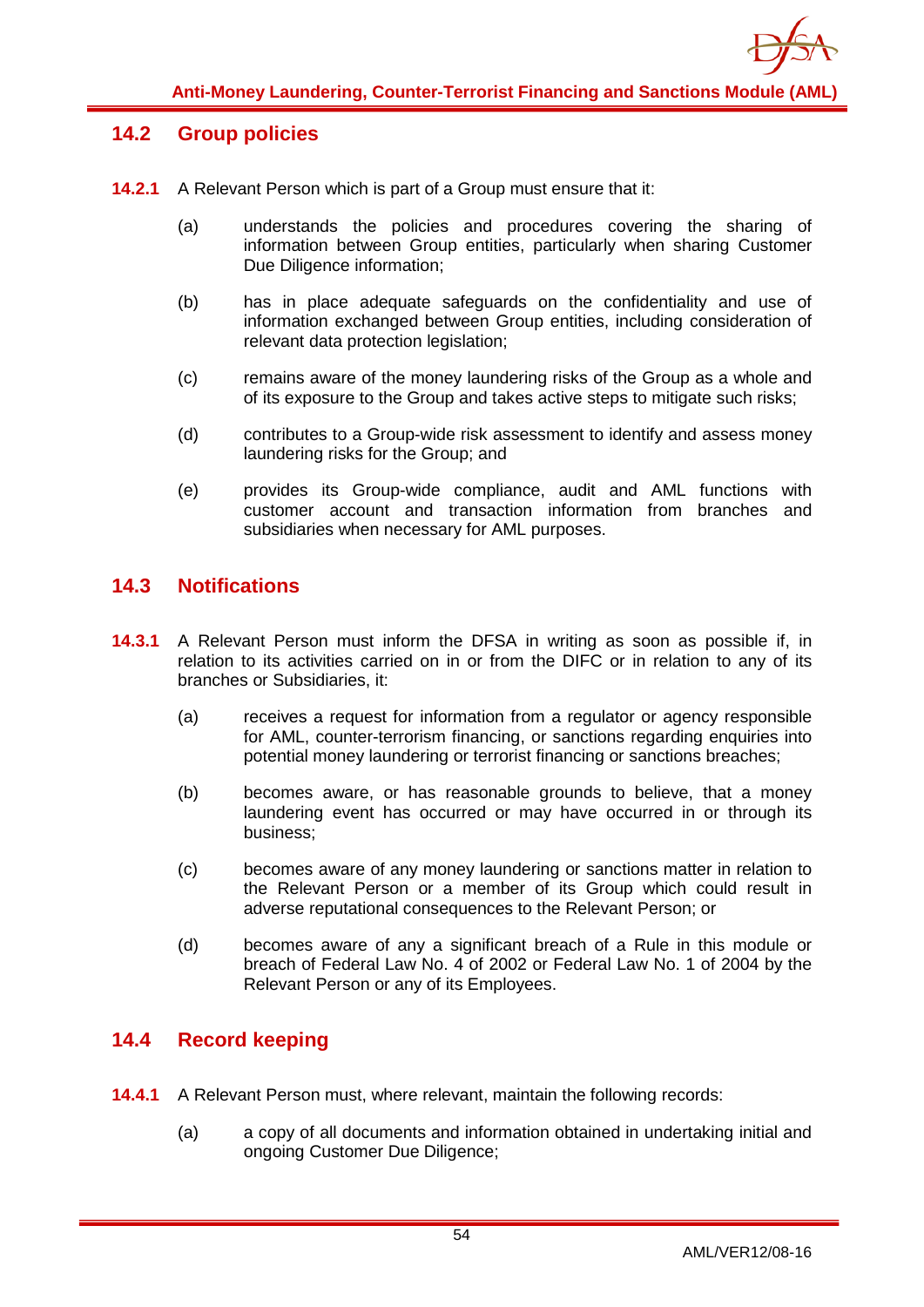![](_page_55_Picture_0.jpeg)

- (b) the supporting records (consisting of the original documents or certified copies) in respect of the customer business relationship, including transactions;
- (c) notifications made under Rule 13.2.2;
- (d) Suspicious Activity Reports and any relevant supporting documents and information, including internal findings and analysis;
- (e) any relevant communications with the AMLSCU; and
- (f) the documents in Rule 14.4.2,

for at least six years from the date on which the notification or report was made, the business relationship ends or the transaction is completed, whichever occurs last.

- **14.4.2** A Relevant Person must document, and provide to the DFSA on request, any of the following:
	- (a) the risk assessment of its business undertaken under Rule 5.1.1;
	- (b) how the assessment in (a) was used for the purposes of complying with Rule 6.1.1(1);
	- $\sigma$  the risk assessment of the customer undertaken under Rule 6.1.1(1)(a); and
	- (d) the determination made under Rule 6.1.1(1)(b).

- 1. The records required to be kept under Rule 14.4.1 may be kept in electronic format, provided that such records are readily accessible and available to respond promptly to any DFSA requests for information. Authorised Persons are reminded of their obligations in GEN Rule 5.3.24.
- 2. If the date on which the business relationship with a customer has ended remains unclear, it may be taken to have ended on the date of the completion of the last transaction.
- 3. The records maintained by a Relevant Person should be kept in such a manner that:
	- a. the DFSA or another competent authority is able to assess the Relevant Person's compliance with legislation applicable in the DIFC;
	- b. any transaction which was processed by or through the Relevant Person on behalf of a customer or other third party can be reconstructed;
	- c. any customer or third party can be identified; and
	- d. the Relevant Person can satisfy, within an appropriate time, any regulatory enquiry or court order to disclose information.
- **14.4.3** Where the records referred to in Rule 14.4.1 are kept by the Relevant Person outside the DIFC, a Relevant Person must:
	- (a) take reasonable steps to ensure that the records are held in a manner consistent with these Rules;
	- (b) ensure that the records are easily accessible to the Relevant Person; and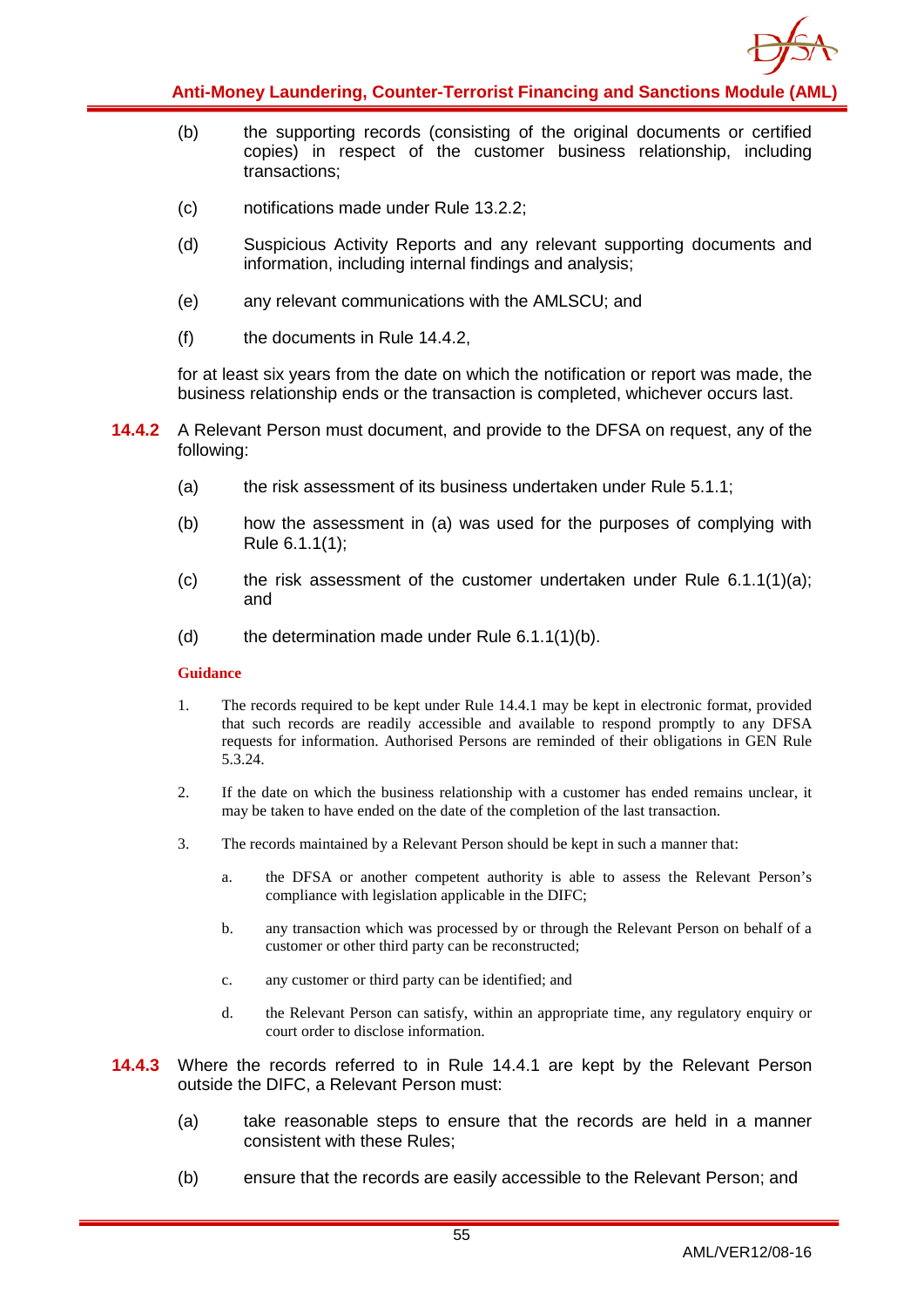![](_page_56_Picture_0.jpeg)

- (c) upon request by the DFSA, ensure that the records are available for inspection within a reasonable period of time.
- **14.4.4** A Relevant Person must:
	- (a) verify if there is secrecy or data protection legislation that would restrict access without delay to the records referred to in Rule 14.4.1 by the Relevant Person, the DFSA or the law enforcement agencies of the U.A.E.; and
	- (b) where such legislation exists, obtain without delay certified copies of the relevant records and keep such copies in a jurisdiction which allows access by those persons in (a).
- **14.4.5** A Relevant Person must be able to demonstrate that it has complied with the training and awareness requirements in chapter 12 through appropriate measures, including the maintenance of relevant training records.

#### **Guidance**

- 1. In complying with Rule 14.4.3, Authorised Persons are reminded of their obligations in GEN Rule 5.3.24.
- 2. The DFSA considers that "appropriate measures" in Rule 14.4.5 may include the maintenance of a training log setting out details of:
	- a. the dates when the training was given;
	- b. the nature of the training; and
	- c. the names of Employees who received the training.

### <span id="page-56-0"></span>**14.5 Annual AML return**

- **14.5.1** A Relevant Person which is:
	- (a) an Authorised Person;
	- (b) a Registered Auditor; or
	- (c) a person who is a DNFBP in one of the following classes:
		- (i) a real estate developer or agency which carries out transactions with a customer involving the buying or selling of real property;
		- (ii) a law firm, notary firm, or other independent legal business;
		- (iii) an accounting firm, audit firm or insolvency firm; or
		- (iv) a company service provider,

must complete the AML Return form in AFN and submit it to the DFSA by the end of September each year. The annual AML Return must cover the period from 1 August of the previous year to 31 July of the reporting year.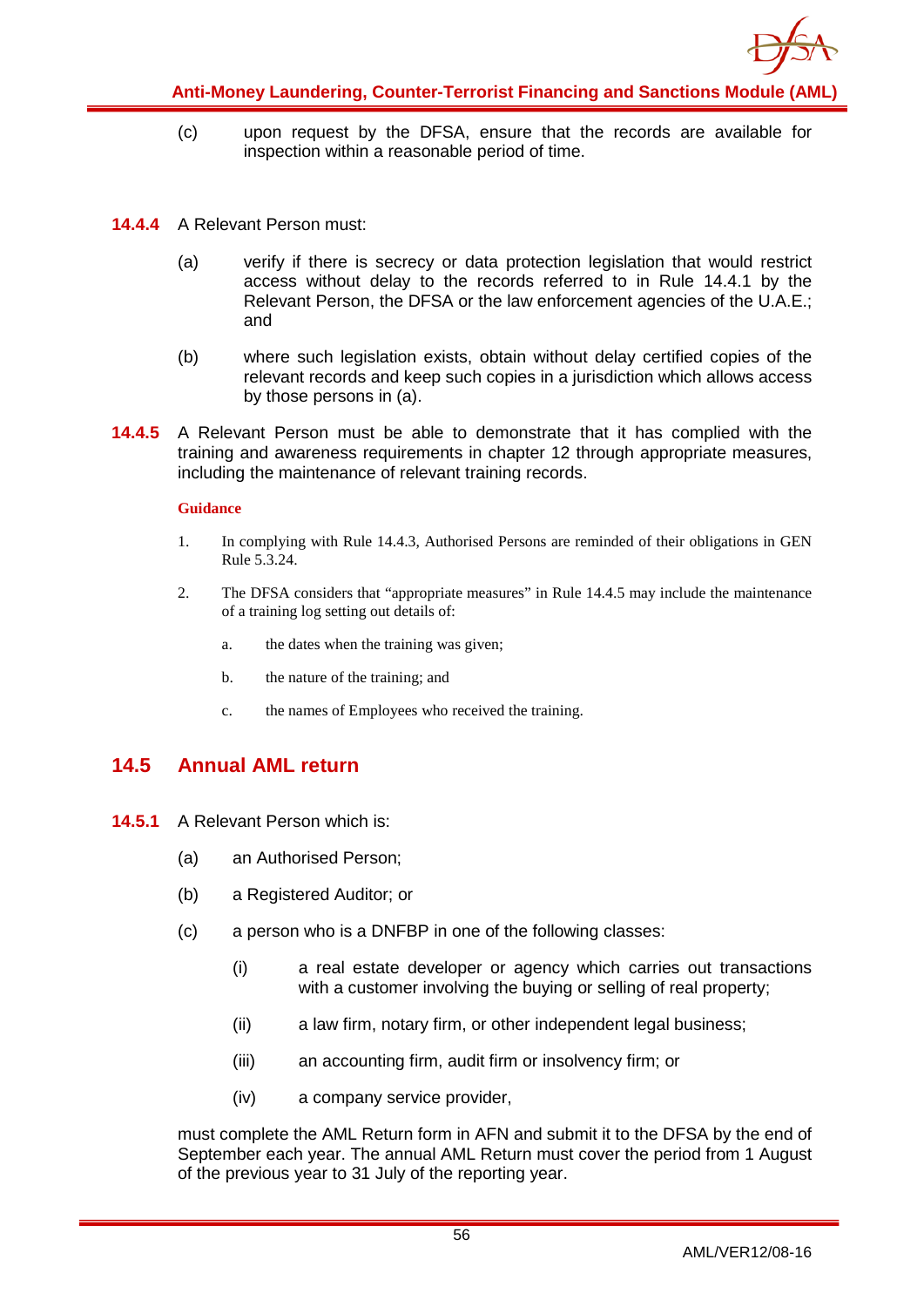![](_page_57_Picture_0.jpeg)

### **Transitional**

- **14.5.2** A Relevant Person must:
	- (a) for its financial year ending in 2016, complete and submit the AML Return form under Rule 14.5.1 within four months of its financial year end and the return must cover that financial year; and
	- (b) for the 2017 calendar year, complete and submit the AML Return form by the end of September 2017 and the return must cover the period from 1 August 2016 until 31 July 2017.

#### **Guidance**

<span id="page-57-0"></span>In respect of a financial year ending in 2016, a Relevant Person must submit its AML Return four months after its financial year end. For the 2017 calendar year, it must report for the period 1 August 2016 to 31 July 2017. For some Relevant Persons, this may result in an overlap of periods covered by each return.

### **14.6 Communication with the DFSA**

- **14.6.1** A Relevant Person must:
	- (a) be open and cooperative in all its dealings with the DFSA; and
	- (b) ensure that any communication with the DFSA is conducted in the English language.

### <span id="page-57-1"></span>**14.7 Employee disclosures**

**14.7.1** A Relevant Person must ensure that it does not prejudice an Employee who discloses any information regarding money laundering to the DFSA or to any other relevant body involved in the prevention of money laundering.

#### **Guidance**

The DFSA considers that "relevant body" in Rule 14.7.1 would include the AMLSCU or another financial intelligence unit, the police, or a Dubai or Federal ministry.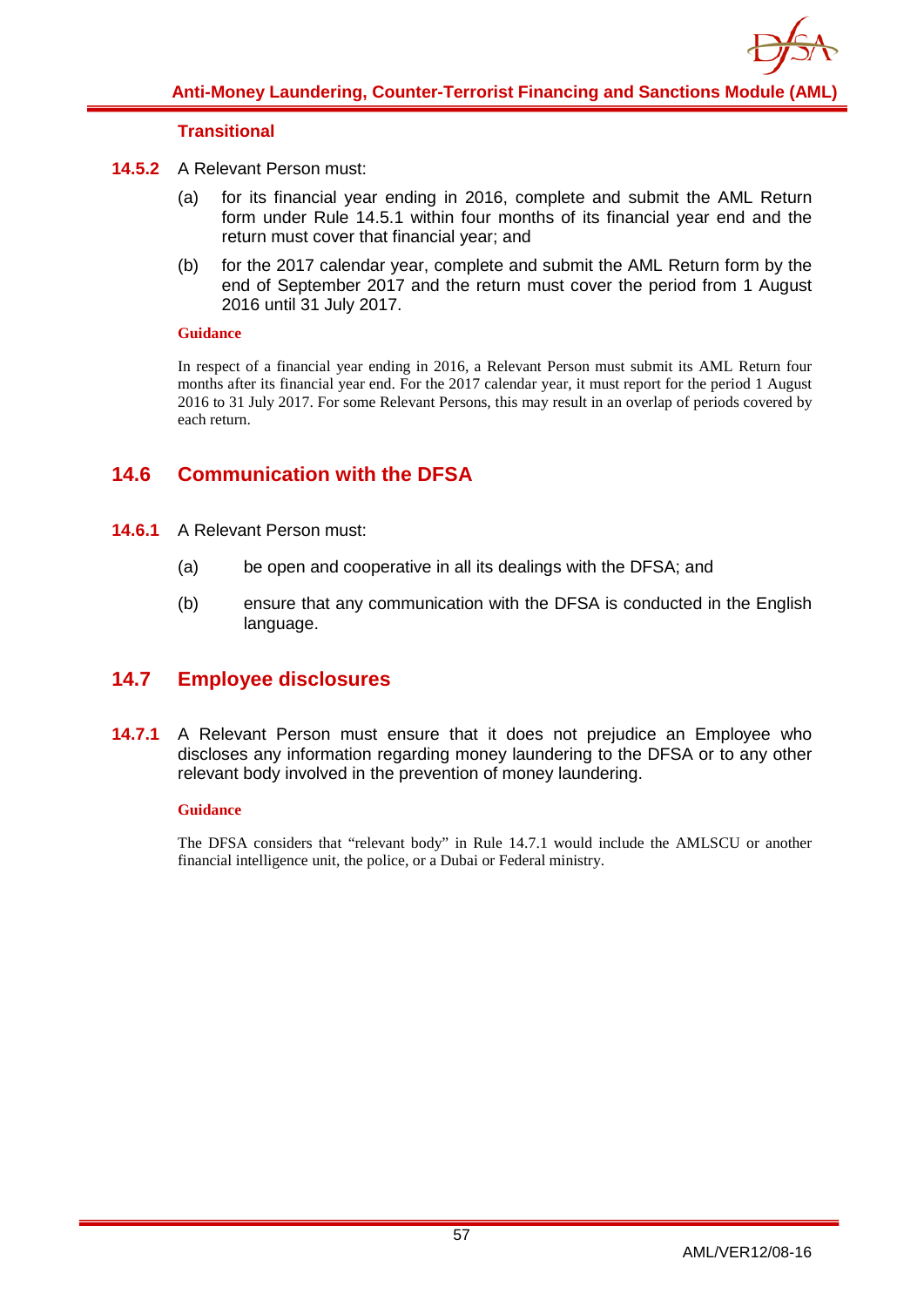![](_page_58_Picture_0.jpeg)

### <span id="page-58-0"></span>**15 DNFBP REGISTRATION AND SUPERVISION**

#### **Guidance**

- 1. A DNFBP should ensure that it complies with and has regard to relevant provisions of the Regulatory Law 2004. The Regulatory Law 2004 gives the DFSA a power to supervise DNFBPs', compliance with relevant AML laws in the U.A.E. It also gives the DFSA a number of other important powers in relation to DNFBPs, including powers of enforcement. This includes a power to obtain information and to conduct investigations into possible breaches of the Regulatory Law 2004. The DFSA may also impose fines for breaches of the Law or the Rules.
- 2. The DFSA takes a risk-based approach to regulation of persons which it supervises. Generally, the DFSA will work with DNFBPs to identify, assess, mitigate and control relevant risks where appropriate. RPP describes the DFSA's enforcement powers under the Regulatory Law 2004 and outlines its policy for using these powers.

### <span id="page-58-1"></span>**15.1 Registration and notifications**

- **15.1.1** A DNFBP must register with the DFSA by way of a notification by completing and submitting the appropriate form in the AFN Sourcebook.
- **15.1.2** A DNFBP must promptly notify the DFSA of any change in its:
	- (a) name;
	- (b) legal status;
	- (c) address; or
	- (d) if applicable, its MLRO.

### <span id="page-58-2"></span>**15.2 Withdrawal of registration**

- **15.2.1** A DNFBP must notify the DFSA in writing when it proposes to cease carrying on its business activities in or from the DIFC.
- **15.2.2** A DNFBP which proposes to cancel its registration as a DNFBP must provide the DFSA with 14 days' written notice of such cancellation and provide written evidence of the basis of its withdrawal.
- **15.2.3** (1) The DFSA may cancel the registration of a DNFBP:
	- (a) if the DNFBP notifies the DFSA of the cancellation in accordance with Rule 15.2.2 and the DFSA is satisfied with the evidence provided;
	- (b) if the DNFBP's commercial licence is cancelled or expires and a reasonable time has passed without such licence being renewed;
	- (c) following a request by the ROC;
	- (d) in the event of the insolvency or the entering into administration of the DNFBP; or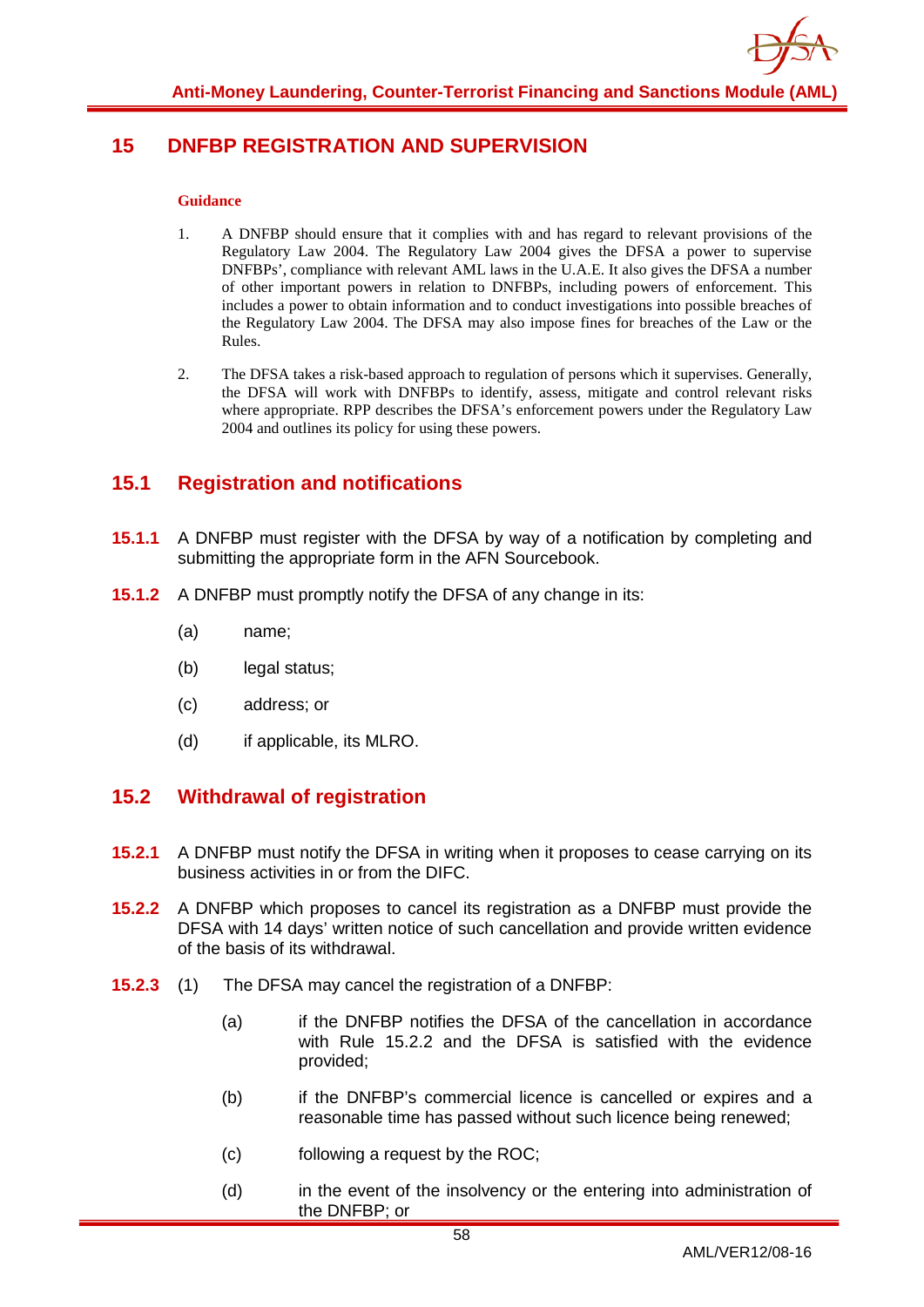![](_page_59_Picture_0.jpeg)

- (e) if the DFSA considers it necessary or desirable in the interests of the DIFC.
- (2) The procedures in Schedule 3 to the Regulatory Law apply to a decision of the DFSA to cancel registration under (1)(b) to (e).
- (3) If the DFSA decides to exercise its power to cancel registration under (1)(b) to (e), the DNFBP may refer the matter to the FMT for review.

#### **Guidance**

- 1. A DNFBP may request a cancellation of its registration because, for example, it no longer meets the definition of a DNFBP, becomes insolvent or enters into administration, or proposes to leave the DIFC.
- 2. The DFSA would expect to use the power to cancel the registration of a DNFBP under Rule 15.2.3(1)(e) once its supervisory tools have been exhausted. Examples of when it might use this power include where a DNFBP commits serious or persistent breaches of the AML Rules which it fails to rectify, or where the DNFBP or its activities in or from the DIFC create risks to the DFSA's regulatory objectives.

### <span id="page-59-0"></span>**15.3 Disclosure of regulatory status**

- **15.3.1** A DNFBP must not:
	- (a) misrepresent its regulatory status with respect to the DFSA expressly or by implication; or
	- (b) use or reproduce the DFSA logo without express written permission from the DFSA and in accordance with any conditions for use.